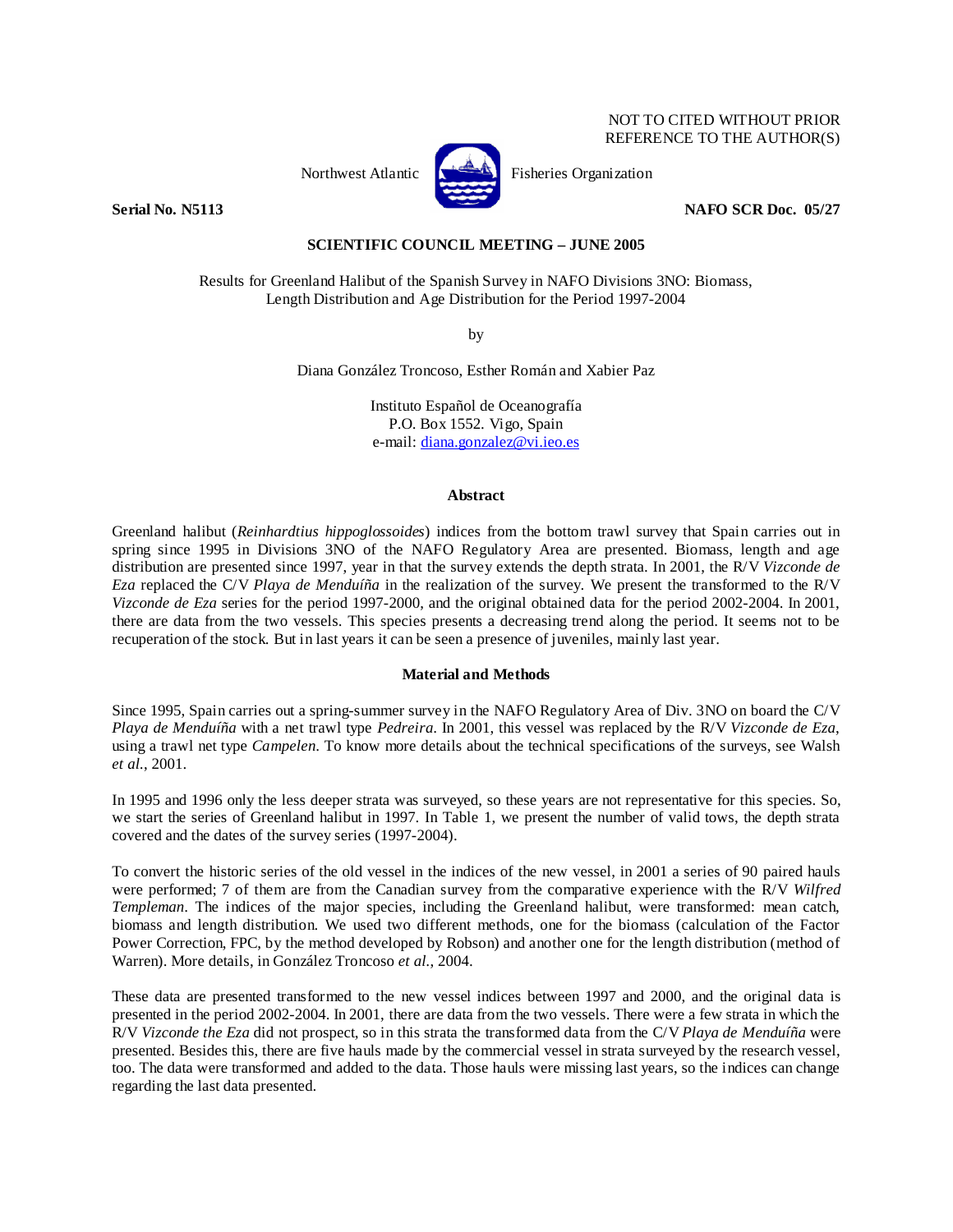So, we present per haul the mean catch, the stratified mean catch and the biomass with their variance per year; the length distribution in number per haul stratified mean catches per length, sex and year; and per age the age numbers, the mean length and the mean weight per haul stratified mean catches. The age numbers were calculated starting from the length distribution per haul stratified mean catches applying the otholit numbers for age-length keys. Weight at age was calculated by applying the length/weight relationship for each year to the mean length.

### **Results**

Greenland halibut are widely distributed in the Grand Bank in the Subarea 2 and Div. 3KLMNO. Canada carries out annual surveys in all the area since 1978, although not all the years were covering all the Subareas. All analysis indicated that in the recent period, stock biomass  $(5+)$  is estimated to be at the lowest level in the time series. In Div. 2J and 3K, where most Greenland halibut presence occurs nowadays, the biomass declined since mid-1980s and reached its lower level in early 1990s. Between 1995 and 1999, the stock had increased, approaching near historic high of the early 1980s, due to several good successive year-classes particularly in 1993-95. But since 1999 the biomass began to decline, and in 2002 it reached its lowest value since early-1990s. Since 1982, the Greenland halibut grater than 70 cm declined, and in 1991 virtually no individuals of this size range were appeared. Since 1991, this value continues to be at or near cero. Regarding the recruitment, after the strong years-classes for 1993- 95, the year-classes between 2000 and 2002 appear to be near or above average for young ages (Dwyer *et al.*, 2004; Darby *et al.*, 2004).

### Mean catches and biomass of Greenland halibut

Table 2 show the swept area, the tow number, the mean catches and their variance per haul and year to Greenland halibut. In Table 3 and Fig. 1 we present the stratified mean catches per stratum with the total variance per year. Table 4 and Fig. 2 present the biomass per swept area per stratum and their total variance per year, as the biomass corresponding with the ages 5+ and 10+. In Table 5 we present the length-weight relationship parameters a and b.

The biomass of the Greenland halibut has decreased since the year 1999. At this moment, the biomass is much below the level of 1997. As the Canadian data, our lowest data is in 2002. The stock seems not to recover.

### Length distribution of Greenland halibut

Table 6 presents the length distribution in number per stratified mean catch by haul for the Greenland halibut, by sex and year, with the number of samples in which there was length measures, the total number of individuals measured in these samples, the sampled catch and the range of lengths met, as the total catch of this species and the total hauls made in the survey. In Fig. 3 and 4 we can follow the evolution along the years. We can follow a cohort since 1997 until 2001, but since then no good new cohorts can be seen, although there was recruitment. But the highest recruitment was last year, 2004. We must wait until this year to see the evolution of this recruitment.

### Age numbers of Greenland halibut

We present the abundance at age per stratified mean catch by haul in the Table 7, by sex and year. Individuals between 0 and 20 years were caught in the period 1997-2004, although in last years (most since 2002) younger individuals were caught. Perhaps it can be due to the change of gear and/or vessel. We can follow three good cohorts in our series, the 1994-1996 cohorts (ages 1, 2 and 3 in 1997). Cohorts from following years seem to be weaker than those ones, but more constant. And 2002-2003 cohorts appear to be quite strong, as we can see in recent years, especially 2003 one.

### Mean length and mean weight of Greenland halibut

Mean length and weight at age by sex over time are presented in Tables 8 and 9, and shown in Fig. 5 and 6. It seems that the greatest ages were increasing their mean length and weight last years, and falling in the youngest individuals.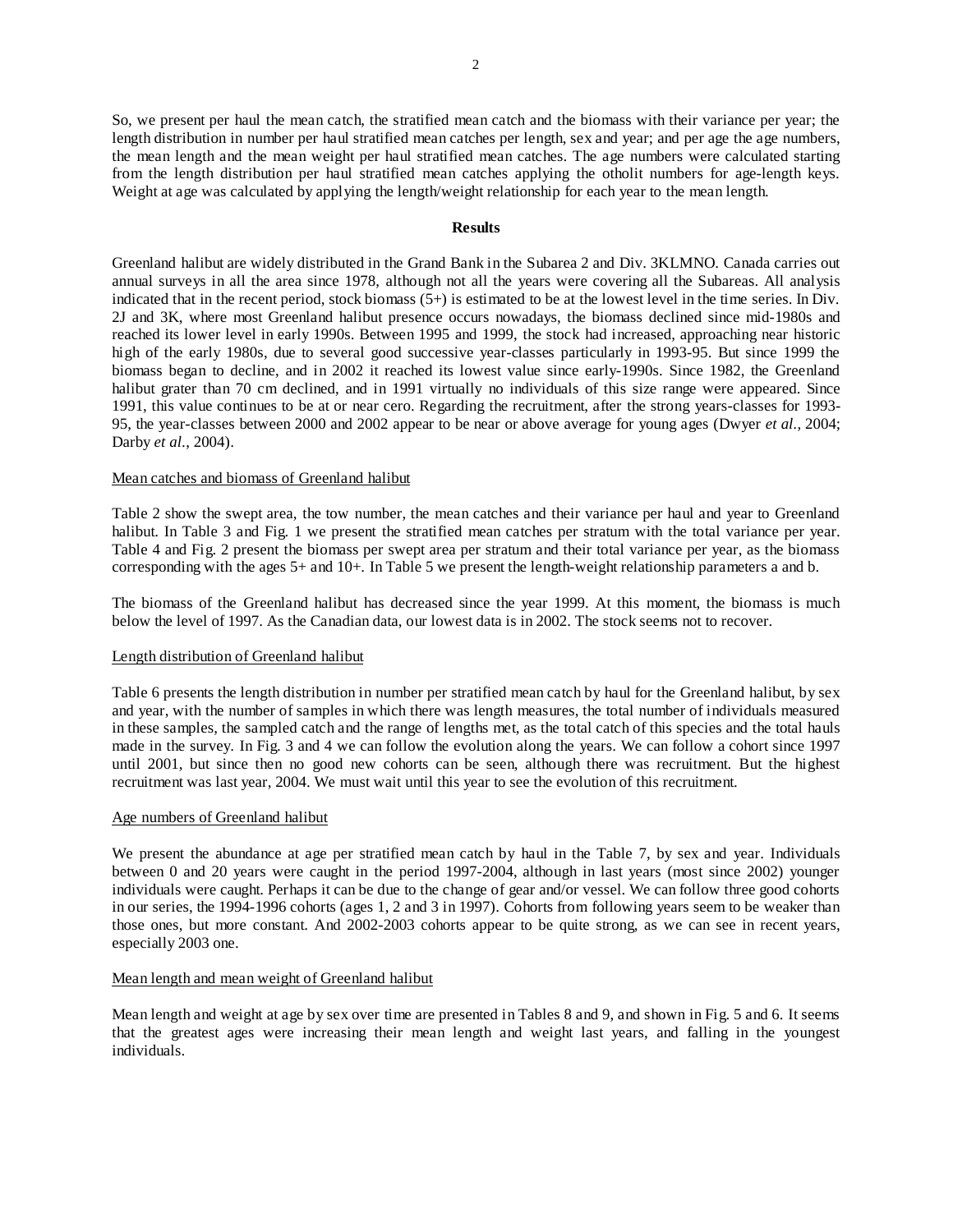### **References**

- Darby, C., B. Healey, J.C. Mahé and W. R. Bowering. 2004. Greenland halibut (*Reinhardtius hippoglossoides*) in Subarea 2 and Divisions 3KLMNO: an assessment of stock status based on upon Extended Survivors Analysis, ADAPT, and ASPIC Analyses, with stochastic projections of potential stock dynamics. NAFO SCR Doc. 04/55, Serial nº N5008, 53 pp.
- Dwyer, K.S., W.R. Bowering and B.P. Healey. 2004. Greenland halibut (*Reinhardtius hippoglossoides*) in NAFO Subarea 2 and Divisions 3KLMNO: stock trends based on annual Canadian research vessel survey results during 1978-2003. NAFO SCR Doc. 04/48, Serial nº N5001, 62 pp.
- Doubleday, W. G.. 1981. Manual on groundfish surveys in the Northwest Atlantic. NAFO Sci. Coun. Studies, 2, 55.
- González Troncoso, D., E. Román and X. Paz. 2004. Results for Greenland halibut from the surveys conducted by Spain in the NAFO Regulatory Area of Divisions 3NO, 1996-2003. NAFO SCR Doc. 04/11, Serial Number N4956, 16 pp.
- Walsh, J.S., X. Paz and P. Durán. 2001. A preliminary investigation of the efficiency of Canadian and Spanish Survey bottom trawls on the Southern Bank. NAFO SCR Doc., 01/74, Serial nº N4453, 18 pp.

|              |                                              |            | Depth strata covered |                                |
|--------------|----------------------------------------------|------------|----------------------|--------------------------------|
| Year         | Vessel                                       | Valid tows | (m)                  | Dates                          |
| 1997         | C/V Playa de Menduíña                        | 128        | 56-1280              | April 26-May 18                |
| 1998         | C/V Playa de Menduíña                        | 124        | 56-1464              | May 06-May 26                  |
| 1999         | C/V Playa de Menduíña                        | 114        | 56-1464              | May 07-May 26                  |
| 2000         | C/V Playa de Menduíña                        | 118        | 56-1464              | May 07-May 28                  |
| $2001^{(*)}$ | R/V Vizconde de Eza<br>C/V Playa de Menduíña | 83<br>121  | 56-1116<br>56-1464   | May 03-May 24<br>May 05-May 23 |
| 2002         | R/V Vizconde de Eza                          | 125        | 56-1464              | April 29-May 19                |
| 2003         | R/V Vizconde de Eza                          | 118        | 56-1464              | May 11-Jun 02                  |
| 2004         | R/V Vizconde de Eza                          | 120        | 56-1464              | Jun 06 – Jun 24                |

**TABLE 1.-** Spanish spring bottom trawl surveys on NAFO Div. 3NO: 1997-2004

(\*) We took, for the calculation of the series, 83 hauls from the R/V *Vizconde de Eza* and 40 hauls from the C/V *Playa de Menduíña* (123 hauls in total)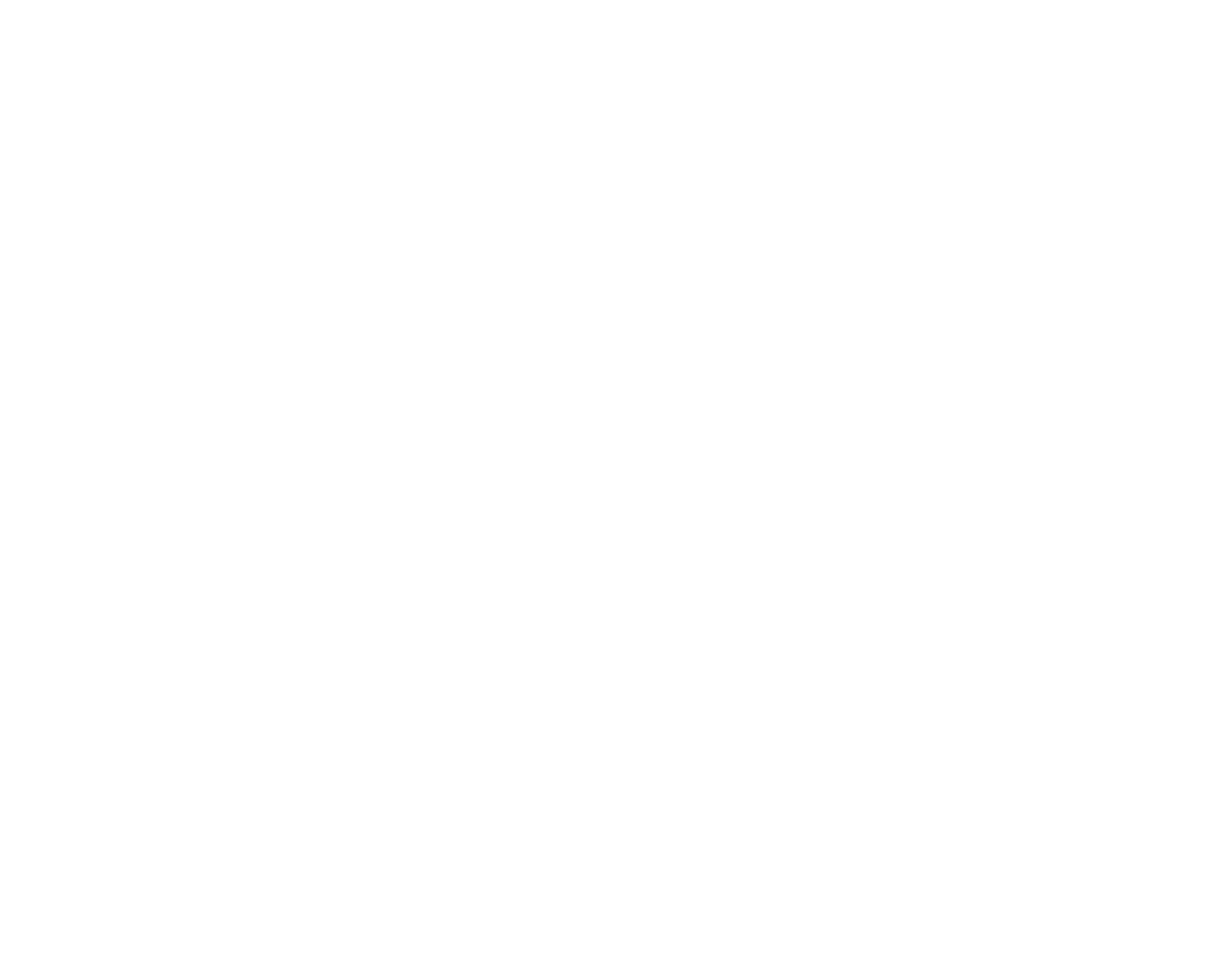**TABLE 2.-** Swept area, number of hauls and Greenland halibut mean catch (kg) and SD (\*\*) by stratum. Spanish Spring Surveys on NAFO Div. 3NO: 1997-2004. Swept area in square miles. n.s. means stratum not surveyed. 1997-2000 data are transformed C/V *Playa de Menduíña* data, and 2002-2004 data are original from R/V *Vizconde de Eza*. In 2001, there are data from the two vessels.

| G. halibut<br>G. halibut<br>G. halibut<br>G. halibut<br>Mean G. halibut<br>Mean<br>G. halibut<br>Mean G. halibut<br>Tow<br>Mean G. halibut<br>Tow<br>Tow<br>Tow<br>Swept<br>Swept<br>Swept<br>Swept<br><b>SD</b><br>${\rm SD}$<br>number<br><b>SD</b><br><b>SD</b><br>catch<br>number<br>catch<br>number<br>catch<br>number<br>catch<br>Stratum<br>area<br>area<br>area<br>area<br>0.0480<br>0.053<br>0.0465<br>1.37<br>1.274<br>0.0360<br>3<br>0.569<br>0.0356<br>3<br>0.178<br>353<br>$\overline{4}$<br>0.06<br>$\overline{4}$<br>0.61<br>0.19<br>0.0233<br>$\sqrt{2}$<br>0.095<br>0.0356<br>3<br>2.36<br>0.0218<br>$\sqrt{2}$<br>3<br>354<br>0.70<br>1.246<br>0.86<br>0.781<br>0.0356<br>0.11<br>0.057<br>$\sqrt{2}$<br>0.0233<br>0.230<br>0.0221<br>$\overline{2}$<br>0.0229<br>0.22<br>4.07<br>0.29<br>0.066<br>$\boldsymbol{2}$<br>0.22<br>0.295<br>0.0233<br>$\overline{c}$<br>0.274<br>355<br>0.0225<br>2<br>0.0221<br>$\overline{2}$<br>4.27<br>0.0229<br>$\overline{c}$<br>0.23<br>$\overline{2}$<br>356<br>4.11<br>1.871<br>4.759<br>0.174<br>0.0225<br>0.49<br>0.043<br>$\overline{4}$<br>0.0240<br>$\overline{2}$<br>0.0443<br>1.341<br>8.40<br>6.433<br>0.0236<br>$\overline{2}$<br>1.69<br>0.276<br>0.0124<br>357<br>1.08<br>0.11<br>0.0563<br>5<br>0.0236<br>3<br>1.843<br>0.0349<br>3.155<br>358<br>1.38<br>1.168<br>2.35<br>3<br>4.10<br>0.0341<br>3<br>0.48<br>0.529<br>0.0690<br>6<br>0.0364<br>3.725<br>6<br>0.623<br>0.0698<br>0.22<br>0.185<br>3<br>2.15<br>0.0469<br>$\overline{4}$<br>2.014<br>359<br>0.66<br>1.35<br>32<br>0.2325<br>0.3754<br>0.04<br>0.183<br>0.2561<br>25<br>0.04<br>0.158<br>19<br>0.31<br>0.918<br>0.2396<br>0.13<br>0.352<br>360<br>20<br>0.0353<br>3<br>0.000<br>0.0353<br>3<br>0.080<br>0.0244<br>2<br>0.000<br>0.0240<br>2<br>374<br>0.00<br>0.05<br>0.00<br>0.00<br>0.000<br>3<br>0.0236<br>2<br>0.0116<br>0.00<br>0.0345<br>0.00<br>0.000<br>$\overline{2}$<br>0.00<br>0.000<br>0.0244<br>0.00<br>0.000<br>375<br>1<br>0.000<br>0.0930<br>10<br>0.1219<br>10<br>376<br>0.1583<br>14<br>0.00<br>0.00<br>0.000<br>0.00<br>0.000<br>0.1200<br>10<br>0.00<br>0.000<br>0.0116<br>0.0229<br>$\overline{2}$<br>0.039<br>0.0240<br>$\overline{2}$<br>0.0229<br>2<br>0.221<br>377<br>0.00<br>0.03<br>0.48<br>0.683<br>0.16<br>-1<br>$\overline{2}$<br>0.0120<br>$\overline{2}$<br>0.0229<br>$\mathbf{2}$<br>0.0233<br>$\overline{2}$<br>378<br>0.0210<br>0.78<br>0.985<br>0.873<br>1.03<br>0.330<br>1.09<br>1.214<br>0.66<br>$\overline{2}$<br>0.0206<br>2.23<br>0.0356<br>3<br>0.826<br>0.0236<br>$\overline{2}$<br>0.0225<br>2<br>379<br>1.031<br>1.88<br>0.96<br>0.013<br>1.23<br>0.880<br>$\overline{c}$<br>$\overline{2}$<br>2.022<br>0.0236<br>0.0236<br>2<br>380<br>0.0210<br>2.64<br>1.210<br>0.0113<br>2.48<br>$\overline{c}$<br>3.94<br>1.326<br>2.42<br>1.447<br>$\overline{c}$<br>$\overline{2}$<br>0.0221<br>0.21<br>0.009<br>0.0229<br>0.144<br>0.0229<br>$\overline{2}$<br>2.82<br>0.985<br>0.0236<br>$\overline{c}$<br>1.36<br>0.352<br>381<br>0.70<br>3<br>0.0461<br>$\overline{4}$<br>0.00<br>0.000<br>0.0229<br>0.064<br>0.0484<br>0.00<br>0.001<br>0.0499<br>0.147<br>382<br>0.04<br>4<br>$\overline{4}$<br>0.12<br>$\mathbf{2}$<br>0.0221<br>2<br>2.98<br>0.0203<br>0.0244<br>0.249<br>0.0236<br>0.48<br>0.681<br>721<br>1.053<br>11.82<br>9.833<br>$\overline{2}$<br>0.62<br>2<br>$\overline{2}$<br>$\overline{2}$<br>$\overline{c}$<br>722<br>0.0214<br>1.53<br>2.163<br>0.0101<br>24.84<br>1.628<br>0.0229<br>$\overline{2}$<br>7.909<br>0.0218<br>9.977<br>13.36<br>19.49<br>$\overline{c}$<br>0.0233<br>$\overline{2}$<br>0.0229<br>$\boldsymbol{2}$<br>10.916<br>0.0248<br>2<br>723<br>0.0210<br>5.16<br>2.543<br>5.32<br>1.956<br>11.07<br>2.85<br>1.094<br>$\overline{c}$<br>$\overline{2}$<br>$\overline{c}$<br>$\overline{2}$<br>724<br>0.0225<br>0.624<br>0.0206<br>8.40<br>1.044<br>0.0225<br>1.181<br>0.0233<br>1.92<br>4.55<br>5.83<br>2.179<br>2<br>0.0229<br>$\mathbf{2}$<br>$\overline{2}$<br>0.0206<br>7.85<br>4.225<br>0.0086<br>2.07<br>4.97<br>5.763<br>0.0210<br>8.796<br>725<br>1<br>10.03<br>$\overline{a}$<br>0.0094<br>$\overline{c}$<br>0.0225<br>$\boldsymbol{2}$<br>26.314<br>0.0221<br>$\boldsymbol{2}$<br>3.348<br>726<br>27.96<br>33.187<br>29.04<br>12.95<br>n.s.<br>n.s.<br>n.s.<br>n.s.<br>0.0094<br>$\overline{2}$<br>0.0236<br>$\overline{c}$<br>$\overline{2}$<br>727<br>5.16<br>0.0233<br>7.80<br>10.48<br>8.316<br>0.0210<br>2.65<br>6.754<br>1.181<br>-1<br>$\overline{c}$<br>$\overline{2}$<br>0.0206<br>57.21<br>56.042<br>0.0233<br>$\overline{2}$<br>0.0210<br>2<br>29.91<br>0.098<br>728<br>0.0214<br>36.24<br>23.055<br>62.32<br>12.655<br>$\overline{c}$<br>$\overline{2}$<br>$\boldsymbol{2}$<br>$\mathfrak{2}$<br>0.0218<br>36.90<br>9.964<br>0.0229<br>54.22<br>23.669<br>0.0233<br>56.93<br>8.677<br>0.0206<br>23.33<br>1.989<br>752<br>$\sqrt{2}$<br>$\mathfrak{2}$<br>0.0218<br>0.0229<br>$\sqrt{2}$<br>$\sqrt{2}$<br>0.0214<br>8.270<br>33.32<br>8.507<br>64.23<br>4.417<br>0.0218<br>49.77<br>21.700<br>753<br>32.43<br>3<br>754<br>0.0330<br>18.70<br>4.941<br>0.0210<br>$\overline{2}$<br>17.32<br>4.706<br>0.0206<br>$\overline{2}$<br>17.12<br>11.204<br>0.0195<br>$\boldsymbol{2}$<br>46.69<br>14.381<br>$\overline{2}$<br>0.0311<br>8.279<br>0.0206<br>19.07<br>0.177<br>3<br>15.94<br>0.0431<br>$\overline{4}$<br>35.73<br>20.076<br>755<br>n.s.<br>n.s.<br>n.s.<br>n.s.<br>$\overline{2}$<br>0.0109<br>0.0225<br>34.559<br>0.0225<br>$\overline{2}$<br>125.28<br>46.721<br>0.0203<br>$\overline{2}$<br>60.60<br>40.187<br>756<br>68.36<br>220.13<br>-1<br>$\sqrt{2}$<br>3<br>0.0206<br>$\mathbf{2}$<br>21.628<br>0.0233<br>$\sqrt{2}$<br>0.0214<br>757<br>0.0304<br>34.70<br>10.823<br>95.25<br>106.53<br>27.496<br>37.41<br>10.108<br>$\sqrt{2}$<br>0.0214<br>$\sqrt{2}$<br>0.0210<br>$\mathfrak{2}$<br>0.0214<br>2<br>23.502<br>0.0105<br>52.55<br>9.813<br>52.72<br>11.736<br>11.487<br>758<br>39.36<br>56.67<br>$\mathbf{2}$<br>0.0218<br>$\mathfrak{2}$<br>8.579<br>0.0214<br>48.19<br>35.497<br>$\boldsymbol{2}$<br>44.72<br>44.096<br>0.0210<br>29.43<br>759<br>n.s.<br>n.s.<br>n.s.<br>n.s.<br>$\overline{c}$<br>$\mathbf{2}$<br>0.0214<br>0.0225<br>2<br>44.98<br>0.0210<br>0.0105<br>10.44<br>32.89<br>28.743<br>46.019<br>30.56<br>2.862<br>760<br>-1<br>$\sqrt{2}$<br>$\overline{2}$<br>3<br>0.0206<br>16.364<br>0.0210<br>$\overline{c}$<br>37.88<br>0.0221<br>36.09<br>26.813<br>761<br>0.0315<br>61.90<br>36.985<br>46.01<br>1.004<br>$\frac{2}{2}$<br>0.0308<br>3<br>0.0094<br>0.0210<br>$\sqrt{2}$<br>37.289<br>0.0203<br>$\mathfrak{2}$<br>762<br>45.89<br>27.172<br>38.22<br>15.038<br>63.34<br>36.37<br>1.726<br>0.0311<br>$\overline{4}$<br>21.799<br>0.0218<br>35.02<br>27.312<br>3<br>21.44<br>8.946<br>0.0416<br>25.64<br>763<br>n.s.<br>n.s.<br>n.s.<br>n.s.<br>$\mathbf{2}$<br>0.0206<br>2<br>20.63<br>2.422<br>0.0218<br>21.31<br>10.686<br>0.0225<br>$\boldsymbol{2}$<br>28.81<br>12.412<br>0.0218<br>$\overline{c}$<br>6.498<br>764<br>16.96<br>2<br>14.289<br>0.0098<br>$\overline{2}$<br>0.0221<br>2<br>0.328<br>0.0203<br>2<br>765<br>0.0206<br>35.43<br>22.82<br>3.131<br>31.43<br>37.13<br>30.587<br>3<br>$\sqrt{2}$<br>$\overline{2}$<br>0.0308<br>62.87<br>9.784<br>0.0191<br>20.82<br>3.479<br>0.0218<br>2<br>31.31<br>20.000<br>0.0214<br>766<br>16.76<br>2.475<br>$\overline{2}$<br>767<br>0.0109<br>10.21<br>50.629<br>0.0214<br>2<br>25.90<br>9.786<br>0.0210<br>2<br>21.21<br>6.393<br>n.s.<br>n.s.<br>n.s.<br>n.s.<br>$\overline{\phantom{0}}$ |  | 1997 |  | 1998 |  | 1999 |  | 2000 |  |
|----------------------------------------------------------------------------------------------------------------------------------------------------------------------------------------------------------------------------------------------------------------------------------------------------------------------------------------------------------------------------------------------------------------------------------------------------------------------------------------------------------------------------------------------------------------------------------------------------------------------------------------------------------------------------------------------------------------------------------------------------------------------------------------------------------------------------------------------------------------------------------------------------------------------------------------------------------------------------------------------------------------------------------------------------------------------------------------------------------------------------------------------------------------------------------------------------------------------------------------------------------------------------------------------------------------------------------------------------------------------------------------------------------------------------------------------------------------------------------------------------------------------------------------------------------------------------------------------------------------------------------------------------------------------------------------------------------------------------------------------------------------------------------------------------------------------------------------------------------------------------------------------------------------------------------------------------------------------------------------------------------------------------------------------------------------------------------------------------------------------------------------------------------------------------------------------------------------------------------------------------------------------------------------------------------------------------------------------------------------------------------------------------------------------------------------------------------------------------------------------------------------------------------------------------------------------------------------------------------------------------------------------------------------------------------------------------------------------------------------------------------------------------------------------------------------------------------------------------------------------------------------------------------------------------------------------------------------------------------------------------------------------------------------------------------------------------------------------------------------------------------------------------------------------------------------------------------------------------------------------------------------------------------------------------------------------------------------------------------------------------------------------------------------------------------------------------------------------------------------------------------------------------------------------------------------------------------------------------------------------------------------------------------------------------------------------------------------------------------------------------------------------------------------------------------------------------------------------------------------------------------------------------------------------------------------------------------------------------------------------------------------------------------------------------------------------------------------------------------------------------------------------------------------------------------------------------------------------------------------------------------------------------------------------------------------------------------------------------------------------------------------------------------------------------------------------------------------------------------------------------------------------------------------------------------------------------------------------------------------------------------------------------------------------------------------------------------------------------------------------------------------------------------------------------------------------------------------------------------------------------------------------------------------------------------------------------------------------------------------------------------------------------------------------------------------------------------------------------------------------------------------------------------------------------------------------------------------------------------------------------------------------------------------------------------------------------------------------------------------------------------------------------------------------------------------------------------------------------------------------------------------------------------------------------------------------------------------------------------------------------------------------------------------------------------------------------------------------------------------------------------------------------------------------------------------------------------------------------------------------------------------------------------------------------------------------------------------------------------------------------------------------------------------------------------------------------------------------------------------------------------------------------------------------------------------------------------------------------------------------------------------------------------------------------------------------------------------------------------------------------------------------------------------------------------------------------------------------------------------------------------------------------------------------------------------------------------------------------------------------------------------------------------------------------------------------------------------------------------------------------------------------------------------------------------------------------------------------------------------------------------------------------------------------------------------------------------------------------------------------------------------------------------------------------------------------------------------------------------------------------------------------------------------------------------------------------------------------------------------------------------------------------------------------------------------------------------------------------------------------------------------------------------------------------------------------------------------------------------------------------------------------------|--|------|--|------|--|------|--|------|--|
|                                                                                                                                                                                                                                                                                                                                                                                                                                                                                                                                                                                                                                                                                                                                                                                                                                                                                                                                                                                                                                                                                                                                                                                                                                                                                                                                                                                                                                                                                                                                                                                                                                                                                                                                                                                                                                                                                                                                                                                                                                                                                                                                                                                                                                                                                                                                                                                                                                                                                                                                                                                                                                                                                                                                                                                                                                                                                                                                                                                                                                                                                                                                                                                                                                                                                                                                                                                                                                                                                                                                                                                                                                                                                                                                                                                                                                                                                                                                                                                                                                                                                                                                                                                                                                                                                                                                                                                                                                                                                                                                                                                                                                                                                                                                                                                                                                                                                                                                                                                                                                                                                                                                                                                                                                                                                                                                                                                                                                                                                                                                                                                                                                                                                                                                                                                                                                                                                                                                                                                                                                                                                                                                                                                                                                                                                                                                                                                                                                                                                                                                                                                                                                                                                                                                                                                                                                                                                                                                                                                                                                                                                                                                                                                                                                                                                                                                                                                                                                                                                                                            |  |      |  |      |  |      |  |      |  |
|                                                                                                                                                                                                                                                                                                                                                                                                                                                                                                                                                                                                                                                                                                                                                                                                                                                                                                                                                                                                                                                                                                                                                                                                                                                                                                                                                                                                                                                                                                                                                                                                                                                                                                                                                                                                                                                                                                                                                                                                                                                                                                                                                                                                                                                                                                                                                                                                                                                                                                                                                                                                                                                                                                                                                                                                                                                                                                                                                                                                                                                                                                                                                                                                                                                                                                                                                                                                                                                                                                                                                                                                                                                                                                                                                                                                                                                                                                                                                                                                                                                                                                                                                                                                                                                                                                                                                                                                                                                                                                                                                                                                                                                                                                                                                                                                                                                                                                                                                                                                                                                                                                                                                                                                                                                                                                                                                                                                                                                                                                                                                                                                                                                                                                                                                                                                                                                                                                                                                                                                                                                                                                                                                                                                                                                                                                                                                                                                                                                                                                                                                                                                                                                                                                                                                                                                                                                                                                                                                                                                                                                                                                                                                                                                                                                                                                                                                                                                                                                                                                                            |  |      |  |      |  |      |  |      |  |
|                                                                                                                                                                                                                                                                                                                                                                                                                                                                                                                                                                                                                                                                                                                                                                                                                                                                                                                                                                                                                                                                                                                                                                                                                                                                                                                                                                                                                                                                                                                                                                                                                                                                                                                                                                                                                                                                                                                                                                                                                                                                                                                                                                                                                                                                                                                                                                                                                                                                                                                                                                                                                                                                                                                                                                                                                                                                                                                                                                                                                                                                                                                                                                                                                                                                                                                                                                                                                                                                                                                                                                                                                                                                                                                                                                                                                                                                                                                                                                                                                                                                                                                                                                                                                                                                                                                                                                                                                                                                                                                                                                                                                                                                                                                                                                                                                                                                                                                                                                                                                                                                                                                                                                                                                                                                                                                                                                                                                                                                                                                                                                                                                                                                                                                                                                                                                                                                                                                                                                                                                                                                                                                                                                                                                                                                                                                                                                                                                                                                                                                                                                                                                                                                                                                                                                                                                                                                                                                                                                                                                                                                                                                                                                                                                                                                                                                                                                                                                                                                                                                            |  |      |  |      |  |      |  |      |  |
|                                                                                                                                                                                                                                                                                                                                                                                                                                                                                                                                                                                                                                                                                                                                                                                                                                                                                                                                                                                                                                                                                                                                                                                                                                                                                                                                                                                                                                                                                                                                                                                                                                                                                                                                                                                                                                                                                                                                                                                                                                                                                                                                                                                                                                                                                                                                                                                                                                                                                                                                                                                                                                                                                                                                                                                                                                                                                                                                                                                                                                                                                                                                                                                                                                                                                                                                                                                                                                                                                                                                                                                                                                                                                                                                                                                                                                                                                                                                                                                                                                                                                                                                                                                                                                                                                                                                                                                                                                                                                                                                                                                                                                                                                                                                                                                                                                                                                                                                                                                                                                                                                                                                                                                                                                                                                                                                                                                                                                                                                                                                                                                                                                                                                                                                                                                                                                                                                                                                                                                                                                                                                                                                                                                                                                                                                                                                                                                                                                                                                                                                                                                                                                                                                                                                                                                                                                                                                                                                                                                                                                                                                                                                                                                                                                                                                                                                                                                                                                                                                                                            |  |      |  |      |  |      |  |      |  |
|                                                                                                                                                                                                                                                                                                                                                                                                                                                                                                                                                                                                                                                                                                                                                                                                                                                                                                                                                                                                                                                                                                                                                                                                                                                                                                                                                                                                                                                                                                                                                                                                                                                                                                                                                                                                                                                                                                                                                                                                                                                                                                                                                                                                                                                                                                                                                                                                                                                                                                                                                                                                                                                                                                                                                                                                                                                                                                                                                                                                                                                                                                                                                                                                                                                                                                                                                                                                                                                                                                                                                                                                                                                                                                                                                                                                                                                                                                                                                                                                                                                                                                                                                                                                                                                                                                                                                                                                                                                                                                                                                                                                                                                                                                                                                                                                                                                                                                                                                                                                                                                                                                                                                                                                                                                                                                                                                                                                                                                                                                                                                                                                                                                                                                                                                                                                                                                                                                                                                                                                                                                                                                                                                                                                                                                                                                                                                                                                                                                                                                                                                                                                                                                                                                                                                                                                                                                                                                                                                                                                                                                                                                                                                                                                                                                                                                                                                                                                                                                                                                                            |  |      |  |      |  |      |  |      |  |
|                                                                                                                                                                                                                                                                                                                                                                                                                                                                                                                                                                                                                                                                                                                                                                                                                                                                                                                                                                                                                                                                                                                                                                                                                                                                                                                                                                                                                                                                                                                                                                                                                                                                                                                                                                                                                                                                                                                                                                                                                                                                                                                                                                                                                                                                                                                                                                                                                                                                                                                                                                                                                                                                                                                                                                                                                                                                                                                                                                                                                                                                                                                                                                                                                                                                                                                                                                                                                                                                                                                                                                                                                                                                                                                                                                                                                                                                                                                                                                                                                                                                                                                                                                                                                                                                                                                                                                                                                                                                                                                                                                                                                                                                                                                                                                                                                                                                                                                                                                                                                                                                                                                                                                                                                                                                                                                                                                                                                                                                                                                                                                                                                                                                                                                                                                                                                                                                                                                                                                                                                                                                                                                                                                                                                                                                                                                                                                                                                                                                                                                                                                                                                                                                                                                                                                                                                                                                                                                                                                                                                                                                                                                                                                                                                                                                                                                                                                                                                                                                                                                            |  |      |  |      |  |      |  |      |  |
|                                                                                                                                                                                                                                                                                                                                                                                                                                                                                                                                                                                                                                                                                                                                                                                                                                                                                                                                                                                                                                                                                                                                                                                                                                                                                                                                                                                                                                                                                                                                                                                                                                                                                                                                                                                                                                                                                                                                                                                                                                                                                                                                                                                                                                                                                                                                                                                                                                                                                                                                                                                                                                                                                                                                                                                                                                                                                                                                                                                                                                                                                                                                                                                                                                                                                                                                                                                                                                                                                                                                                                                                                                                                                                                                                                                                                                                                                                                                                                                                                                                                                                                                                                                                                                                                                                                                                                                                                                                                                                                                                                                                                                                                                                                                                                                                                                                                                                                                                                                                                                                                                                                                                                                                                                                                                                                                                                                                                                                                                                                                                                                                                                                                                                                                                                                                                                                                                                                                                                                                                                                                                                                                                                                                                                                                                                                                                                                                                                                                                                                                                                                                                                                                                                                                                                                                                                                                                                                                                                                                                                                                                                                                                                                                                                                                                                                                                                                                                                                                                                                            |  |      |  |      |  |      |  |      |  |
|                                                                                                                                                                                                                                                                                                                                                                                                                                                                                                                                                                                                                                                                                                                                                                                                                                                                                                                                                                                                                                                                                                                                                                                                                                                                                                                                                                                                                                                                                                                                                                                                                                                                                                                                                                                                                                                                                                                                                                                                                                                                                                                                                                                                                                                                                                                                                                                                                                                                                                                                                                                                                                                                                                                                                                                                                                                                                                                                                                                                                                                                                                                                                                                                                                                                                                                                                                                                                                                                                                                                                                                                                                                                                                                                                                                                                                                                                                                                                                                                                                                                                                                                                                                                                                                                                                                                                                                                                                                                                                                                                                                                                                                                                                                                                                                                                                                                                                                                                                                                                                                                                                                                                                                                                                                                                                                                                                                                                                                                                                                                                                                                                                                                                                                                                                                                                                                                                                                                                                                                                                                                                                                                                                                                                                                                                                                                                                                                                                                                                                                                                                                                                                                                                                                                                                                                                                                                                                                                                                                                                                                                                                                                                                                                                                                                                                                                                                                                                                                                                                                            |  |      |  |      |  |      |  |      |  |
|                                                                                                                                                                                                                                                                                                                                                                                                                                                                                                                                                                                                                                                                                                                                                                                                                                                                                                                                                                                                                                                                                                                                                                                                                                                                                                                                                                                                                                                                                                                                                                                                                                                                                                                                                                                                                                                                                                                                                                                                                                                                                                                                                                                                                                                                                                                                                                                                                                                                                                                                                                                                                                                                                                                                                                                                                                                                                                                                                                                                                                                                                                                                                                                                                                                                                                                                                                                                                                                                                                                                                                                                                                                                                                                                                                                                                                                                                                                                                                                                                                                                                                                                                                                                                                                                                                                                                                                                                                                                                                                                                                                                                                                                                                                                                                                                                                                                                                                                                                                                                                                                                                                                                                                                                                                                                                                                                                                                                                                                                                                                                                                                                                                                                                                                                                                                                                                                                                                                                                                                                                                                                                                                                                                                                                                                                                                                                                                                                                                                                                                                                                                                                                                                                                                                                                                                                                                                                                                                                                                                                                                                                                                                                                                                                                                                                                                                                                                                                                                                                                                            |  |      |  |      |  |      |  |      |  |
|                                                                                                                                                                                                                                                                                                                                                                                                                                                                                                                                                                                                                                                                                                                                                                                                                                                                                                                                                                                                                                                                                                                                                                                                                                                                                                                                                                                                                                                                                                                                                                                                                                                                                                                                                                                                                                                                                                                                                                                                                                                                                                                                                                                                                                                                                                                                                                                                                                                                                                                                                                                                                                                                                                                                                                                                                                                                                                                                                                                                                                                                                                                                                                                                                                                                                                                                                                                                                                                                                                                                                                                                                                                                                                                                                                                                                                                                                                                                                                                                                                                                                                                                                                                                                                                                                                                                                                                                                                                                                                                                                                                                                                                                                                                                                                                                                                                                                                                                                                                                                                                                                                                                                                                                                                                                                                                                                                                                                                                                                                                                                                                                                                                                                                                                                                                                                                                                                                                                                                                                                                                                                                                                                                                                                                                                                                                                                                                                                                                                                                                                                                                                                                                                                                                                                                                                                                                                                                                                                                                                                                                                                                                                                                                                                                                                                                                                                                                                                                                                                                                            |  |      |  |      |  |      |  |      |  |
|                                                                                                                                                                                                                                                                                                                                                                                                                                                                                                                                                                                                                                                                                                                                                                                                                                                                                                                                                                                                                                                                                                                                                                                                                                                                                                                                                                                                                                                                                                                                                                                                                                                                                                                                                                                                                                                                                                                                                                                                                                                                                                                                                                                                                                                                                                                                                                                                                                                                                                                                                                                                                                                                                                                                                                                                                                                                                                                                                                                                                                                                                                                                                                                                                                                                                                                                                                                                                                                                                                                                                                                                                                                                                                                                                                                                                                                                                                                                                                                                                                                                                                                                                                                                                                                                                                                                                                                                                                                                                                                                                                                                                                                                                                                                                                                                                                                                                                                                                                                                                                                                                                                                                                                                                                                                                                                                                                                                                                                                                                                                                                                                                                                                                                                                                                                                                                                                                                                                                                                                                                                                                                                                                                                                                                                                                                                                                                                                                                                                                                                                                                                                                                                                                                                                                                                                                                                                                                                                                                                                                                                                                                                                                                                                                                                                                                                                                                                                                                                                                                                            |  |      |  |      |  |      |  |      |  |
|                                                                                                                                                                                                                                                                                                                                                                                                                                                                                                                                                                                                                                                                                                                                                                                                                                                                                                                                                                                                                                                                                                                                                                                                                                                                                                                                                                                                                                                                                                                                                                                                                                                                                                                                                                                                                                                                                                                                                                                                                                                                                                                                                                                                                                                                                                                                                                                                                                                                                                                                                                                                                                                                                                                                                                                                                                                                                                                                                                                                                                                                                                                                                                                                                                                                                                                                                                                                                                                                                                                                                                                                                                                                                                                                                                                                                                                                                                                                                                                                                                                                                                                                                                                                                                                                                                                                                                                                                                                                                                                                                                                                                                                                                                                                                                                                                                                                                                                                                                                                                                                                                                                                                                                                                                                                                                                                                                                                                                                                                                                                                                                                                                                                                                                                                                                                                                                                                                                                                                                                                                                                                                                                                                                                                                                                                                                                                                                                                                                                                                                                                                                                                                                                                                                                                                                                                                                                                                                                                                                                                                                                                                                                                                                                                                                                                                                                                                                                                                                                                                                            |  |      |  |      |  |      |  |      |  |
|                                                                                                                                                                                                                                                                                                                                                                                                                                                                                                                                                                                                                                                                                                                                                                                                                                                                                                                                                                                                                                                                                                                                                                                                                                                                                                                                                                                                                                                                                                                                                                                                                                                                                                                                                                                                                                                                                                                                                                                                                                                                                                                                                                                                                                                                                                                                                                                                                                                                                                                                                                                                                                                                                                                                                                                                                                                                                                                                                                                                                                                                                                                                                                                                                                                                                                                                                                                                                                                                                                                                                                                                                                                                                                                                                                                                                                                                                                                                                                                                                                                                                                                                                                                                                                                                                                                                                                                                                                                                                                                                                                                                                                                                                                                                                                                                                                                                                                                                                                                                                                                                                                                                                                                                                                                                                                                                                                                                                                                                                                                                                                                                                                                                                                                                                                                                                                                                                                                                                                                                                                                                                                                                                                                                                                                                                                                                                                                                                                                                                                                                                                                                                                                                                                                                                                                                                                                                                                                                                                                                                                                                                                                                                                                                                                                                                                                                                                                                                                                                                                                            |  |      |  |      |  |      |  |      |  |
|                                                                                                                                                                                                                                                                                                                                                                                                                                                                                                                                                                                                                                                                                                                                                                                                                                                                                                                                                                                                                                                                                                                                                                                                                                                                                                                                                                                                                                                                                                                                                                                                                                                                                                                                                                                                                                                                                                                                                                                                                                                                                                                                                                                                                                                                                                                                                                                                                                                                                                                                                                                                                                                                                                                                                                                                                                                                                                                                                                                                                                                                                                                                                                                                                                                                                                                                                                                                                                                                                                                                                                                                                                                                                                                                                                                                                                                                                                                                                                                                                                                                                                                                                                                                                                                                                                                                                                                                                                                                                                                                                                                                                                                                                                                                                                                                                                                                                                                                                                                                                                                                                                                                                                                                                                                                                                                                                                                                                                                                                                                                                                                                                                                                                                                                                                                                                                                                                                                                                                                                                                                                                                                                                                                                                                                                                                                                                                                                                                                                                                                                                                                                                                                                                                                                                                                                                                                                                                                                                                                                                                                                                                                                                                                                                                                                                                                                                                                                                                                                                                                            |  |      |  |      |  |      |  |      |  |
|                                                                                                                                                                                                                                                                                                                                                                                                                                                                                                                                                                                                                                                                                                                                                                                                                                                                                                                                                                                                                                                                                                                                                                                                                                                                                                                                                                                                                                                                                                                                                                                                                                                                                                                                                                                                                                                                                                                                                                                                                                                                                                                                                                                                                                                                                                                                                                                                                                                                                                                                                                                                                                                                                                                                                                                                                                                                                                                                                                                                                                                                                                                                                                                                                                                                                                                                                                                                                                                                                                                                                                                                                                                                                                                                                                                                                                                                                                                                                                                                                                                                                                                                                                                                                                                                                                                                                                                                                                                                                                                                                                                                                                                                                                                                                                                                                                                                                                                                                                                                                                                                                                                                                                                                                                                                                                                                                                                                                                                                                                                                                                                                                                                                                                                                                                                                                                                                                                                                                                                                                                                                                                                                                                                                                                                                                                                                                                                                                                                                                                                                                                                                                                                                                                                                                                                                                                                                                                                                                                                                                                                                                                                                                                                                                                                                                                                                                                                                                                                                                                                            |  |      |  |      |  |      |  |      |  |
|                                                                                                                                                                                                                                                                                                                                                                                                                                                                                                                                                                                                                                                                                                                                                                                                                                                                                                                                                                                                                                                                                                                                                                                                                                                                                                                                                                                                                                                                                                                                                                                                                                                                                                                                                                                                                                                                                                                                                                                                                                                                                                                                                                                                                                                                                                                                                                                                                                                                                                                                                                                                                                                                                                                                                                                                                                                                                                                                                                                                                                                                                                                                                                                                                                                                                                                                                                                                                                                                                                                                                                                                                                                                                                                                                                                                                                                                                                                                                                                                                                                                                                                                                                                                                                                                                                                                                                                                                                                                                                                                                                                                                                                                                                                                                                                                                                                                                                                                                                                                                                                                                                                                                                                                                                                                                                                                                                                                                                                                                                                                                                                                                                                                                                                                                                                                                                                                                                                                                                                                                                                                                                                                                                                                                                                                                                                                                                                                                                                                                                                                                                                                                                                                                                                                                                                                                                                                                                                                                                                                                                                                                                                                                                                                                                                                                                                                                                                                                                                                                                                            |  |      |  |      |  |      |  |      |  |
|                                                                                                                                                                                                                                                                                                                                                                                                                                                                                                                                                                                                                                                                                                                                                                                                                                                                                                                                                                                                                                                                                                                                                                                                                                                                                                                                                                                                                                                                                                                                                                                                                                                                                                                                                                                                                                                                                                                                                                                                                                                                                                                                                                                                                                                                                                                                                                                                                                                                                                                                                                                                                                                                                                                                                                                                                                                                                                                                                                                                                                                                                                                                                                                                                                                                                                                                                                                                                                                                                                                                                                                                                                                                                                                                                                                                                                                                                                                                                                                                                                                                                                                                                                                                                                                                                                                                                                                                                                                                                                                                                                                                                                                                                                                                                                                                                                                                                                                                                                                                                                                                                                                                                                                                                                                                                                                                                                                                                                                                                                                                                                                                                                                                                                                                                                                                                                                                                                                                                                                                                                                                                                                                                                                                                                                                                                                                                                                                                                                                                                                                                                                                                                                                                                                                                                                                                                                                                                                                                                                                                                                                                                                                                                                                                                                                                                                                                                                                                                                                                                                            |  |      |  |      |  |      |  |      |  |
|                                                                                                                                                                                                                                                                                                                                                                                                                                                                                                                                                                                                                                                                                                                                                                                                                                                                                                                                                                                                                                                                                                                                                                                                                                                                                                                                                                                                                                                                                                                                                                                                                                                                                                                                                                                                                                                                                                                                                                                                                                                                                                                                                                                                                                                                                                                                                                                                                                                                                                                                                                                                                                                                                                                                                                                                                                                                                                                                                                                                                                                                                                                                                                                                                                                                                                                                                                                                                                                                                                                                                                                                                                                                                                                                                                                                                                                                                                                                                                                                                                                                                                                                                                                                                                                                                                                                                                                                                                                                                                                                                                                                                                                                                                                                                                                                                                                                                                                                                                                                                                                                                                                                                                                                                                                                                                                                                                                                                                                                                                                                                                                                                                                                                                                                                                                                                                                                                                                                                                                                                                                                                                                                                                                                                                                                                                                                                                                                                                                                                                                                                                                                                                                                                                                                                                                                                                                                                                                                                                                                                                                                                                                                                                                                                                                                                                                                                                                                                                                                                                                            |  |      |  |      |  |      |  |      |  |
|                                                                                                                                                                                                                                                                                                                                                                                                                                                                                                                                                                                                                                                                                                                                                                                                                                                                                                                                                                                                                                                                                                                                                                                                                                                                                                                                                                                                                                                                                                                                                                                                                                                                                                                                                                                                                                                                                                                                                                                                                                                                                                                                                                                                                                                                                                                                                                                                                                                                                                                                                                                                                                                                                                                                                                                                                                                                                                                                                                                                                                                                                                                                                                                                                                                                                                                                                                                                                                                                                                                                                                                                                                                                                                                                                                                                                                                                                                                                                                                                                                                                                                                                                                                                                                                                                                                                                                                                                                                                                                                                                                                                                                                                                                                                                                                                                                                                                                                                                                                                                                                                                                                                                                                                                                                                                                                                                                                                                                                                                                                                                                                                                                                                                                                                                                                                                                                                                                                                                                                                                                                                                                                                                                                                                                                                                                                                                                                                                                                                                                                                                                                                                                                                                                                                                                                                                                                                                                                                                                                                                                                                                                                                                                                                                                                                                                                                                                                                                                                                                                                            |  |      |  |      |  |      |  |      |  |
|                                                                                                                                                                                                                                                                                                                                                                                                                                                                                                                                                                                                                                                                                                                                                                                                                                                                                                                                                                                                                                                                                                                                                                                                                                                                                                                                                                                                                                                                                                                                                                                                                                                                                                                                                                                                                                                                                                                                                                                                                                                                                                                                                                                                                                                                                                                                                                                                                                                                                                                                                                                                                                                                                                                                                                                                                                                                                                                                                                                                                                                                                                                                                                                                                                                                                                                                                                                                                                                                                                                                                                                                                                                                                                                                                                                                                                                                                                                                                                                                                                                                                                                                                                                                                                                                                                                                                                                                                                                                                                                                                                                                                                                                                                                                                                                                                                                                                                                                                                                                                                                                                                                                                                                                                                                                                                                                                                                                                                                                                                                                                                                                                                                                                                                                                                                                                                                                                                                                                                                                                                                                                                                                                                                                                                                                                                                                                                                                                                                                                                                                                                                                                                                                                                                                                                                                                                                                                                                                                                                                                                                                                                                                                                                                                                                                                                                                                                                                                                                                                                                            |  |      |  |      |  |      |  |      |  |
|                                                                                                                                                                                                                                                                                                                                                                                                                                                                                                                                                                                                                                                                                                                                                                                                                                                                                                                                                                                                                                                                                                                                                                                                                                                                                                                                                                                                                                                                                                                                                                                                                                                                                                                                                                                                                                                                                                                                                                                                                                                                                                                                                                                                                                                                                                                                                                                                                                                                                                                                                                                                                                                                                                                                                                                                                                                                                                                                                                                                                                                                                                                                                                                                                                                                                                                                                                                                                                                                                                                                                                                                                                                                                                                                                                                                                                                                                                                                                                                                                                                                                                                                                                                                                                                                                                                                                                                                                                                                                                                                                                                                                                                                                                                                                                                                                                                                                                                                                                                                                                                                                                                                                                                                                                                                                                                                                                                                                                                                                                                                                                                                                                                                                                                                                                                                                                                                                                                                                                                                                                                                                                                                                                                                                                                                                                                                                                                                                                                                                                                                                                                                                                                                                                                                                                                                                                                                                                                                                                                                                                                                                                                                                                                                                                                                                                                                                                                                                                                                                                                            |  |      |  |      |  |      |  |      |  |
|                                                                                                                                                                                                                                                                                                                                                                                                                                                                                                                                                                                                                                                                                                                                                                                                                                                                                                                                                                                                                                                                                                                                                                                                                                                                                                                                                                                                                                                                                                                                                                                                                                                                                                                                                                                                                                                                                                                                                                                                                                                                                                                                                                                                                                                                                                                                                                                                                                                                                                                                                                                                                                                                                                                                                                                                                                                                                                                                                                                                                                                                                                                                                                                                                                                                                                                                                                                                                                                                                                                                                                                                                                                                                                                                                                                                                                                                                                                                                                                                                                                                                                                                                                                                                                                                                                                                                                                                                                                                                                                                                                                                                                                                                                                                                                                                                                                                                                                                                                                                                                                                                                                                                                                                                                                                                                                                                                                                                                                                                                                                                                                                                                                                                                                                                                                                                                                                                                                                                                                                                                                                                                                                                                                                                                                                                                                                                                                                                                                                                                                                                                                                                                                                                                                                                                                                                                                                                                                                                                                                                                                                                                                                                                                                                                                                                                                                                                                                                                                                                                                            |  |      |  |      |  |      |  |      |  |
|                                                                                                                                                                                                                                                                                                                                                                                                                                                                                                                                                                                                                                                                                                                                                                                                                                                                                                                                                                                                                                                                                                                                                                                                                                                                                                                                                                                                                                                                                                                                                                                                                                                                                                                                                                                                                                                                                                                                                                                                                                                                                                                                                                                                                                                                                                                                                                                                                                                                                                                                                                                                                                                                                                                                                                                                                                                                                                                                                                                                                                                                                                                                                                                                                                                                                                                                                                                                                                                                                                                                                                                                                                                                                                                                                                                                                                                                                                                                                                                                                                                                                                                                                                                                                                                                                                                                                                                                                                                                                                                                                                                                                                                                                                                                                                                                                                                                                                                                                                                                                                                                                                                                                                                                                                                                                                                                                                                                                                                                                                                                                                                                                                                                                                                                                                                                                                                                                                                                                                                                                                                                                                                                                                                                                                                                                                                                                                                                                                                                                                                                                                                                                                                                                                                                                                                                                                                                                                                                                                                                                                                                                                                                                                                                                                                                                                                                                                                                                                                                                                                            |  |      |  |      |  |      |  |      |  |
|                                                                                                                                                                                                                                                                                                                                                                                                                                                                                                                                                                                                                                                                                                                                                                                                                                                                                                                                                                                                                                                                                                                                                                                                                                                                                                                                                                                                                                                                                                                                                                                                                                                                                                                                                                                                                                                                                                                                                                                                                                                                                                                                                                                                                                                                                                                                                                                                                                                                                                                                                                                                                                                                                                                                                                                                                                                                                                                                                                                                                                                                                                                                                                                                                                                                                                                                                                                                                                                                                                                                                                                                                                                                                                                                                                                                                                                                                                                                                                                                                                                                                                                                                                                                                                                                                                                                                                                                                                                                                                                                                                                                                                                                                                                                                                                                                                                                                                                                                                                                                                                                                                                                                                                                                                                                                                                                                                                                                                                                                                                                                                                                                                                                                                                                                                                                                                                                                                                                                                                                                                                                                                                                                                                                                                                                                                                                                                                                                                                                                                                                                                                                                                                                                                                                                                                                                                                                                                                                                                                                                                                                                                                                                                                                                                                                                                                                                                                                                                                                                                                            |  |      |  |      |  |      |  |      |  |
|                                                                                                                                                                                                                                                                                                                                                                                                                                                                                                                                                                                                                                                                                                                                                                                                                                                                                                                                                                                                                                                                                                                                                                                                                                                                                                                                                                                                                                                                                                                                                                                                                                                                                                                                                                                                                                                                                                                                                                                                                                                                                                                                                                                                                                                                                                                                                                                                                                                                                                                                                                                                                                                                                                                                                                                                                                                                                                                                                                                                                                                                                                                                                                                                                                                                                                                                                                                                                                                                                                                                                                                                                                                                                                                                                                                                                                                                                                                                                                                                                                                                                                                                                                                                                                                                                                                                                                                                                                                                                                                                                                                                                                                                                                                                                                                                                                                                                                                                                                                                                                                                                                                                                                                                                                                                                                                                                                                                                                                                                                                                                                                                                                                                                                                                                                                                                                                                                                                                                                                                                                                                                                                                                                                                                                                                                                                                                                                                                                                                                                                                                                                                                                                                                                                                                                                                                                                                                                                                                                                                                                                                                                                                                                                                                                                                                                                                                                                                                                                                                                                            |  |      |  |      |  |      |  |      |  |
|                                                                                                                                                                                                                                                                                                                                                                                                                                                                                                                                                                                                                                                                                                                                                                                                                                                                                                                                                                                                                                                                                                                                                                                                                                                                                                                                                                                                                                                                                                                                                                                                                                                                                                                                                                                                                                                                                                                                                                                                                                                                                                                                                                                                                                                                                                                                                                                                                                                                                                                                                                                                                                                                                                                                                                                                                                                                                                                                                                                                                                                                                                                                                                                                                                                                                                                                                                                                                                                                                                                                                                                                                                                                                                                                                                                                                                                                                                                                                                                                                                                                                                                                                                                                                                                                                                                                                                                                                                                                                                                                                                                                                                                                                                                                                                                                                                                                                                                                                                                                                                                                                                                                                                                                                                                                                                                                                                                                                                                                                                                                                                                                                                                                                                                                                                                                                                                                                                                                                                                                                                                                                                                                                                                                                                                                                                                                                                                                                                                                                                                                                                                                                                                                                                                                                                                                                                                                                                                                                                                                                                                                                                                                                                                                                                                                                                                                                                                                                                                                                                                            |  |      |  |      |  |      |  |      |  |
|                                                                                                                                                                                                                                                                                                                                                                                                                                                                                                                                                                                                                                                                                                                                                                                                                                                                                                                                                                                                                                                                                                                                                                                                                                                                                                                                                                                                                                                                                                                                                                                                                                                                                                                                                                                                                                                                                                                                                                                                                                                                                                                                                                                                                                                                                                                                                                                                                                                                                                                                                                                                                                                                                                                                                                                                                                                                                                                                                                                                                                                                                                                                                                                                                                                                                                                                                                                                                                                                                                                                                                                                                                                                                                                                                                                                                                                                                                                                                                                                                                                                                                                                                                                                                                                                                                                                                                                                                                                                                                                                                                                                                                                                                                                                                                                                                                                                                                                                                                                                                                                                                                                                                                                                                                                                                                                                                                                                                                                                                                                                                                                                                                                                                                                                                                                                                                                                                                                                                                                                                                                                                                                                                                                                                                                                                                                                                                                                                                                                                                                                                                                                                                                                                                                                                                                                                                                                                                                                                                                                                                                                                                                                                                                                                                                                                                                                                                                                                                                                                                                            |  |      |  |      |  |      |  |      |  |
|                                                                                                                                                                                                                                                                                                                                                                                                                                                                                                                                                                                                                                                                                                                                                                                                                                                                                                                                                                                                                                                                                                                                                                                                                                                                                                                                                                                                                                                                                                                                                                                                                                                                                                                                                                                                                                                                                                                                                                                                                                                                                                                                                                                                                                                                                                                                                                                                                                                                                                                                                                                                                                                                                                                                                                                                                                                                                                                                                                                                                                                                                                                                                                                                                                                                                                                                                                                                                                                                                                                                                                                                                                                                                                                                                                                                                                                                                                                                                                                                                                                                                                                                                                                                                                                                                                                                                                                                                                                                                                                                                                                                                                                                                                                                                                                                                                                                                                                                                                                                                                                                                                                                                                                                                                                                                                                                                                                                                                                                                                                                                                                                                                                                                                                                                                                                                                                                                                                                                                                                                                                                                                                                                                                                                                                                                                                                                                                                                                                                                                                                                                                                                                                                                                                                                                                                                                                                                                                                                                                                                                                                                                                                                                                                                                                                                                                                                                                                                                                                                                                            |  |      |  |      |  |      |  |      |  |
|                                                                                                                                                                                                                                                                                                                                                                                                                                                                                                                                                                                                                                                                                                                                                                                                                                                                                                                                                                                                                                                                                                                                                                                                                                                                                                                                                                                                                                                                                                                                                                                                                                                                                                                                                                                                                                                                                                                                                                                                                                                                                                                                                                                                                                                                                                                                                                                                                                                                                                                                                                                                                                                                                                                                                                                                                                                                                                                                                                                                                                                                                                                                                                                                                                                                                                                                                                                                                                                                                                                                                                                                                                                                                                                                                                                                                                                                                                                                                                                                                                                                                                                                                                                                                                                                                                                                                                                                                                                                                                                                                                                                                                                                                                                                                                                                                                                                                                                                                                                                                                                                                                                                                                                                                                                                                                                                                                                                                                                                                                                                                                                                                                                                                                                                                                                                                                                                                                                                                                                                                                                                                                                                                                                                                                                                                                                                                                                                                                                                                                                                                                                                                                                                                                                                                                                                                                                                                                                                                                                                                                                                                                                                                                                                                                                                                                                                                                                                                                                                                                                            |  |      |  |      |  |      |  |      |  |
|                                                                                                                                                                                                                                                                                                                                                                                                                                                                                                                                                                                                                                                                                                                                                                                                                                                                                                                                                                                                                                                                                                                                                                                                                                                                                                                                                                                                                                                                                                                                                                                                                                                                                                                                                                                                                                                                                                                                                                                                                                                                                                                                                                                                                                                                                                                                                                                                                                                                                                                                                                                                                                                                                                                                                                                                                                                                                                                                                                                                                                                                                                                                                                                                                                                                                                                                                                                                                                                                                                                                                                                                                                                                                                                                                                                                                                                                                                                                                                                                                                                                                                                                                                                                                                                                                                                                                                                                                                                                                                                                                                                                                                                                                                                                                                                                                                                                                                                                                                                                                                                                                                                                                                                                                                                                                                                                                                                                                                                                                                                                                                                                                                                                                                                                                                                                                                                                                                                                                                                                                                                                                                                                                                                                                                                                                                                                                                                                                                                                                                                                                                                                                                                                                                                                                                                                                                                                                                                                                                                                                                                                                                                                                                                                                                                                                                                                                                                                                                                                                                                            |  |      |  |      |  |      |  |      |  |
|                                                                                                                                                                                                                                                                                                                                                                                                                                                                                                                                                                                                                                                                                                                                                                                                                                                                                                                                                                                                                                                                                                                                                                                                                                                                                                                                                                                                                                                                                                                                                                                                                                                                                                                                                                                                                                                                                                                                                                                                                                                                                                                                                                                                                                                                                                                                                                                                                                                                                                                                                                                                                                                                                                                                                                                                                                                                                                                                                                                                                                                                                                                                                                                                                                                                                                                                                                                                                                                                                                                                                                                                                                                                                                                                                                                                                                                                                                                                                                                                                                                                                                                                                                                                                                                                                                                                                                                                                                                                                                                                                                                                                                                                                                                                                                                                                                                                                                                                                                                                                                                                                                                                                                                                                                                                                                                                                                                                                                                                                                                                                                                                                                                                                                                                                                                                                                                                                                                                                                                                                                                                                                                                                                                                                                                                                                                                                                                                                                                                                                                                                                                                                                                                                                                                                                                                                                                                                                                                                                                                                                                                                                                                                                                                                                                                                                                                                                                                                                                                                                                            |  |      |  |      |  |      |  |      |  |
|                                                                                                                                                                                                                                                                                                                                                                                                                                                                                                                                                                                                                                                                                                                                                                                                                                                                                                                                                                                                                                                                                                                                                                                                                                                                                                                                                                                                                                                                                                                                                                                                                                                                                                                                                                                                                                                                                                                                                                                                                                                                                                                                                                                                                                                                                                                                                                                                                                                                                                                                                                                                                                                                                                                                                                                                                                                                                                                                                                                                                                                                                                                                                                                                                                                                                                                                                                                                                                                                                                                                                                                                                                                                                                                                                                                                                                                                                                                                                                                                                                                                                                                                                                                                                                                                                                                                                                                                                                                                                                                                                                                                                                                                                                                                                                                                                                                                                                                                                                                                                                                                                                                                                                                                                                                                                                                                                                                                                                                                                                                                                                                                                                                                                                                                                                                                                                                                                                                                                                                                                                                                                                                                                                                                                                                                                                                                                                                                                                                                                                                                                                                                                                                                                                                                                                                                                                                                                                                                                                                                                                                                                                                                                                                                                                                                                                                                                                                                                                                                                                                            |  |      |  |      |  |      |  |      |  |
|                                                                                                                                                                                                                                                                                                                                                                                                                                                                                                                                                                                                                                                                                                                                                                                                                                                                                                                                                                                                                                                                                                                                                                                                                                                                                                                                                                                                                                                                                                                                                                                                                                                                                                                                                                                                                                                                                                                                                                                                                                                                                                                                                                                                                                                                                                                                                                                                                                                                                                                                                                                                                                                                                                                                                                                                                                                                                                                                                                                                                                                                                                                                                                                                                                                                                                                                                                                                                                                                                                                                                                                                                                                                                                                                                                                                                                                                                                                                                                                                                                                                                                                                                                                                                                                                                                                                                                                                                                                                                                                                                                                                                                                                                                                                                                                                                                                                                                                                                                                                                                                                                                                                                                                                                                                                                                                                                                                                                                                                                                                                                                                                                                                                                                                                                                                                                                                                                                                                                                                                                                                                                                                                                                                                                                                                                                                                                                                                                                                                                                                                                                                                                                                                                                                                                                                                                                                                                                                                                                                                                                                                                                                                                                                                                                                                                                                                                                                                                                                                                                                            |  |      |  |      |  |      |  |      |  |
|                                                                                                                                                                                                                                                                                                                                                                                                                                                                                                                                                                                                                                                                                                                                                                                                                                                                                                                                                                                                                                                                                                                                                                                                                                                                                                                                                                                                                                                                                                                                                                                                                                                                                                                                                                                                                                                                                                                                                                                                                                                                                                                                                                                                                                                                                                                                                                                                                                                                                                                                                                                                                                                                                                                                                                                                                                                                                                                                                                                                                                                                                                                                                                                                                                                                                                                                                                                                                                                                                                                                                                                                                                                                                                                                                                                                                                                                                                                                                                                                                                                                                                                                                                                                                                                                                                                                                                                                                                                                                                                                                                                                                                                                                                                                                                                                                                                                                                                                                                                                                                                                                                                                                                                                                                                                                                                                                                                                                                                                                                                                                                                                                                                                                                                                                                                                                                                                                                                                                                                                                                                                                                                                                                                                                                                                                                                                                                                                                                                                                                                                                                                                                                                                                                                                                                                                                                                                                                                                                                                                                                                                                                                                                                                                                                                                                                                                                                                                                                                                                                                            |  |      |  |      |  |      |  |      |  |
|                                                                                                                                                                                                                                                                                                                                                                                                                                                                                                                                                                                                                                                                                                                                                                                                                                                                                                                                                                                                                                                                                                                                                                                                                                                                                                                                                                                                                                                                                                                                                                                                                                                                                                                                                                                                                                                                                                                                                                                                                                                                                                                                                                                                                                                                                                                                                                                                                                                                                                                                                                                                                                                                                                                                                                                                                                                                                                                                                                                                                                                                                                                                                                                                                                                                                                                                                                                                                                                                                                                                                                                                                                                                                                                                                                                                                                                                                                                                                                                                                                                                                                                                                                                                                                                                                                                                                                                                                                                                                                                                                                                                                                                                                                                                                                                                                                                                                                                                                                                                                                                                                                                                                                                                                                                                                                                                                                                                                                                                                                                                                                                                                                                                                                                                                                                                                                                                                                                                                                                                                                                                                                                                                                                                                                                                                                                                                                                                                                                                                                                                                                                                                                                                                                                                                                                                                                                                                                                                                                                                                                                                                                                                                                                                                                                                                                                                                                                                                                                                                                                            |  |      |  |      |  |      |  |      |  |
|                                                                                                                                                                                                                                                                                                                                                                                                                                                                                                                                                                                                                                                                                                                                                                                                                                                                                                                                                                                                                                                                                                                                                                                                                                                                                                                                                                                                                                                                                                                                                                                                                                                                                                                                                                                                                                                                                                                                                                                                                                                                                                                                                                                                                                                                                                                                                                                                                                                                                                                                                                                                                                                                                                                                                                                                                                                                                                                                                                                                                                                                                                                                                                                                                                                                                                                                                                                                                                                                                                                                                                                                                                                                                                                                                                                                                                                                                                                                                                                                                                                                                                                                                                                                                                                                                                                                                                                                                                                                                                                                                                                                                                                                                                                                                                                                                                                                                                                                                                                                                                                                                                                                                                                                                                                                                                                                                                                                                                                                                                                                                                                                                                                                                                                                                                                                                                                                                                                                                                                                                                                                                                                                                                                                                                                                                                                                                                                                                                                                                                                                                                                                                                                                                                                                                                                                                                                                                                                                                                                                                                                                                                                                                                                                                                                                                                                                                                                                                                                                                                                            |  |      |  |      |  |      |  |      |  |
|                                                                                                                                                                                                                                                                                                                                                                                                                                                                                                                                                                                                                                                                                                                                                                                                                                                                                                                                                                                                                                                                                                                                                                                                                                                                                                                                                                                                                                                                                                                                                                                                                                                                                                                                                                                                                                                                                                                                                                                                                                                                                                                                                                                                                                                                                                                                                                                                                                                                                                                                                                                                                                                                                                                                                                                                                                                                                                                                                                                                                                                                                                                                                                                                                                                                                                                                                                                                                                                                                                                                                                                                                                                                                                                                                                                                                                                                                                                                                                                                                                                                                                                                                                                                                                                                                                                                                                                                                                                                                                                                                                                                                                                                                                                                                                                                                                                                                                                                                                                                                                                                                                                                                                                                                                                                                                                                                                                                                                                                                                                                                                                                                                                                                                                                                                                                                                                                                                                                                                                                                                                                                                                                                                                                                                                                                                                                                                                                                                                                                                                                                                                                                                                                                                                                                                                                                                                                                                                                                                                                                                                                                                                                                                                                                                                                                                                                                                                                                                                                                                                            |  |      |  |      |  |      |  |      |  |
|                                                                                                                                                                                                                                                                                                                                                                                                                                                                                                                                                                                                                                                                                                                                                                                                                                                                                                                                                                                                                                                                                                                                                                                                                                                                                                                                                                                                                                                                                                                                                                                                                                                                                                                                                                                                                                                                                                                                                                                                                                                                                                                                                                                                                                                                                                                                                                                                                                                                                                                                                                                                                                                                                                                                                                                                                                                                                                                                                                                                                                                                                                                                                                                                                                                                                                                                                                                                                                                                                                                                                                                                                                                                                                                                                                                                                                                                                                                                                                                                                                                                                                                                                                                                                                                                                                                                                                                                                                                                                                                                                                                                                                                                                                                                                                                                                                                                                                                                                                                                                                                                                                                                                                                                                                                                                                                                                                                                                                                                                                                                                                                                                                                                                                                                                                                                                                                                                                                                                                                                                                                                                                                                                                                                                                                                                                                                                                                                                                                                                                                                                                                                                                                                                                                                                                                                                                                                                                                                                                                                                                                                                                                                                                                                                                                                                                                                                                                                                                                                                                                            |  |      |  |      |  |      |  |      |  |
|                                                                                                                                                                                                                                                                                                                                                                                                                                                                                                                                                                                                                                                                                                                                                                                                                                                                                                                                                                                                                                                                                                                                                                                                                                                                                                                                                                                                                                                                                                                                                                                                                                                                                                                                                                                                                                                                                                                                                                                                                                                                                                                                                                                                                                                                                                                                                                                                                                                                                                                                                                                                                                                                                                                                                                                                                                                                                                                                                                                                                                                                                                                                                                                                                                                                                                                                                                                                                                                                                                                                                                                                                                                                                                                                                                                                                                                                                                                                                                                                                                                                                                                                                                                                                                                                                                                                                                                                                                                                                                                                                                                                                                                                                                                                                                                                                                                                                                                                                                                                                                                                                                                                                                                                                                                                                                                                                                                                                                                                                                                                                                                                                                                                                                                                                                                                                                                                                                                                                                                                                                                                                                                                                                                                                                                                                                                                                                                                                                                                                                                                                                                                                                                                                                                                                                                                                                                                                                                                                                                                                                                                                                                                                                                                                                                                                                                                                                                                                                                                                                                            |  |      |  |      |  |      |  |      |  |
|                                                                                                                                                                                                                                                                                                                                                                                                                                                                                                                                                                                                                                                                                                                                                                                                                                                                                                                                                                                                                                                                                                                                                                                                                                                                                                                                                                                                                                                                                                                                                                                                                                                                                                                                                                                                                                                                                                                                                                                                                                                                                                                                                                                                                                                                                                                                                                                                                                                                                                                                                                                                                                                                                                                                                                                                                                                                                                                                                                                                                                                                                                                                                                                                                                                                                                                                                                                                                                                                                                                                                                                                                                                                                                                                                                                                                                                                                                                                                                                                                                                                                                                                                                                                                                                                                                                                                                                                                                                                                                                                                                                                                                                                                                                                                                                                                                                                                                                                                                                                                                                                                                                                                                                                                                                                                                                                                                                                                                                                                                                                                                                                                                                                                                                                                                                                                                                                                                                                                                                                                                                                                                                                                                                                                                                                                                                                                                                                                                                                                                                                                                                                                                                                                                                                                                                                                                                                                                                                                                                                                                                                                                                                                                                                                                                                                                                                                                                                                                                                                                                            |  |      |  |      |  |      |  |      |  |
|                                                                                                                                                                                                                                                                                                                                                                                                                                                                                                                                                                                                                                                                                                                                                                                                                                                                                                                                                                                                                                                                                                                                                                                                                                                                                                                                                                                                                                                                                                                                                                                                                                                                                                                                                                                                                                                                                                                                                                                                                                                                                                                                                                                                                                                                                                                                                                                                                                                                                                                                                                                                                                                                                                                                                                                                                                                                                                                                                                                                                                                                                                                                                                                                                                                                                                                                                                                                                                                                                                                                                                                                                                                                                                                                                                                                                                                                                                                                                                                                                                                                                                                                                                                                                                                                                                                                                                                                                                                                                                                                                                                                                                                                                                                                                                                                                                                                                                                                                                                                                                                                                                                                                                                                                                                                                                                                                                                                                                                                                                                                                                                                                                                                                                                                                                                                                                                                                                                                                                                                                                                                                                                                                                                                                                                                                                                                                                                                                                                                                                                                                                                                                                                                                                                                                                                                                                                                                                                                                                                                                                                                                                                                                                                                                                                                                                                                                                                                                                                                                                                            |  |      |  |      |  |      |  |      |  |
|                                                                                                                                                                                                                                                                                                                                                                                                                                                                                                                                                                                                                                                                                                                                                                                                                                                                                                                                                                                                                                                                                                                                                                                                                                                                                                                                                                                                                                                                                                                                                                                                                                                                                                                                                                                                                                                                                                                                                                                                                                                                                                                                                                                                                                                                                                                                                                                                                                                                                                                                                                                                                                                                                                                                                                                                                                                                                                                                                                                                                                                                                                                                                                                                                                                                                                                                                                                                                                                                                                                                                                                                                                                                                                                                                                                                                                                                                                                                                                                                                                                                                                                                                                                                                                                                                                                                                                                                                                                                                                                                                                                                                                                                                                                                                                                                                                                                                                                                                                                                                                                                                                                                                                                                                                                                                                                                                                                                                                                                                                                                                                                                                                                                                                                                                                                                                                                                                                                                                                                                                                                                                                                                                                                                                                                                                                                                                                                                                                                                                                                                                                                                                                                                                                                                                                                                                                                                                                                                                                                                                                                                                                                                                                                                                                                                                                                                                                                                                                                                                                                            |  |      |  |      |  |      |  |      |  |
|                                                                                                                                                                                                                                                                                                                                                                                                                                                                                                                                                                                                                                                                                                                                                                                                                                                                                                                                                                                                                                                                                                                                                                                                                                                                                                                                                                                                                                                                                                                                                                                                                                                                                                                                                                                                                                                                                                                                                                                                                                                                                                                                                                                                                                                                                                                                                                                                                                                                                                                                                                                                                                                                                                                                                                                                                                                                                                                                                                                                                                                                                                                                                                                                                                                                                                                                                                                                                                                                                                                                                                                                                                                                                                                                                                                                                                                                                                                                                                                                                                                                                                                                                                                                                                                                                                                                                                                                                                                                                                                                                                                                                                                                                                                                                                                                                                                                                                                                                                                                                                                                                                                                                                                                                                                                                                                                                                                                                                                                                                                                                                                                                                                                                                                                                                                                                                                                                                                                                                                                                                                                                                                                                                                                                                                                                                                                                                                                                                                                                                                                                                                                                                                                                                                                                                                                                                                                                                                                                                                                                                                                                                                                                                                                                                                                                                                                                                                                                                                                                                                            |  |      |  |      |  |      |  |      |  |

$$
(**) SD = \frac{\sum (x_i - \overline{x})}{n-1}
$$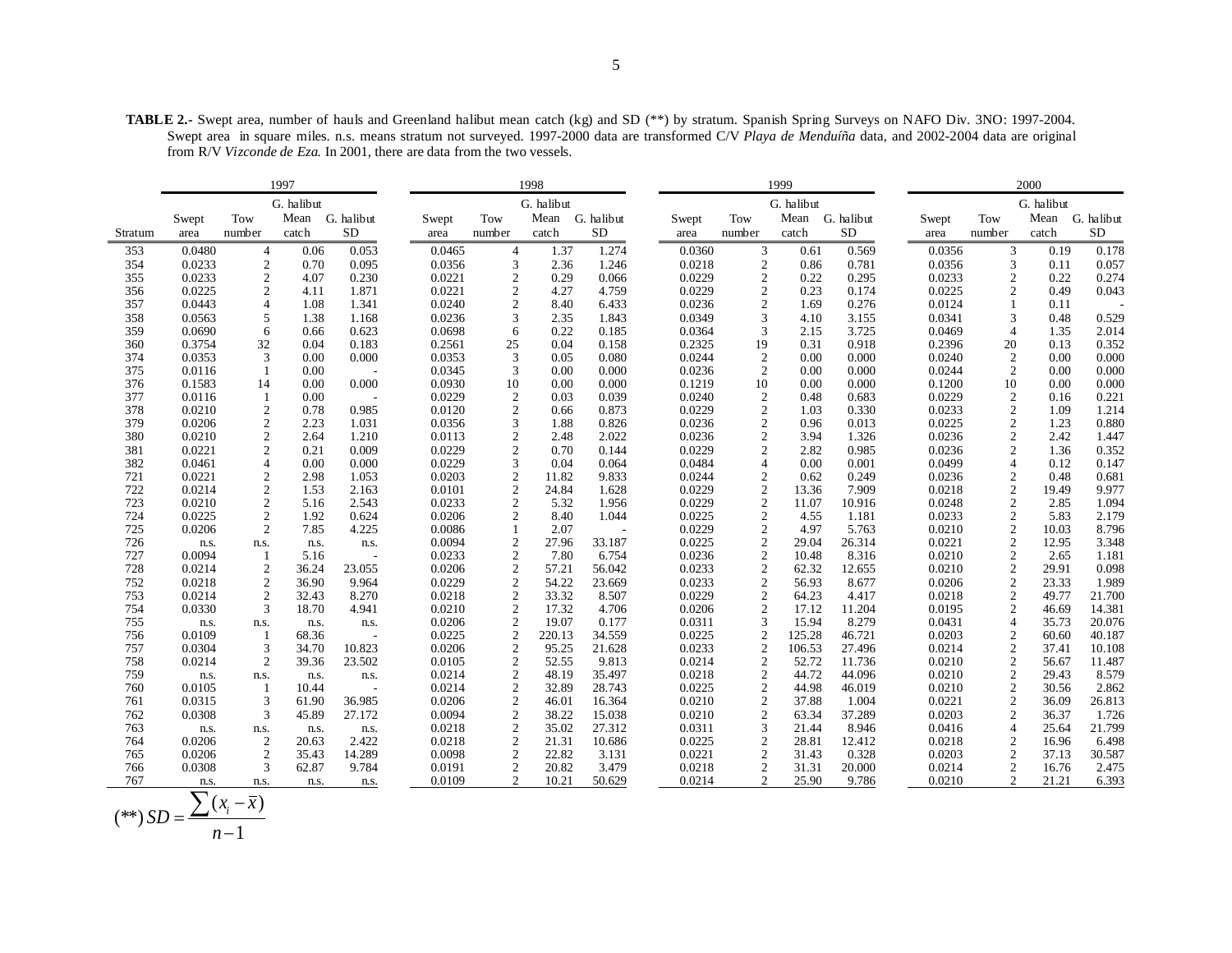**TABLE 2 (cont.).-** Swept area, number of hauls and Greenland halibut mean catch (kg) and SD (\*\*) by stratum. Spanish Spring Surveys on NAFO Div. 3NO: 1997- 2004. Swept area in square miles. n.s. means stratum not surveyed. 1997-2000 data are transformed C/V *Playa de Menduíña* data, and 2002-2004 data are original from R/V *Vizconde de Eza*. In 2001, there are data from the two vessels.

|         |                  |                                | 2001       |            |                  |                              | 2002         |                          |                  |                                  | 2003          |            | 2004                 |                  |              |            |
|---------|------------------|--------------------------------|------------|------------|------------------|------------------------------|--------------|--------------------------|------------------|----------------------------------|---------------|------------|----------------------|------------------|--------------|------------|
|         |                  |                                | G. halibut |            |                  |                              | G. halibut   |                          |                  |                                  | G. halibut    |            |                      |                  | G. halibut   |            |
|         | Swept            | Tow                            | Mean       | G. halibut | Swept            | Tow                          | Mean         | G. halibut               | Swept            | Tow                              | Mean          | G. halibut | Swept                | Tow              | Mean         | G. halibut |
| Stratum | area             | number                         | catch      | <b>SD</b>  | area             | number                       | catch        | <b>SD</b>                | area             | number                           | catch         | SD         | area                 | number           | catch        | ${\rm SD}$ |
| 353     | 0.0341           | $\overline{3}$                 | 0.03       | 0.038      | 0.0476           | $\overline{4}$               | 0.21         | 0.278                    | 0.0334           | 3                                | 0.01          | 0.013      | 0.033750             | 3                | 1.44         | 2.395      |
| 354     | 0.0338           | 3                              | 3.22       | 1.927      | 0.0356           | 3                            | 0.85         | 0.839                    | 0.0338           | 3                                | 0.04          | 0.029      | 0.034500             | 3                | 1.51         | 2.160      |
| 355     | 0.0240           | 2                              | 17.25      | 15.486     | 0.0236           | $\overline{2}$               | 0.43         | 0.467                    | 0.0229           | $\boldsymbol{2}$                 | 2.46          | 2.492      | 0.022875             | 2                | 4.02         | 5.119      |
| 356     | 0.0240           | 2                              | 0.07       | 0.042      | 0.0233           | $\overline{c}$               | 1.40         | 1.131                    | 0.0225           | $\overline{2}$                   | 2.95          | 3.695      | 0.022125             | $\overline{c}$   | 3.35         | 3.873      |
| 357     | 0.0244           | 2                              | 2.69       | 2.135      | 0.0240           | $\overline{c}$               | 1.15         | 1.626                    | 0.0229           | $\boldsymbol{2}$                 | 6.72          | 5.070      | 0.022875             | 2                | 1.50         | 0.521      |
| 358     | 0.0345           | 3                              | 8.46       | 12.298     | 0.0345           | 3                            | 3.20         | 0.819                    | 0.0338           | 3                                | 3.45          | 5.973      | 0.033000             | 3                | 0.94         | 0.438      |
| 359     | 0.0803           | $7\phantom{.0}$                | 1.97       | 2.329      | 0.0686           | 6                            | 0.28         | 0.219                    | 0.0791           | 7                                | 0.30          | 0.438      | 0.079125             | 7                | 1.18         | 2.137      |
| 360     | 0.2423           | 20                             | 0.17       | 0.484      | 0.2865           | 25                           | 0.00         | 0.007                    | 0.2254           | 20                               | 0.02          | 0.056      | 0.231000             | 20               | 0.11         | 0.459      |
| 374     | 0.0240           | 2                              | 0.00       | 0.000      | 0.0345           | 3                            | 0.00         | 0.000                    | 0.0225           | 2                                | 0.00          | 0.000      | 0.023250             | 2                | 0.00         | 0.005      |
| 375     | 0.0338           | 3                              | 0.00       | 0.000      | 0.0353           | 3                            | 0.00         | 0.000                    | 0.0330           | 3                                | 0.00          | 0.002      | 0.033750             | 3                | 0.00         | 0.000      |
| 376     | 0.1155           | 10                             | 0.00       | 0.000      | 0.1140           | 10                           | 0.00         | 0.000                    | 0.1125           | 10                               | 0.00          | 0.003      | 0.116625             | 10               | 0.00         | 0.000      |
| 377     | 0.0229           | 2                              | 0.42       | 0.537      | 0.0229           | $\overline{2}$               | 0.00         | 0.001                    | 0.0225           | $\overline{2}$                   | 1.55          | 1.884      | 0.021750             | 2                | 0.07         | 0.011      |
| 378     | 0.0236           | 2                              | 5.69       | 8.040      | 0.0233           | $\overline{c}$               | 1.85         | 0.636                    | 0.0225           | $\overline{2}$                   | 2.97          | 3.008      | 0.022500             | $\overline{c}$   | 0.38         | 0.530      |
| 379     | 0.0229           | 2                              | 4.61       | 4.236      | 0.0229           | 2                            | 5.85         | 4.313                    | 0.0229           | $\overline{c}$                   | 7.67          | 5.275      | 0.012375             | 1                | 2.60         |            |
| 380     | 0.0206           | 2                              | 4.06       | 0.066      | 0.0225           | $\overline{c}$               | 5.05         | 3.041                    | 0.0229           | $\overline{2}$                   | 4.345         | 0.205      | 0.022125             | 2                | 10.3         | 0.424      |
| 381     | 0.0236           | $\overline{2}$                 | 0.90       | 1.271      | 0.0229           | $\overline{c}$               | 0.5275       | 0.145                    | 0.0229           | $\overline{2}$                   | 1.06          | 1.188      | 0.022500             | 2                | 5.488        | 6.701      |
| 382     | 0.0469           | $\overline{4}$                 | 0.05       | 0.080      | 0.0341           | 3                            | 0.401        | 0.683                    | 0.0454           | $\overline{4}$                   | 0.045         | 0.061      | 0.046125             | $\overline{4}$   | 0.0575       | 0.068      |
| 721     | 0.0248           | $\mathbf{2}$                   | 0.40       | 0.431      | 0.0233           | $\overline{c}$               | 0.08         | 0.062                    | 0.0225           | $\overline{2}$                   | 0.12          | 0.051      | 0.022125             | $\boldsymbol{2}$ | 1.92         | 0.693      |
| 722     | 0.0233           | 2                              | 1.09       | 0.863      | 0.0236           | $\overline{c}$               | 2.63         | 2.906                    | 0.0221           | $\overline{2}$                   | 1.66          | 0.410      | 0.021750             | $\overline{2}$   | 24.04        | 23.144     |
| 723     | 0.0240           | 2                              | 1.33       | 0.240      | 0.0233           | $\overline{c}$               | 1.24         | 1.075                    | 0.0229           | $\overline{2}$                   | 4.02          | 5.416      | 0.022875             | $\boldsymbol{2}$ | 3.85         | 3.755      |
| 724     | 0.0353           | 3                              | 3.45       | 2.786      | 0.0225           | $\overline{c}$               | 4.75         | 1.202                    | 0.0225           | $\overline{c}$                   | 7.07          | 4.971      | 0.021375             | $\sqrt{2}$       | 12.45        | 3.182      |
| 725     | 0.0116           | 2                              | 2.67       | 0.522      | 0.0225           | $\overline{2}$               | 7.35         | 6.718                    | 0.0229           | $\overline{2}$                   | 10.55         | 0.778      | 0.022500             | $\overline{c}$   | 19.57        | 19.537     |
| 726     | 0.0116           | $\mathfrak{2}$                 | 3.65       | 1.200      | 0.0214           | $\overline{c}$               | 3.25         | 3.323                    | 0.0225           | $\overline{2}$                   | 0.00          | 0.000      | 0.022500             | $\overline{c}$   | 14.71        | 1.287      |
| 727     | 0.0225           | 2                              | 3.79       | 0.243      | 0.0233           | $\overline{c}$               | 2.01         | 1.400                    | 0.0218           | $\overline{2}$                   | 18.48         | 11.066     | 0.023250             | $\overline{2}$   | 20.47        | 10.281     |
| 728     | 0.0229           | 2                              | 8.62       | 1.654      | 0.0229           | $\overline{c}$               | 7.93         | 10.986                   | 0.0225           | $\overline{2}$                   | 39.95         | 17.748     | 0.018000             | $\overline{c}$   | 5.70         | 4.950      |
| 752     | 0.0210           | $\boldsymbol{2}$               | 26.37      | 8.723      | 0.0116           | 1                            | 0.34         | $\overline{\phantom{a}}$ | 0.0229           | $\sqrt{2}$                       | 39.80         | 39.032     | 0.021375             | $\mathbf{2}$     | 4.64         | 5.424      |
| 753     | 0.0214           | $\overline{c}$                 | 22.66      | 4.883      | 0.0229           | $\overline{2}$               | 2.45         | 3.465                    | 0.0229           | $\overline{2}$                   | 16.64         | 12.721     | 0.021750             | $\overline{c}$   | 4.37         | 0.820      |
| 754     | 0.0195           | 2                              | 41.09      | 41.477     | 0.0341           | 3                            | 20.33        | 4.996                    | 0.0218           | $\overline{2}$                   | 19.12         | 6.484      | 0.021375             | 2                | 3.21         | 0.007      |
| 755     | 0.0416           | $\overline{4}$                 | 27.16      | 16.279     | 0.0338           | 3                            | 0.46         | 0.655                    | 0.0221           | $\overline{2}$                   | 1.88          | 2.652      | 0.031875             | 3                | 2.64         | 4.567      |
| 756     | 0.0113           | $\mathbf{2}$                   | 30.10      | 16.124     | 0.0229           | $\overline{c}$               | 10.55        | 14.920                   | 0.0221           | $\overline{2}$                   | 23.11         | 27.994     | 0.021750             | $\overline{c}$   | 14.99        | 4.609      |
| 757     | 0.0233           | $\boldsymbol{2}$               | 42.23      | 4.326      | 0.0225           | $\overline{c}$               | 9.95         | 2.192                    | 0.0221           | $\overline{2}$                   | 2.49          | 2.348      | 0.021750             | $\overline{2}$   | 4.55         | 6.435      |
| 758     | 0.0218           | 2                              | 42.11      | 8.828      | 0.0225           | $\overline{2}$               | 17.15        | 1.485                    | 0.0221           |                                  | $0.00\,$      | 0.000      | 0.021375             | 2                | 9.73         | 3.714      |
| 759     | 0.0221           | 2                              | 76.11      | 21.890     | 0.0225           | $\overline{c}$               | 2.15         | 3.041                    | 0.0113           |                                  | 21.61         |            | 0.021375             | $\overline{c}$   | 4.43         | 3.203      |
| 760     | 0.0229<br>0.0225 | 2                              | 9.42       | 10.861     | 0.0229<br>0.0225 | $\overline{c}$               | 4.75         | 4.172                    | 0.0218           | $\sqrt{2}$                       | 19.38         | 13.188     | 0.022125<br>0.022125 | $\sqrt{2}$       | 14.63        | 7.958      |
| 761     |                  | 2                              | 8.10       | 7.778      |                  | $\overline{c}$               | 16.65        | 16.900                   | 0.0225           | $\overline{2}$                   | 13.26         | 3.387      |                      | 2                | 2.92         | 1.996      |
| 762     | 0.0116           | $\mathfrak{2}$                 | 22.50      | 21.072     | 0.0225           | $\overline{c}$               | 2.11         | 1.563                    | 0.0225           | $\overline{2}$                   | 34.91         | 19.622     | 0.023250             | 2                | 8.44         | 4.349      |
| 763     | 0.0330           | 3                              | 31.61      | 22.554     | 0.0225           | $\overline{c}$               | 0.74         | 1.047                    | 0.0311           | 3                                | 1.75          | 3.037      | 0.032625             | 3                | 20.78        | 9.792      |
| 764     | 0.0240           | $\mathbf{2}$                   | 53.64      | 1.888      | 0.0236           | $\overline{c}$               | 6.95         | 5.869                    | 0.0221           | $\overline{2}$                   | 28.37         | 15.882     | 0.022875             | $\boldsymbol{2}$ | 33.78        | 29.165     |
| 765     | 0.0113           | $\overline{c}$                 | 35.87      | 13.111     | 0.0236           | $\overline{c}$               | 45.90        | 39.739                   | 0.0113           |                                  | 31.80         |            | 0.022500             | $\overline{2}$   | 20.98        | 8.464      |
| 766     | 0.0203           | $\mathbf{2}$<br>$\overline{2}$ | 16.42      | 9.557      | 0.0233<br>0.0225 | $\sqrt{2}$<br>$\overline{c}$ | 9.53<br>0.85 | 1.025                    | 0.0225<br>0.0229 | $\overline{2}$<br>$\overline{c}$ | 8.91<br>15.96 | 1.966      | 0.022500             | $\overline{c}$   | 8.46<br>1.26 | 11.958     |
| 767     | 0.0218           |                                | 5.72       | 2.593      |                  |                              |              | 1.202                    |                  |                                  |               | 21.270     | 0.021750             | 2                |              | 1.782      |

$$
(**) SD = \frac{\sum (x_i - \overline{x})}{n-1}
$$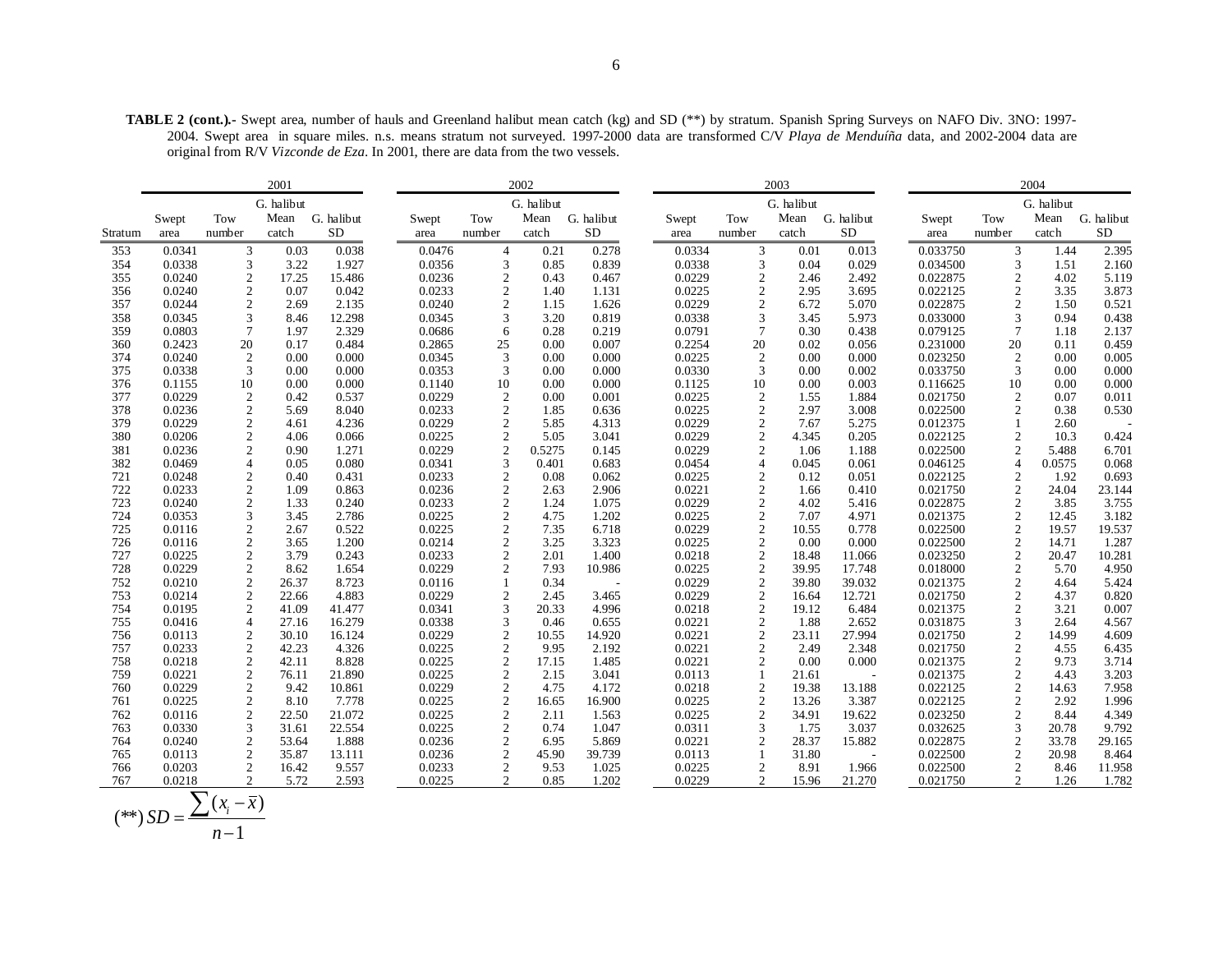**TABLE 3.-** Stratified mean catches (Kg) by stratum and year and SD by year of Greenland halibut (1997-2004). n.s. means stratum not surveyed. 1997-2000 data are transformed C/V *Playa de Menduíña* data (by FPC). 2002-2004 data are original from R/V *Vizconde de Eza*. In 2001, there are data from the two vessels.

| Stratum      | 1997     | 1998               | 1999      | 2000     | 2001     | 2002     | 2003     | 2004     |
|--------------|----------|--------------------|-----------|----------|----------|----------|----------|----------|
| 353          | 15.61    | 368.31             | 164.80    | 50.27    | 7.17     | 57.16    | 2.06     | 387.99   |
| 354          | 171.84   | 581.54             | 211.23    | 27.55    | 792.94   | 209.92   | 10.33    | 371.38   |
| 355          | 301.21   | 21.29              | 16.18     | 16.14    | 1276.50  | 31.86    | 181.89   | 297.48   |
| 356          | 193.06   | 200.47             | 10.97     | 23.25    | 3.29     | 65.80    | 138.51   | 157.52   |
| 357          | 176.36   | 1377.73            | 277.07    | 17.81    | 441.16   | 188.60   | 1101.26  | 246.25   |
| 358          | 310.53   | 529.11             | 921.77    | 108.61   | 1903.50  | 720.00   | 776.85   | 212.40   |
| 359          | 279.62   | 94.44              | 905.35    | 568.81   | 827.57   | 116.83   | 125.94   | 495.40   |
| 360          | 120.66   | 100.23             | 852.78    | 358.57   | 461.98   | 5.79     | 49.54    | 314.48   |
| 374          | 0.00     | 9.93               | $0.00\,$  | $0.00\,$ | 0.00     | 0.00     | 0.00     | 0.75     |
| 375          | 0.00     | $0.00\,$           | $0.00\,$  | $0.00\,$ | 0.00     | 0.00     | 0.36     | 0.00     |
| 376          | 0.00     | 0.00               | 0.00      | 0.00     | 0.00     | 0.00     | 1.73     | $0.00\,$ |
| 377          | 0.00     | 2.78               | 48.27     | 15.59    | 42.00    | 0.10     | 154.80   | 7.40     |
| 378          | 108.38   | 92.26              | 143.03    | 151.61   | 790.22   | 257.15   | 413.25   | 52.13    |
| 379          | 236.64   | 199.42             | 101.35    | 130.87   | 488.13   | 620.10   | 813.02   | 275.60   |
| 380          | 253.84   | 237.93             | 377.84    | 232.32   | 389.43   | 484.80   | 417.12   | 988.80   |
| 381          | 30.54    | 100.25             | 406.36    | 196.29   | 129.93   | 75.96    | 152.64   | 790.27   |
| 382          | 0.00     | 12.74              | $0.16\,$  | 42.51    | 16.16    | 137.54   | 15.44    | 19.72    |
| 721          | 193.53   | 768.09             | 40.40     | 31.32    | 25.68    | 5.23     | 7.54     | 124.80   |
| 722          | 128.46   | 2086.59            | 1122.44   | 1637.46  | 91.56    | 220.50   | 139.44   | 2018.94  |
| 723          | 799.62   | 824.44             | 1715.78   | 441.21   | 206.15   | 192.20   | 623.18   | 596.29   |
| 724          | 237.69   | 1041.12            | 564.01    | 722.86   | 427.80   | 589.00   | 876.06   | 1543.80  |
| 725          | 824.43   | 217.35             | 521.45    | 1052.65  | 280.46   | 771.75   | 1107.75  | 2054.33  |
| 726          | n.s.     | 2013.07            | 2090.94   | 932.35   | 262.92   | 234.00   | 0.00     | 1059.12  |
| 727          | 495.47   | 749.00             | 1006.54   | 253.97   | 364.03   | 192.96   | 1773.60  | 1965.12  |
| 728          | 2826.86  | 4462.31            | 4861.26   | 2333.24  | 672.64   | 618.66   | 3116.10  | 444.60   |
| 752          | 4833.71  | 7102.82            | 7457.90   | 3056.49  | 3454.13  | 44.41    | 5213.80  | 607.19   |
| 753          | 4475.84  | 4597.53            | 8863.93   | 6868.76  | 3126.94  | 338.10   | 2295.63  | 603.06   |
| 754          | 3365.21  | 3117.02            | 3081.94   | 8403.69  | 7396.15  | 3660.00  | 3440.70  | 576.90   |
| 755          | n.s.     | 7342.42            | 6136.26   | 13757.44 | 10457.90 | 177.23   | 721.88   | 1015.12  |
| 756          | 6904.11  | 22233.50           | 12653.16  | 6121.02  | 3040.24  | 1065.55  | 2333.61  | 1514.09  |
| 757          | 3539.38  | 9715.91            | 10866.31  | 3815.73  | 4307.61  | 1014.90  | 253.98   | 464.10   |
| 758          | 3896.21  | 5202.82            | 5218.91   | 5610.39  | 4168.97  | 1697.85  | 0.00     | 962.87   |
| 759          | n.s.     | 6119.66            | 5679.93   | 3737.70  | 9666.37  | 273.05   | 2744.47  | 561.98   |
| 760          | 1608.22  | 5065.54            | 6926.79   | 4706.01  | 1450.68  | 731.50   | 2983.75  | 2252.64  |
| 761          | 10584.19 | 7867.63            | 6477.12   | 6170.76  | 1385.10  | 2847.15  | 2266.61  | 499.58   |
| 762          | 9728.04  | 8102.93            | 13428.13  | 7711.31  | 4769.98  | 446.26   | 7399.86  | 1788.22  |
| 763          | n.s.     | 9139.92            | 5595.80   | 6691.10  | 8250.35  | 193.14   | 457.62   | 5422.71  |
| 764          | 2063.07  | 2131.30            | 2880.87   | 1695.94  | 5363.50  | 695.00   | 2837.00  | 3377.75  |
| 765          | 4392.98  | 2829.86            | 3897.46   | 4604.20  | 4447.98  | 5691.60  | 3943.20  | 2600.90  |
| 766          | 9053.27  | 2998.23            | 4508.03   | 2413.42  | 2364.63  | 1371.60  | 1283.04  | 1217.59  |
| 767          | n.s.     | 1613.33            | 4092.64   | 3351.32  | 904.20   | 134.30   | 2521.68  | 199.08   |
| <b>TOTAL</b> |          |                    |           |          |          |          |          |          |
| $(\bar{Y})$  |          | 72148.61 121270.85 | 124125.15 | 98060.56 | 84455.93 | 26177.55 | 51917.35 | 38088.31 |
|              | 7.73     | 11.73              | 12.00     | 9.48     | 8.17     | 2.64     | 5.10     | 3.68     |
|              | 0.62     | 0.89               | 1.00      | 0.75     | 0.84     | 0.45     | 0.61     | 0.40     |
| S.D.         |          |                    |           |          |          |          |          |          |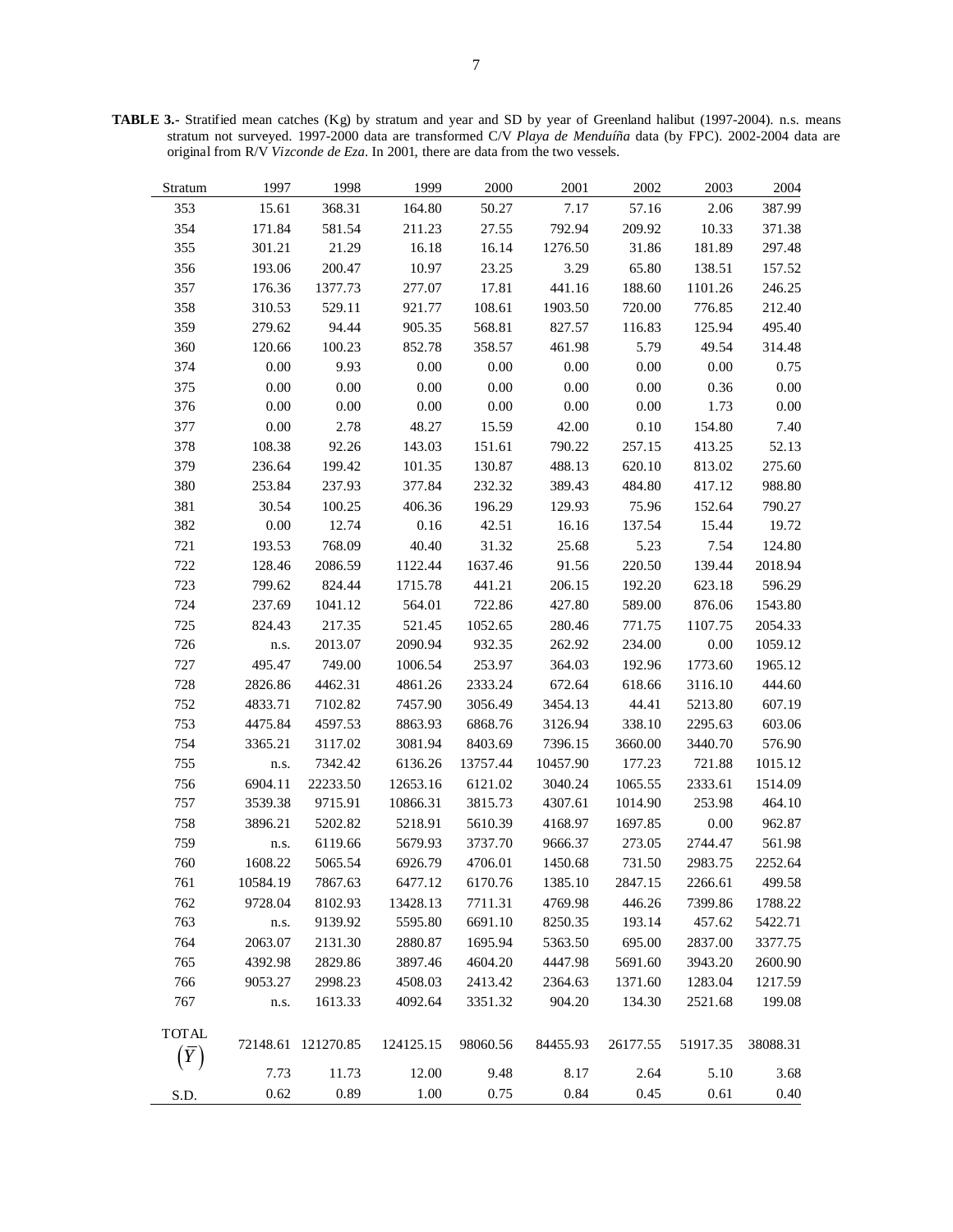**TABLE 4.-** Survey estimates (by the swept area method) of Greenland halibut biomass (t) and SD by stratum and year on NAFO Div. 3NO. n.s. means stratum not surveyed. 1997-2000 data are transformed C/V *Playa de Menduíña* data. 2001-2004 data are original from R/V *Vizconde de Eza*. In 2001, there are data from the two vessels. The last two rows present the biomass corresponding to set of ages 5+ and 10+.

| Stratum        | 1997                        | 1998             | 1999                     | 2000                     | 2001             | 2002             | 2003                     | 2004             |
|----------------|-----------------------------|------------------|--------------------------|--------------------------|------------------|------------------|--------------------------|------------------|
| 353            | $\mathbf{1}$                | 32               | 14                       | $\overline{\mathcal{L}}$ | 1                | 5                | $\boldsymbol{0}$         | 34               |
| 354            | 15                          | 49               | 19                       | $\overline{2}$           | 70               | 18               | $\,1$                    | 32               |
| 355            | 26                          | $\overline{c}$   | $\,1$                    | $\mathbf{1}$             | 106              | 3                | 16                       | 26               |
| 356            | 17                          | 18               | $\,1$                    | $\mathbf{2}$             | $\boldsymbol{0}$ | 6                | 12                       | 14               |
| 357            | 16                          | 115              | 23                       | $\mathbf{1}$             | 36               | 16               | 96                       | 22               |
| 358            | 28                          | 46               | 79                       | 10                       | 165              | 63               | 69                       | 19               |
| 359            | 24                          | 8                | 75                       | 49                       | 72               | $10\,$           | 11                       | 44               |
| 360            | $10\,$                      | 9                | 70                       | 30                       | 38               | $\mathbf{1}$     | $\overline{\mathcal{L}}$ | 27               |
| 374            | $\boldsymbol{0}$            | $\mathbf{1}$     | $\boldsymbol{0}$         | $\boldsymbol{0}$         | $\boldsymbol{0}$ | $\boldsymbol{0}$ | $\boldsymbol{0}$         | $\boldsymbol{0}$ |
| 375            | $\boldsymbol{0}$            | $\boldsymbol{0}$ | $\boldsymbol{0}$         | $\boldsymbol{0}$         | $\boldsymbol{0}$ | $\boldsymbol{0}$ | $\boldsymbol{0}$         | $\boldsymbol{0}$ |
| 376            | $\boldsymbol{0}$            | $\boldsymbol{0}$ | $\boldsymbol{0}$         | $\boldsymbol{0}$         | $\boldsymbol{0}$ | $\boldsymbol{0}$ | $\boldsymbol{0}$         | $\boldsymbol{0}$ |
| 377            | $\boldsymbol{0}$            | $\boldsymbol{0}$ | $\overline{\mathcal{L}}$ | 1                        | $\overline{4}$   | $\boldsymbol{0}$ | 14                       | $\mathbf{1}$     |
| 378            | $10\,$                      | 8                | 13                       | 13                       | 67               | 22               | 37                       | $\sqrt{5}$       |
| 379            | 23                          | 17               | $\overline{9}$           | 12                       | 43               | 54               | 71                       | 22               |
| 380            | 24                          | 21               | 32                       | 20                       | 38               | 43               | 36                       | 89               |
| 381            | $\ensuremath{\mathfrak{Z}}$ | 9                | 36                       | $17\,$                   | 11               | $\boldsymbol{7}$ | 13                       | 70               |
| 382            | $\boldsymbol{0}$            | $\mathbf{1}$     | $\boldsymbol{0}$         | 3                        | $\,1$            | 12               | $\mathbf 1$              | $\boldsymbol{2}$ |
| 721            | 17                          | 76               | $\mathfrak{Z}$           | 3                        | $\overline{c}$   | $\boldsymbol{0}$ | $\,1\,$                  | 11               |
| 722            | 12                          | 195              | 98                       | 151                      | $\,8\,$          | 19               | 13                       | 186              |
| 723            | 76                          | 71               | 150                      | 36                       | 17               | 17               | 54                       | 52               |
| 724            | 21                          | 101              | 50                       | 62                       | 36               | 52               | 78                       | 144              |
| 725            | $80\,$                      | 25               | 46                       | 100                      | 24               | 69               | 97                       | 183              |
| 726            | n.s.                        | 195              | 186                      | 84                       | 22               | 22               | $\boldsymbol{0}$         | 94               |
| 727            | 53                          | 64               | 85                       | 24                       | 32               | 17               | 163                      | 169              |
| 728            | 265                         | 433              | 418                      | 222                      | 59               | 54               | 277                      | 49               |
| 752            | 444                         | 621              | 642                      | 296                      | 329              | 151              | 456                      | 57               |
| 753            | 419                         | 423              | 775                      | 632                      | 293              | 30               | 201                      | 55               |
| 754            | 306                         | 297              | 299                      | 862                      | 758              | 275              | 316                      | 54               |
| 755            | n.s.                        | 712              | 591                      | 1276                     | 1005             | 14               | 65                       | 96               |
| 756            | 635                         | 1976             | 1125                     | 605                      | 266              | 93               | 211                      | 139              |
| 757            | 350                         | 942              | 935                      | 357                      | 371              | 90               | 23                       | 43               |
| 758            | 365                         | 478              | 488                      | 534                      | 383              | 151              | $\boldsymbol{0}$         | 90               |
| 759            | n.s.                        | 573              | 522                      | 356                      | 874              | 24               | 244                      | 53               |
| 760            | 153                         | 474              | 616                      | 448                      | 127              | 64               | 274                      | 204              |
| 761            | 1008                        | 763              | 617                      | 558                      | 123              | 253              | 201                      | 45               |
| 762<br>763     | 949                         | 786<br>840       | 1279<br>539              | 762<br>643               | 424<br>750       | 40<br>17         | 658<br>44                | 154<br>499       |
| 764            | n.s.<br>200                 | 196              | 256                      | 156                      | 447              | 59               | 256                      | 295              |
| 765            | 426                         | 270              | 352                      | 455                      | 402              | 482              | 351                      | 231              |
| 766            | 883                         | 314              | 415                      | 226                      | 233              | 118              | 114                      | 108              |
| 767            | n.s.                        | 146              | 383                      | 319                      | 83               | 12               | 220                      | 18               |
|                |                             |                  |                          |                          |                  |                  |                          |                  |
| <b>TOTAL</b>   | 6859                        | 11305            | 11246                    | 9331                     | 7721             | 2380             | 4701                     | 3437             |
| S.D.           | 546                         | 860              | 973                      | 707                      | 790              | 410              | 575                      | 373              |
| Biomass $5+$   | 5647                        | 7784             | 8419                     | 9105                     | 7124             | 1964             | 3020                     | 2176             |
| <b>Biomass</b> | 3033                        | 3522             | 4750                     | 5556                     | 3799             | 270              | 379                      | 284              |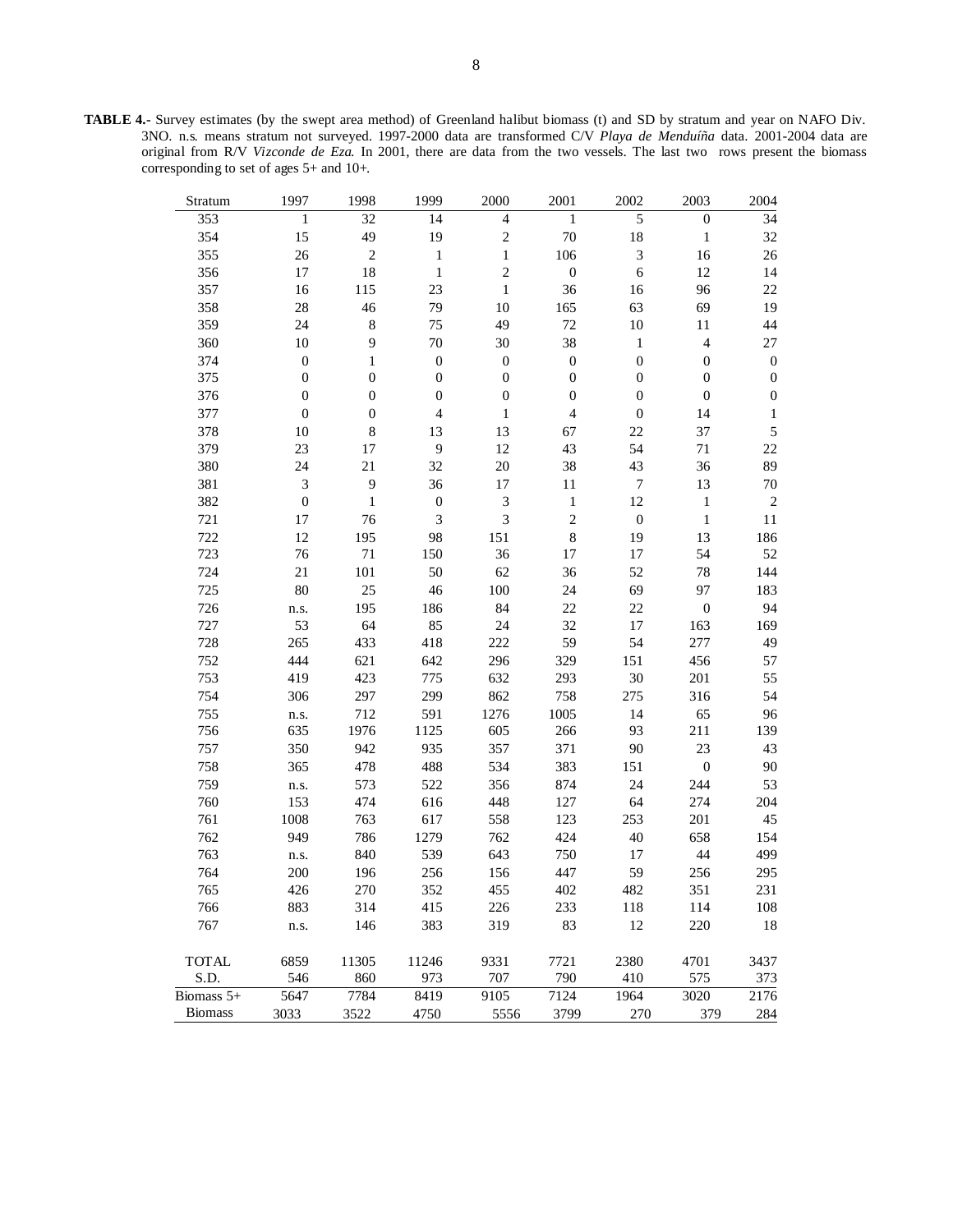**TABLE 5.-** Length weight relationships in the calculation of Greenland halibut biomass. The equation is Spanish Spring Surveys on NAFO Div. 3NO: 1997-2004. To calculate the parameters for the indeterminate individuals, we used the total data (males + females + indeterminate individuals)

|         |   | 1997          | 1998                                                                                                                                    | 1999          | 2000          | 2001          | 2002          | 2003          | 2004         |
|---------|---|---------------|-----------------------------------------------------------------------------------------------------------------------------------------|---------------|---------------|---------------|---------------|---------------|--------------|
| Males   | a | 0,0042        | 0,0042                                                                                                                                  | 0.0044        | 0.0020        | 0,0036        | 0,0031        | 0,0033        | 0.0034       |
|         |   |               | Error = 0.0663   Error = 0.0824   Error = 0.1112   Error = 0.1562   Error = 0.2538   Error = 0.0962   Error = 0.1081   Error = 0.0886   |               |               |               |               |               |              |
|         | b | 3,1561        | 3,1622                                                                                                                                  | 3,1587        | 3,3625        | 3,1925        | 3,2496        | 3,2318        | 3.2123       |
|         |   |               | Error = 0.0185   Error = 0.0226   Error = 0.0308   Error = 0.0433   Error = 0.0846   Error = 0.0285   Error = 0.0318   Error = 0.0254   |               |               |               |               |               |              |
|         |   | $R^2 = 0.999$ | $R^2 = 0.999$                                                                                                                           | $R^2 = 0.995$ | $R^2 = 0.996$ | $R^2 = 0.997$ | $R^2 = 0.987$ | $R^2 = 0.995$ | $R2 = 0.997$ |
|         |   | $N = 893$     | $N = 417$                                                                                                                               | $N = 267$     | $N = 315$     | $N = 15$      | $N = 316$     | $N = 509$     | $N = 498$    |
| Females | a | 0.0033        | 0.0038                                                                                                                                  | 0.0033        | 0.0018        | 0.0034        | 0.0027        | 0.0034        | 0.0026       |
|         |   |               | Error = $0.0650$ Error = $0.0692$ Error = $0.0897$ Error = $0.1003$ Error = $0.2252$ Error = $0.1315$ Error = $0.0871$ Error = $0.0767$ |               |               |               |               |               |              |
|         | b | 3,2308        | 3,2043                                                                                                                                  | 3,2547        | 3.4066        | 3,2240        | 3.2950        | 3,2302        | 3.2998       |
|         |   |               | Error = 0.0170 Error = 0.0179 Error = 0.0237 Error = 0.0262 Error = 0.0656 Error = 0.0368 Error = 0.0241 Error = 0.0212                 |               |               |               |               |               |              |
|         |   | $R^2 = 0.999$ | $R^2 = 0.999$                                                                                                                           | $R^2 = 0.996$ | $R^2 = 0.995$ | $R^2 = 0.995$ | $R^2 = 0.993$ | $R^2 = 0.997$ | $R2 = 0.998$ |
|         |   | $N = 1473$    | $N = 681$                                                                                                                               | $N = 408$     | $N = 642$     | $N = 26$      | $N = 456$     | $N = 726$     | $N = 600$    |
| Indet.  | a | 0.0032        | 0.0036                                                                                                                                  | 0.0040        | 0.0019        | 0.0038        | 0.0028        | 0.0027        | 0.0027       |
|         |   |               | Error = 0.0547   Error = 0.0706   Error = 0.1010   Error = 0.0893   Error = 0.1320   Error = 0.0941   Error = 0.08139   Error = 0.0781  |               |               |               |               |               |              |
|         | b | 3,2409        | 3,2201                                                                                                                                  | 3,2009        | 3,3882        | 3,1925        | 3,2837        | 3,2894        | 3.2812       |
|         |   |               | Error = 0.0145   Error = 0.0183   Error = 0.0269   Error = 0.0234   Error = 0.0394   Error = 0.0263   Error = 0.0226   Error = 0.0217   |               |               |               |               |               |              |
|         |   | $R^2 = 0.999$ | $R^2 = 0.999$                                                                                                                           | $R^2 = 0.987$ | $R^2 = 0.998$ | $R^2 = 0.997$ | $R^2 = 0.996$ | $R^2 = 0.997$ | $R2 = 0.997$ |
|         |   | $N = 2383$    | $N = 1105$                                                                                                                              | $N = 679$     | $N = 966$     | $N = 44$      | $N = 776$     | $N = 1243$    | $N = 1105$   |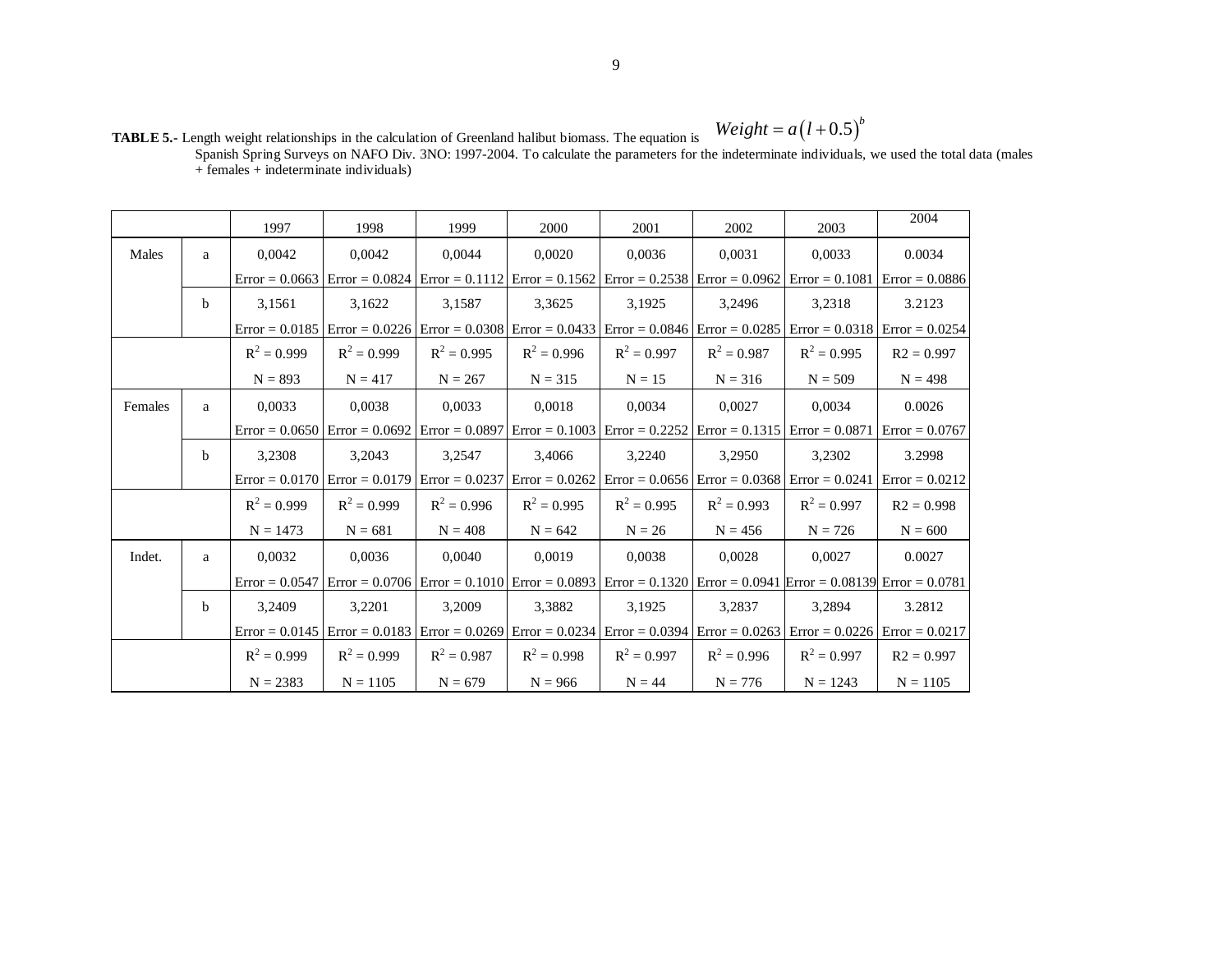**TABLE 6.-** Greenland halibut length distribution per haul mean catches by sex and year. Number per stratified mean catches. Spanish Spring Survey on NAFO 3NO: 1997-2004. Indet. means indeterminate. 1997-2000 data are transformed C/V *Playa de Menduíña* data. 2002-2004 data are original R/V *Vizconde de Eza* data. In 2001, there are data form the two vessels. (\*) indicates untransformed data.

 $\blacksquare$ 

|                 |       | 1997                            |                 |       | 1998                       |                 |             |       | 1999                    |                 |       | 2000  |                                                                                                                                 |
|-----------------|-------|---------------------------------|-----------------|-------|----------------------------|-----------------|-------------|-------|-------------------------|-----------------|-------|-------|---------------------------------------------------------------------------------------------------------------------------------|
| Length<br>(cm.) |       | Males Females Indet. Total      |                 |       | Males Females Indet. Total |                 |             |       |                         |                 |       |       | Males Females Indet. Total Males Females Indet. Total                                                                           |
| 8               | 0.000 | 0.000                           | 0.000 0.000     | 0.000 | 0.000                      | 0.000 0.000     |             | 0.000 | 0.000                   | 0.007 0.007     | 0.000 | 0.000 | $0.000\ 0.000$                                                                                                                  |
| 10              | 0.000 | 0.000                           | 0.037 0.037     | 0.000 | 0.000                      |                 | 0.000 0.000 | 0.000 | 0.013                   | 0.000 0.013     | 0.000 | 0.000 | 0.000 0.000                                                                                                                     |
| 12              | 0.080 | 0.109                           | 0.153 0.343     | 0.000 | 0.000                      | 0.015 0.015     |             | 0.054 | 0.187                   | $0.020$ $0.261$ | 0.088 | 0.094 | 0.025 0.206                                                                                                                     |
| 14              | 0.137 | 0.504                           | 0.320 0.961     | 0.000 | 0.157                      | 0.045 0.201     |             | 0.103 | 0.506                   | 0.007 0.616     | 0.163 | 0.312 | 0.031 0.506                                                                                                                     |
| 16              | 0.069 | 0.110                           | 0.011 0.190     | 0.039 | 0.081                      | 0.045 0.166     |             | 0.095 | 0.138                   | 0.000 0.234     | 0.088 | 0.119 | $0.000$ $0.206$                                                                                                                 |
| 18              | 0.439 | 0.648                           | 0.000 1.086     | 0.038 | 0.060                      |                 | 0.000 0.098 | 0.106 | 0.197                   | 0.007 0.310     | 0.081 | 0.088 | 0.00000.169                                                                                                                     |
| 20              | 0.600 | 0.696                           | 0.006 1.302     | 0.120 | 0.145                      |                 | 0.000 0.265 | 0.123 | 0.198                   | 0.000 0.321     | 0.020 | 0.022 | 0.000 0.042                                                                                                                     |
| 22              | 0.860 | 1.027                           | 0.000 1.887     | 0.469 | 0.574                      | 0.009 1.053     |             | 0.572 | 0.843                   | 0.000 1.415     | 0.016 | 0.027 | 0.000 0.043                                                                                                                     |
| 24              | 0.451 | 0.493                           | 0.000 0.943     | 0.678 | 0.995                      | 0.000 1.673     |             | 0.347 | 0.713                   | 0.000 1.059     | 0.074 | 0.084 | 0.000 0.158                                                                                                                     |
| 26              | 0.508 | 0.651                           | 0.000 1.159     | 1.153 | 1.143                      |                 | 0.000 2.296 | 0.302 | 0.488                   | 0.000 0.790     | 0.084 | 0.124 | 0.001 0.210                                                                                                                     |
| 28              | 0.627 | 0.739                           | 0.000 1.366     | 1.472 | 1.989                      | 0.000 3.461     |             | 0.731 | 0.561                   | 0.000 1.292     | 0.040 | 0.058 | 0.000 0.097                                                                                                                     |
| 30              | 0.359 | 0.427                           | 0.000 0.787     | 1.218 | 1.655                      | 0.000 2.873     |             | 0.718 | 0.678                   | 0.000 1.397     | 0.029 | 0.041 | 0.000 0.070                                                                                                                     |
| 32              | 0.194 | 0.332                           | 0.000 0.526     | 1.018 | 1.236                      | 0.000 2.253     |             | 1.022 | 1.115                   | 0.000 2.138     | 0.067 | 0.073 | 0.000 0.140                                                                                                                     |
| 34              | 0.172 | 0.239                           | 0.000 0.412     | 0.959 | 1.111                      |                 | 0.000 2.070 | 1.358 | 1.503                   | 0.000 2.861     | 0.117 | 0.149 | 0.000 0.265                                                                                                                     |
| 36              | 0.156 | 0.302                           | 0.000 0.457     | 0.899 | 1.122                      | 0.000 2.021     |             | 1.074 | 1.400                   | 0.000 2.474     | 0.201 | 0.242 | 0.0000.443                                                                                                                      |
| 38              | 0.154 | 0.321                           | 0.000 0.475     | 0.748 | 1.120                      | 0.000 1.867     |             | 0.730 | 1.164                   | 0.000 1.894     | 0.305 | 0.390 | 0.000 0.695                                                                                                                     |
| 40              | 0.150 | 0.304                           | 0.000 0.454     | 0.502 | 0.794                      |                 | 0.000 1.296 | 0.446 | 0.798                   | 0.000 1.243     | 0.291 | 0.546 | 0.000 0.837                                                                                                                     |
| 42              | 0.160 | 0.276                           | 0.000 0.436     | 0.298 | 0.525                      |                 | 0.000 0.822 | 0.267 | 0.597                   | 0.000 0.864     | 0.289 | 0.565 | 0.000 0.854                                                                                                                     |
| 44              | 0.139 | 0.260                           | 0.000 0.399     | 0.201 | 0.457                      | 0.000 0.658     |             | 0.178 | 0.366                   | 0.000 0.543     | 0.210 | 0.545 | 0.000 0.756                                                                                                                     |
| 46              | 0.127 | 0.234                           | 0.000 0.361     | 0.151 | 0.318                      |                 | 0.000 0.469 | 0.112 | 0.262                   | 0.000 0.374     | 0.135 | 0.356 | 0.000 0.490                                                                                                                     |
| 48              | 0.091 | 0.240                           | 0.000 0.331     | 0.128 | 0.264                      | 0.000 0.392     |             | 0.080 | 0.177                   | 0.000 0.257     | 0.074 | 0.247 | 0.000 0.321                                                                                                                     |
| 50              | 0.080 | 0.176                           | 0.000 0.255     | 0.096 | 0.210                      |                 | 0.000 0.306 | 0.046 | 0.154                   | 0.000 0.201     | 0.057 | 0.169 | 0.00000.226                                                                                                                     |
| 52              | 0.059 | 0.148                           | 0.000 0.207     | 0.072 | 0.139                      | $0.000$ $0.211$ |             | 0.038 | 0.093                   | 0.000 0.131     | 0.051 | 0.119 | 0.000 0.170                                                                                                                     |
| 54              | 0.046 | 0.095                           | $0.000$ $0.141$ | 0.046 | 0.089                      |                 | 0.000 0.135 | 0.027 | 0.083                   | 0.000 0.110     | 0.029 | 0.092 | 0.000 0.120                                                                                                                     |
| 56              | 0.031 | 0.080                           | 0.000 0.111     | 0.039 | 0.088                      | 0.000 0.127     |             | 0.021 | 0.061                   | 0.000 0.082     | 0.030 | 0.090 | 0.000 0.120                                                                                                                     |
| 58              | 0.030 | 0.064                           | 0.000 0.094     | 0.016 | 0.079                      |                 | 0.000 0.095 | 0.018 | 0.047                   | 0.000 0.065     | 0.015 | 0.059 | 0.000 0.075                                                                                                                     |
| 60              | 0.021 | 0.059                           | 0.000 0.081     | 0.020 | 0.061                      |                 | 0.000 0.082 | 0.014 | 0.041                   | 0.000 0.055     | 0.009 | 0.047 | 0.000 0.055                                                                                                                     |
| 62              | 0.016 | 0.050                           | 0.000 0.065     | 0.010 | 0.023                      |                 | 0.000 0.033 | 0.006 | 0.026                   | 0.000 0.032     | 0.012 | 0.051 | 0.000 0.064                                                                                                                     |
| 64              | 0.001 | 0.145                           | 0.000 0.146     | 0.036 | 0.112                      |                 | 0.000 0.149 | 0.015 | 0.135                   | 0.000 0.150     | 0.012 | 0.107 | 0.000 0.119                                                                                                                     |
| 66              | 0.022 | 0.232                           | 0.000 0.254     | 0.056 | 0.136                      | 0.000 0.191     |             | 0.012 | 0.181                   | 0.000 0.193     | 0.014 | 0.167 | 0.00000.180                                                                                                                     |
| 68              | 0.012 | 0.191                           | 0.000 0.203     | 0.000 | 0.100                      |                 | 0.000 0.100 | 0.015 | 0.114                   | 0.000 0.130     | 0.027 | 0.188 | 0.000 0.214                                                                                                                     |
| 70              | 0.004 | 0.085                           | 0.000 0.089     | 0.004 | 0.116                      |                 | 0.000 0.120 | 0.005 | 0.144                   | $0.000$ $0.149$ | 0.000 | 0.130 | 0.000 0.130                                                                                                                     |
| 72              | 0.000 | 0.120                           | 0.000 0.120     | 0.000 | 0.070                      |                 | 0.000 0.070 | 0.000 | 0.078                   | 0.000 0.078     | 0.000 | 0.117 | 0.000 0.117                                                                                                                     |
| 74              | 0.000 | 0.075                           | 0.000 0.075     | 0.000 | 0.083                      | 0.000 0.083     |             | 0.000 | 0.136                   | 0.000 0.136     | 0.000 | 0.102 | 0.00000.102                                                                                                                     |
| 76              | 0.000 | 0.059                           | 0.000 0.059     | 0.000 | 0.043                      | 0.000 0.043     |             | 0.000 | 0.068                   | 0.000 0.068     | 0.000 | 0.091 | 0.000 0.091                                                                                                                     |
| 78              | 0.000 | 0.014                           | 0.000 0.014     | 0.000 | 0.087                      | 0.000 0.087     |             | 0.000 | 0.114                   | 0.000 0.114     | 0.000 | 0.071 | 0.000 0.071                                                                                                                     |
| 80              | 0.000 | 0.079                           | 0.000 0.079     | 0.000 | 0.059                      | 0.000 0.059     |             | 0.000 | 0.121                   | 0.000 0.121     | 0.000 | 0.125 | 0.000 0.125                                                                                                                     |
| 82              | 0.000 | 0.027                           | 0.000 0.027     | 0.000 | 0.047                      | 0.000 0.047     |             | 0.000 | 0.009                   | 0.000 0.009     | 0.000 | 0.065 | 0.000 0.065                                                                                                                     |
| 84              | 0.000 | 0.005                           | 0.000 0.005     | 0.000 | 0.022                      | 0.000 0.022     |             | 0.000 | 0.027                   | 0.000 0.027     | 0.000 | 0.046 | 0.000 0.046                                                                                                                     |
| 86              | 0.000 | 0.000                           | 0.000 0.000     | 0.000 | 0.023                      | 0.000 0.023     |             | 0.000 | 0.023                   | 0.000 0.023     | 0.000 | 0.045 | 0.000 0.045                                                                                                                     |
| 88              | 0.000 | 0.005                           | 0.000 0.005     | 0.000 | 0.013                      | 0.000 0.013     |             | 0.000 | 0.031                   | 0.000 0.031     | 0.000 | 0.009 | 0.000 0.009                                                                                                                     |
| 90              | 0.000 | 0.014 0.000 0.014               |                 | 0.000 | 0.007 0.000 0.007          |                 |             | 0.000 | $0.002$ $0.000$ $0.002$ |                 | 0.000 |       | $0.008$ 0.000 0.008                                                                                                             |
| 92              |       | $0.000$ $0.032$ $0.000$ $0.032$ |                 | 0.000 |                            |                 |             |       |                         |                 |       |       | $0.004 \quad 0.000 \quad 0.004 \quad 0.000 \quad 0.000 \quad 0.000 \quad 0.000 \quad 0.000 \quad 0.009 \quad 0.000 \quad 0.009$ |
| 94              |       | $0.000$ $0.000$ $0.000$ $0.000$ |                 | 0.000 | $0.011$ $0.000$ $0.011$    |                 |             | 0.000 | 0.003 0.000 0.003       |                 | 0.000 |       | $0.005$ 0.000 0.005                                                                                                             |
| 96              | 0.000 | 0.000                           | 0.000 0.000     | 0.000 | 0.000                      | $0.000$ $0.000$ |             | 0.000 | 0.022                   | $0.000$ $0.022$ | 0.000 | 0.000 | 0.0000000                                                                                                                       |
| 98              | 0.000 | 0.000                           | 0.000 0.000     | 0.000 | 0.000                      | 0.000 0.000     |             | 0.000 | 0.000                   | 0.000 0.000     | 0.000 |       | $0.000$ $0.000$ $0.000$                                                                                                         |
| 100             | 0.000 | 0.000                           | $0.000$ $0.000$ | 0.000 | 0.000                      | 0.000 0.000     |             | 0.000 | 0.000                   | 0.000 0.000     | 0.000 |       | $0.000$ $0.000$ $0.000$                                                                                                         |
| 102             | 0.000 | 0.000                           | $0.000$ $0.000$ | 0.000 | 0.000                      | 0.000 0.000     |             | 0.000 | 0.000                   | $0.000$ $0.000$ | 0.000 | 0.000 | 0.0000000                                                                                                                       |
| 104             | 0.000 | 0.000                           | $0.000$ $0.000$ | 0.000 | $0.000$ $0.000$ $0.000$    |                 |             | 0.000 | 0.003 0.000 0.003       |                 | 0.000 |       | $0.000$ $0.000$ $0.000$                                                                                                         |
| Total           |       |                                 |                 |       |                            |                 |             |       |                         |                 |       |       | 5.797 9.670 0.526 15.993 10.487 15.366 0.114 25.967 8.635 13.622 0.040 22.297 2.627 5.992 0.058 8.677                           |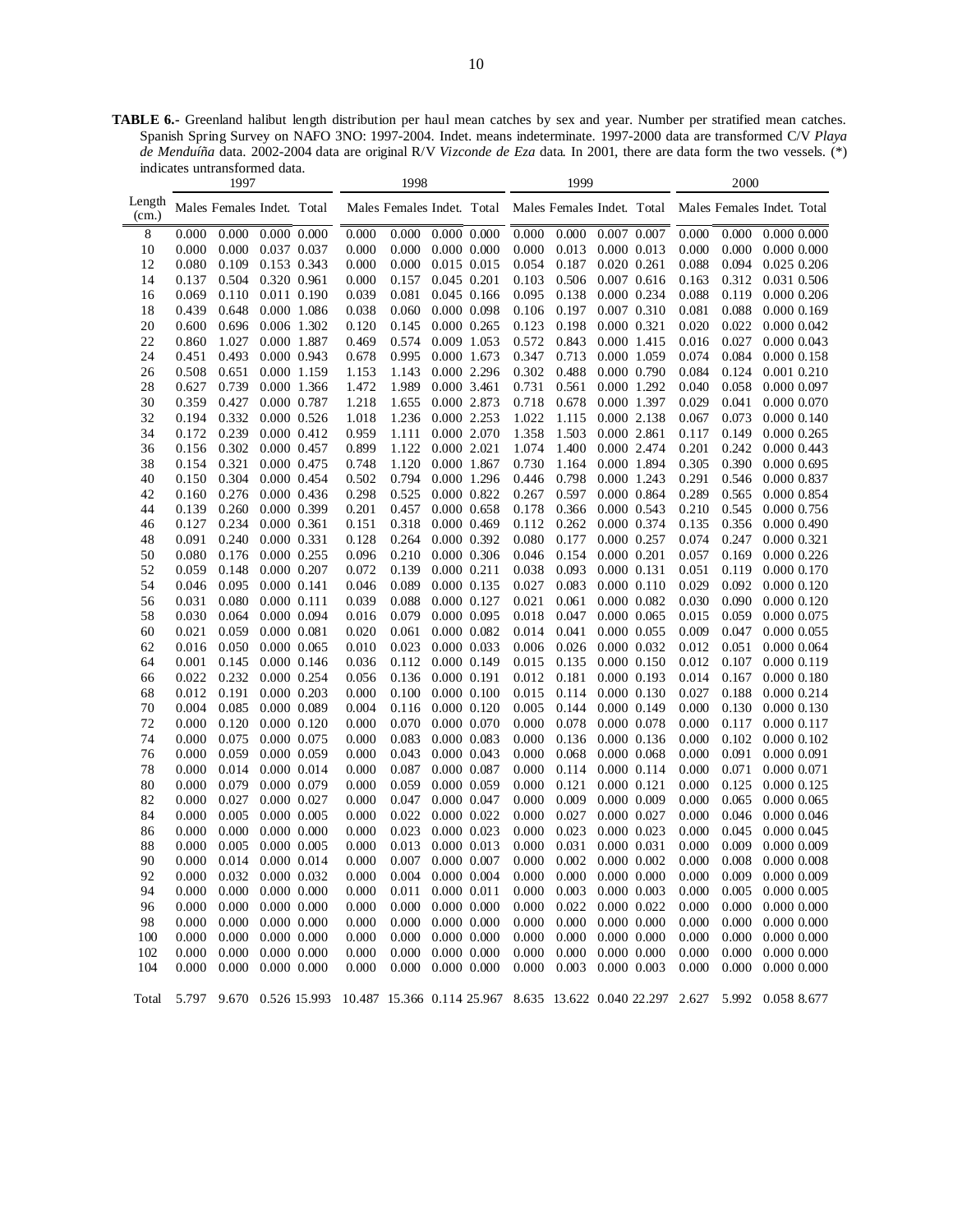**TABLE 6 (cont.).-** Greenland halibut length distribution per haul mean catches by sex and year. Number per stratified mean catches. Spanish Spring Survey on NAFO 3NO: 1997-2004. Indet. means indeterminate. 1997-2000 data are transformed C/V *Playa de Menduíña* data. 2002-2004 data are original R/V *Vizconde de Eza* data. In 2001, there are data from the two vessels. (\*) indicates untransformed data.

|                 |       | 2001                       |                     |       | 2002  |                                                                                                    |       | 2003  |                 |       | 2004                       |                 |                     |
|-----------------|-------|----------------------------|---------------------|-------|-------|----------------------------------------------------------------------------------------------------|-------|-------|-----------------|-------|----------------------------|-----------------|---------------------|
| Length<br>(cm.) |       | Males Females Indet. Total |                     |       |       | Males Females Indet. Total Males Females Indet. Total                                              |       |       |                 |       | Males Females Indet. Total |                 |                     |
| 8               | 0.000 | 0.000                      | $0.000 \quad 0.000$ | 0.000 | 0.000 | $0.000$ $0.000$ $0.007$                                                                            |       | 0.000 | 0.000 0.007     | 0.000 | 0.000                      | $0.000$ $0.000$ |                     |
| 10              | 0.015 | 0.025                      | 0.042 0.082         | 0.025 | 0.075 | 0.044 0.145                                                                                        | 0.169 | 0.134 | 0.099 0.402     | 0.024 | 0.024                      | 0.024 0.073     |                     |
| 12              | 0.276 | 0.458                      | 0.189 0.923         | 0.435 | 0.422 | 0.038 0.894                                                                                        | 0.529 | 0.832 | 0.021 1.382     | 0.417 | 0.327                      |                 | 0.012 0.756         |
| 14              | 0.789 | 1.267                      | 0.249 2.304         | 0.718 | 0.743 | 0.025 1.486                                                                                        | 0.811 | 1.136 | 0.000 1.947     | 1.469 | 1.444                      | 0.042 2.955     |                     |
| 16              | 0.507 | 0.713                      | 0.026 1.247         | 0.183 | 0.227 | 0.000 0.410                                                                                        | 0.197 | 0.353 | 0.000 0.550     | 1.655 | 1.819                      | 0.000 3.474     |                     |
| 18              | 0.047 | 0.053                      | 0.000 0.099         | 0.006 | 0.013 | 0.000 0.019                                                                                        | 0.014 | 0.014 | 0.000 0.028     | 0.568 | 0.405                      | 0.000 0.973     |                     |
| 20              | 0.206 | 0.261                      | $0.000 \quad 0.467$ | 0.031 | 0.038 | 0.000 0.069                                                                                        | 0.092 | 0.049 | 0.000 0.141     | 0.042 | 0.036                      | 0.000 0.079     |                     |
| 22              | 0.802 | 0.689                      | 0.000 1.491         | 0.195 | 0.163 | 0.000 0.358                                                                                        | 0.324 | 0.339 | 0.000 0.663     | 0.133 | 0.187                      |                 | 0.000 0.320         |
| 24              | 0.630 | 0.817                      | 0.000 1.447         | 0.309 | 0.390 | 0.000 0.699                                                                                        | 0.600 | 0.889 | 0.000 1.489     | 0.314 | 0.296                      | 0.000 0.610     |                     |
| 26              | 0.158 | 0.244                      | $0.000 \quad 0.403$ | 0.208 | 0.315 | 0.000 0.523                                                                                        | 0.304 | 0.523 | 0.000 0.827     | 0.356 | 0.495                      | 0.000 0.852     |                     |
| 28              | 0.041 | 0.040                      | $0.000$ $0.081$     | 0.063 | 0.082 | 0.000 0.145                                                                                        | 0.219 | 0.205 | 0.000 0.424     | 0.169 | 0.236                      | 0.000 0.405     |                     |
| 30              | 0.011 | 0.030                      | 0.000 0.041         | 0.082 | 0.088 | 0.000 0.170 0.290                                                                                  |       | 0.212 | 0.000 0.502     | 0.272 | 0.248                      | 0.000 0.519     |                     |
| 32              | 0.065 | 0.059                      | $0.000 \quad 0.124$ | 0.151 | 0.221 | 0.000 0.372                                                                                        | 0.480 | 0.565 | 0.000 1.044     | 0.362 | 0.507                      |                 | 0.000 0.870         |
| 34              | 0.060 | 0.087                      | $0.000 \quad 0.147$ | 0.082 | 0.245 | 0.000 0.327                                                                                        | 0.381 | 0.508 | 0.000 0.890     | 0.368 | 0.550                      | 0.000 0.918     |                     |
| 36              | 0.098 | 0.137                      | $0.000 \quad 0.236$ | 0.176 | 0.208 | 0.000 0.384                                                                                        | 0.367 | 0.501 | 0.000 0.868     | 0.254 | 0.532                      | 0.000 0.785     |                     |
| 38              | 0.176 | 0.212                      | $0.000 \quad 0.387$ | 0.145 | 0.157 | 0.000 0.302                                                                                        | 0.212 | 0.473 | 0.000 0.684     | 0.260 | 0.429                      | 0.000 0.689     |                     |
| 40              | 0.176 | 0.297                      | $0.000 \quad 0.474$ | 0.095 | 0.296 | 0.000 0.390                                                                                        | 0.275 | 0.550 | 0.000 0.825     | 0.157 | 0.368                      | 0.000 0.525     |                     |
| 42              | 0.254 | 0.379                      | $0.000 \quad 0.633$ | 0.114 | 0.220 | 0.000 0.334                                                                                        | 0.247 | 0.402 | 0.000 0.649     | 0.097 | 0.266                      | 0.000 0.362     |                     |
| 44              | 0.216 | 0.485                      | 0.000 0.701         | 0.101 | 0.290 | 0.000 0.391                                                                                        | 0.141 | 0.331 | 0.000 0.473     | 0.109 | 0.236                      | 0.000 0.344     |                     |
| 46              | 0.212 | 0.473                      | $0.000 \quad 0.685$ | 0.101 | 0.120 | 0.000 0.221                                                                                        | 0.141 | 0.261 | 0.000 0.402     | 0.109 | 0.157                      |                 | 0.000 0.266         |
| 48              | 0.157 | 0.418                      | $0.000 \quad 0.574$ | 0.032 | 0.164 | 0.000 0.195                                                                                        | 0.148 | 0.176 | 0.000 0.325     | 0.072 | 0.121                      |                 | 0.000 0.193         |
| 50              | 0.080 | 0.269                      | $0.000$ $0.349$     | 0.075 | 0.170 | 0.000 0.245                                                                                        | 0.071 | 0.197 | 0.000 0.268     | 0.079 | 0.109                      | 0.000 0.187     |                     |
| 52              | 0.049 | 0.155                      | $0.000 \quad 0.204$ | 0.025 | 0.069 | 0.000 0.095                                                                                        | 0.092 | 0.148 | 0.000 0.240     | 0.072 | 0.079                      | 0.000 0.151     |                     |
| 54              | 0.029 | 0.085                      | $0.000 \quad 0.114$ | 0.006 | 0.063 | 0.000 0.069                                                                                        | 0.028 | 0.134 | $0.000$ $0.162$ | 0.036 | 0.079                      |                 | 0.000 0.115         |
| 56              | 0.014 | 0.066                      | $0.000$ $0.080$     | 0.013 | 0.044 | 0.000 0.057                                                                                        | 0.035 | 0.099 | 0.000 0.134     | 0.018 | 0.054                      |                 | 0.000 0.072         |
| 58              | 0.015 | 0.050                      | $0.000$ $0.065$     | 0.000 | 0.025 | 0.000 0.025                                                                                        | 0.021 | 0.085 | 0.000 0.106     | 0.012 | 0.024                      |                 | 0.000 0.036         |
| 60              | 0.015 | 0.028                      | $0.000$ $0.043$     | 0.000 | 0.013 | 0.000 0.013                                                                                        | 0.000 | 0.042 | 0.000 0.042     | 0.024 | 0.036                      | $0.000$ $0.060$ |                     |
| 62              | 0.009 | 0.024                      | $0.000 \quad 0.033$ | 0.000 | 0.006 | 0.000 0.006                                                                                        | 0.000 | 0.028 | 0.000 0.028     | 0.006 | 0.012                      | 0.000 0.018     |                     |
| 64              | 0.011 | 0.127                      | $0.000$ $0.138$     | 0.000 | 0.013 | 0.000 0.013                                                                                        | 0.000 | 0.035 | 0.000 0.035     | 0.006 | 0.006                      |                 | 0.000 0.012         |
| 66              | 0.029 | 0.088                      | $0.000 \quad 0.117$ | 0.000 | 0.000 | 0.000 0.000                                                                                        | 0.000 | 0.007 | 0.000 0.007     | 0.000 | 0.006                      |                 | $0.000$ $0.006$     |
| 68              | 0.007 | 0.086                      | 0.000 0.094         | 0.000 | 0.013 | 0.000 0.013                                                                                        | 0.000 | 0.000 | 0.000 0.000     | 0.000 | 0.000                      |                 | 0.000 0.000         |
| 70              | 0.000 | 0.088                      | $0.000$ $0.088$     | 0.000 | 0.000 | 0.000 0.000                                                                                        | 0.000 | 0.000 | 0.000 0.000     | 0.000 | 0.000                      | $0.000$ $0.000$ |                     |
| 72              | 0.000 | 0.078                      | $0.000$ $0.078$     | 0.000 | 0.000 | 0.000 0.000                                                                                        | 0.000 | 0.021 | 0.000 0.021     | 0.000 | 0.012                      | 0.000 0.012     |                     |
| 74              | 0.000 | 0.090                      | $0.000$ $0.090$     | 0.000 | 0.000 | 0.000 0.000                                                                                        | 0.000 | 0.014 | 0.000 0.014     | 0.000 | 0.006                      |                 | $0.000 \quad 0.006$ |
| 76              | 0.000 | 0.084                      | 0.000 0.084         | 0.000 | 0.000 | 0.000 0.000                                                                                        | 0.000 | 0.007 | 0.000 0.007     | 0.000 | 0.012                      | 0.000 0.012     |                     |
| 78              | 0.004 | 0.082                      | $0.000$ $0.086$     | 0.000 | 0.006 | 0.000 0.006                                                                                        | 0.000 | 0.007 | 0.000 0.007     | 0.000 | 0.000                      | $0.000$ $0.000$ |                     |
| 80              | 0.000 | 0.059                      | 0.000 0.059         | 0.000 | 0.000 | 0.000 0.000                                                                                        | 0.000 | 0.000 | 0.000 0.000     | 0.000 | 0.006                      |                 | $0.000 \quad 0.006$ |
| 82              | 0.000 | 0.053                      | $0.000$ $0.053$     | 0.000 | 0.006 | 0.000 0.006                                                                                        | 0.000 | 0.007 | 0.000 0.007     | 0.000 | 0.000                      |                 | 0.000 0.000         |
| 84              | 0.000 | 0.039                      | 0.000 0.039         | 0.000 | 0.000 | 0.000 0.000                                                                                        | 0.000 | 0.000 | 0.000 0.000     | 0.000 | 0.000                      |                 | 0.000 0.000         |
| 86              | 0.000 | 0.035                      | 0.000 0.035         | 0.000 | 0.000 | 0.000 0.000                                                                                        | 0.000 | 0.000 | 0.000 0.000     | 0.000 | 0.000                      |                 | 0.000 0.000         |
| 88              | 0.000 | 0.016                      | $0.000$ $0.016$     | 0.000 | 0.013 | 0.000 0.013                                                                                        | 0.000 | 0.000 | 0.000 0.000     | 0.000 | 0.000                      |                 | 0.000 0.000         |
| 90              | 0.000 | 0.009                      | $0.000$ $0.009$     | 0.000 | 0.006 | 0.000 0.006                                                                                        | 0.000 | 0.000 | 0.000 0.000     | 0.000 | 0.000                      | $0.000$ $0.000$ |                     |
| 92              | 0.000 | 0.008                      | $0.000$ $0.008$     | 0.000 | 0.000 | $0.000\ 0.000\ 0.000\ 0.000\ 0.000\ 0.000$                                                         |       |       |                 | 0.000 | $0.000$ $0.000$ $0.000$    |                 |                     |
| 94              | 0.000 | 0.005                      | $0.000$ $0.005$     | 0.000 | 0.000 | 0.000 0.000                                                                                        | 0.000 | 0.000 | 0.000 0.000     | 0.000 | 0.000                      |                 | $0.000$ $0.000$     |
| 96              | 0.000 | 0.000                      | $0.000$ $0.000$     | 0.000 | 0.000 | 0.0000000                                                                                          | 0.000 | 0.007 | 0.000 0.007     | 0.000 | 0.006                      | $0.000$ $0.006$ |                     |
| 98              | 0.000 | 0.007                      | $0.000$ $0.007$     | 0.000 | 0.000 | $0.000\ 0.000$                                                                                     | 0.000 | 0.000 | 0.000 0.000     | 0.000 | 0.000                      |                 | $0.000$ $0.000$     |
| 100             | 0.000 | 0.000                      | $0.000$ $0.000$     | 0.000 | 0.000 | $0.000\ 0.000$                                                                                     | 0.000 | 0.000 | 0.000 0.000     | 0.000 | 0.000                      |                 | 0.000 0.000         |
| 102             | 0.000 | 0.000                      | $0.000$ $0.000$     | 0.000 | 0.000 | 0.000 0.000                                                                                        | 0.000 | 0.000 | 0.000 0.000     | 0.000 | 0.000                      |                 | 0.000 0.000         |
| 104             | 0.000 | 0.000                      | $0.000$ $0.000$     | 0.000 | 0.000 | $0.000$ $0.000$ $0.000$                                                                            |       | 0.000 | 0.000 0.000     | 0.000 | 0.000                      | $0.000$ $0.000$ |                     |
|                 |       |                            |                     |       |       |                                                                                                    |       |       |                 |       |                            |                 |                     |
| Total           |       |                            |                     |       |       | 5.159 8.775 0.507 14.441 3.369 4.924 0.107 8.400 6.196 9.293 0.120 15.609 7.462 9.128 0.079 16.669 |       |       |                 |       |                            |                 |                     |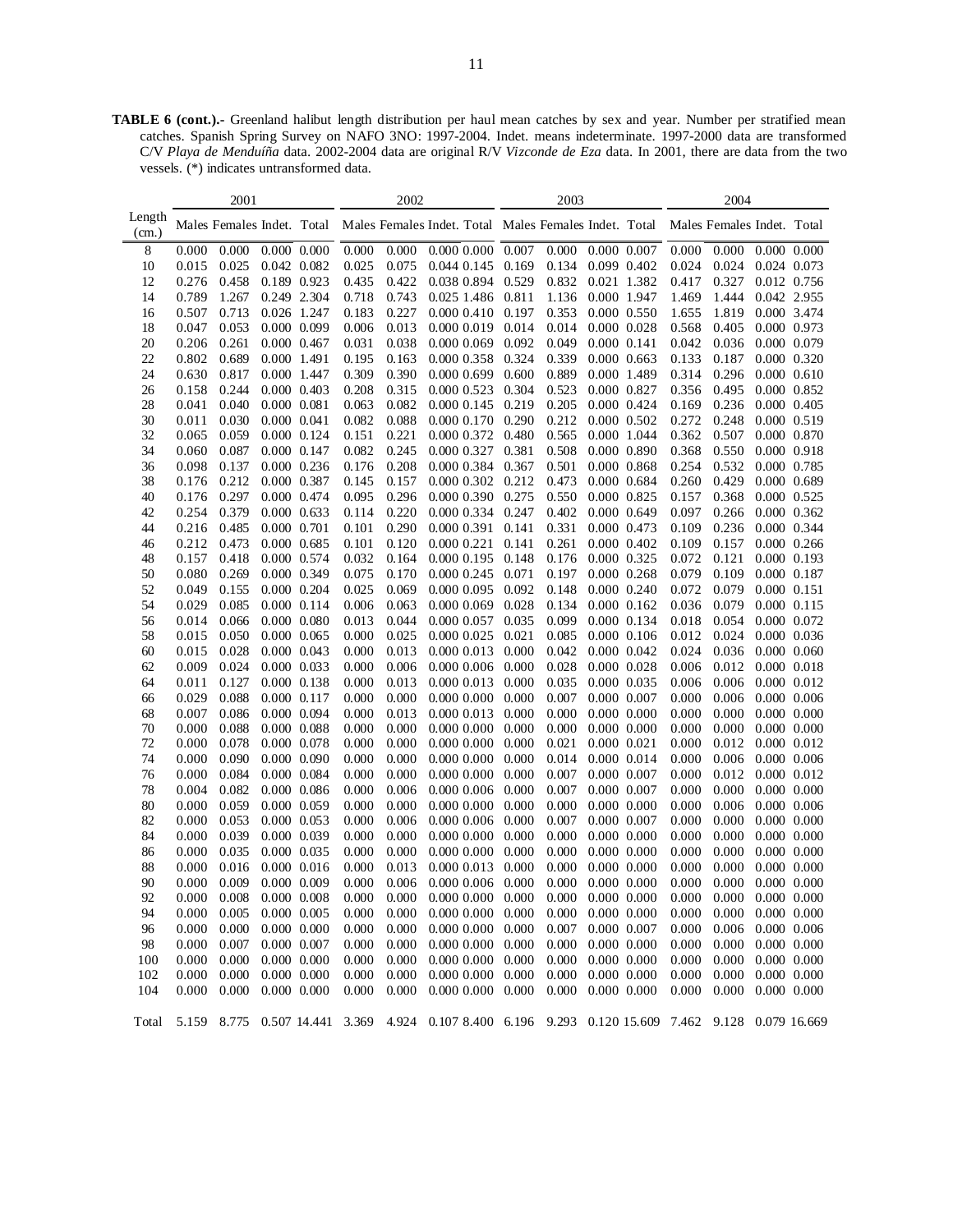**TABLE 7.-**Greenland halibut age numbers per haul mean catches by sex and year. Number per stratified mean catches. Spanish Spring Survey on NAFO 3NO: 1997-2004. Indet. means indeterminate. 1997-2000 data are transformed C/V *Playa de Menduíña* data. 2002-2004 data are original R/V *Vizconde de Eza* data. In 2001, there are data form the two vessels. (\*) indicates untransformed data.

|                |             | 1997                       |       |       | 1998                       |       |       | 1999                                                                    |       |       | 2000                       |                   |
|----------------|-------------|----------------------------|-------|-------|----------------------------|-------|-------|-------------------------------------------------------------------------|-------|-------|----------------------------|-------------------|
| Age            |             | Males Females Indet. Total |       |       | Males Females Indet. Total |       |       | Males Females Indet. Total                                              |       |       | Males Females Indet. Total |                   |
| $\overline{0}$ |             |                            |       |       |                            |       |       | 0.007                                                                   | 0.007 |       |                            |                   |
|                | 1.956       | 2.477 0.525                | 4.958 | 0.396 | 0.644 0.109                | 1.149 | 0.446 | 1.214 0.029                                                             | 1.689 | 0.387 |                            | 0.511 0.056 0.955 |
| 2              | 1.687       | 1.690 0.001                | 3.379 | 2.321 | 2.230 0.005                | 4.556 | 1.103 | 1.837 0.005                                                             | 2.945 | 0.097 |                            | 0.148 0.000 0.245 |
| 3              | 0.726       | 1.110                      | 1.835 | 3.045 | 3.887                      | 6.932 | 2.417 | 1.950                                                                   | 4.367 | 0.173 | 0.243 0.001 0.417          |                   |
| 4              | 0.299       | 1.134                      | 1.432 | 2.284 | 3.252                      | 5.536 | 2.591 | 2.811                                                                   | 5.402 | 0.225 |                            | 0.320 0.000 0.545 |
| 5              | 0.404       | 0.524                      | 0.928 | 1.241 | 2.044                      | 3.285 | 1.193 | 2.465                                                                   | 3.657 | 0.580 | 0.927                      | 1.507             |
| 6              | 0.387       | 0.627                      | 1.013 | 0.646 | 1.209                      | 1.855 | 0.481 | 1.282                                                                   | 1.763 | 0.600 | 1.220                      | 1.820             |
|                | 0.151       | 0.632                      | 0.783 | 0.244 | 0.558                      | 0.802 | 0.198 | 0.312                                                                   | 0.510 | 0.382 | 0.769                      | 1.151             |
| 8              | 0.133       | 0.368                      | 0.501 | 0.157 | 0.400                      | 0.556 | 0.097 | 0.288                                                                   | 0.385 | 0.072 | 0.331                      | 0.403             |
| 9              | 0.026       | 0.109                      | 0.135 | 0.054 | 0.175                      | 0.230 | 0.041 | 0.173                                                                   | 0.214 | 0.038 | 0.154                      | 0.192             |
| 10             | 0.003       | 0.289                      | 0.292 | 0.056 | 0.132                      | 0.188 | 0.032 | 0.067                                                                   | 0.098 | 0.018 | 0.063                      | 0.081             |
| 11             | 0.006       | 0.233                      | 0.238 | 0.029 | 0.118                      | 0.146 | 0.022 | 0.113                                                                   | 0.135 | 0.010 | 0.090                      | 0.100             |
| 12             | 0.019       | 0.133                      | 0.152 | 0.014 | 0.219                      | 0.233 | 0.014 | 0.303                                                                   | 0.317 | 0.012 | 0.150                      | 0.162             |
| 13             |             | 0.070                      | 0.070 |       | 0.188                      | 0.188 |       | 0.306                                                                   | 0.306 | 0.007 | 0.280                      | 0.287             |
| 14             |             | 0.152                      | 0.152 |       | 0.146                      | 0.146 |       | 0.268                                                                   | 0.268 | 0.027 | 0.341                      | 0.368             |
| 15             |             | 0.064                      | 0.064 |       | 0.106                      | 0.106 |       | 0.156                                                                   | 0.156 |       | 0.230                      | 0.230             |
| 16             |             | 0.015                      | 0.015 |       | 0.026                      | 0.026 |       | 0.059                                                                   | 0.059 |       | 0.123                      | 0.123             |
| 17             |             | 0.015                      | 0.015 |       | 0.016                      | 0.016 |       | 0.016                                                                   | 0.016 |       | 0.047                      | 0.047             |
| 18             |             | 0.023                      | 0.023 |       | 0.017                      | 0.017 |       | 0.003                                                                   | 0.003 |       | 0.026                      | 0.026             |
| 19             |             |                            |       |       |                            |       |       |                                                                         |       |       | 0.016                      | 0.016             |
| 20             |             | 0.006                      | 0.006 |       |                            |       |       |                                                                         |       |       |                            |                   |
|                | Total 5.797 |                            |       |       |                            |       |       | 9.670 0.526 15.993 10.487 15.366 0.114 25.967 8.635 13.622 0.040 22.297 |       | 2.627 | 5.992 0.058 8.677          |                   |

|                |             | 2001                           |       |       | 2002                       |       |       | 2003                       |       |       | 2004                       |       |
|----------------|-------------|--------------------------------|-------|-------|----------------------------|-------|-------|----------------------------|-------|-------|----------------------------|-------|
|                |             | Age Males Females Indet. Total |       |       | Males Females Indet. Total |       |       | Males Females Indet. Total |       |       | Males Females Indet. Total |       |
| $\overline{0}$ |             |                                |       |       |                            |       |       |                            |       |       |                            |       |
|                | 1.514       | 2.321 0.502                    | 4.337 | 1.349 | 1.383 0.107 2.839          |       | 1.580 | 2.385 0.119                | 4.084 | 0.441 | 0.735 0.043                | 1.220 |
| 2              | 1.617       | 1.894 0.005                    | 3.516 | 0.377 | 0.358 0.001 0.736          |       | 1.484 | 1.893 0.001                | 3.378 | 4.018 | 3.776 0.035                | 7.829 |
| 3              | 0.320       | 0.406                          | 0.725 | 0.467 | 0.796                      | 1.262 | 1.106 | 1.145                      | 2.252 | 0.898 | 1.498                      | 2.397 |
| 4              | 0.198       | 0.301                          | 0.500 | 0.265 | 0.499                      | 0.765 | 1.095 | 1.267                      | 2.362 | 1.160 | 1.167                      | 2.326 |
| 5              | 0.551       | 0.765                          | 1.316 | 0.484 | 0.674                      | 1.158 | 0.399 | 1.262                      | 1.660 | 0.344 | 0.966                      | 1.310 |
| 6              | 0.601       | 1.354                          | 1.955 | 0.307 | 0.598                      | 0.906 | 0.266 | 0.563                      | 0.829 | 0.374 | 0.443                      | 0.817 |
| 7              | 0.266       | 0.583                          | 0.849 | 0.106 | 0.321                      | 0.427 | 0.230 | 0.427                      | 0.657 | 0.120 | 0.337                      | 0.456 |
| 8              | 0.013       | 0.133                          | 0.146 | 0.013 | 0.204                      | 0.217 | 0.032 | 0.186                      | 0.218 | 0.075 | 0.107                      | 0.183 |
| 9              | 0.009       | 0.039                          | 0.048 |       | 0.016                      | 0.016 | 0.004 | 0.046                      | 0.049 | 0.012 | 0.027                      | 0.039 |
| 10             | 0.012       | 0.023                          | 0.035 |       | 0.013                      | 0.013 |       | 0.035                      | 0.035 | 0.012 | 0.008                      | 0.020 |
| 11             | 0.007       | 0.087                          | 0.094 |       | 0.019                      | 0.019 |       | 0.014                      | 0.014 | 0.006 | 0.004                      | 0.010 |
| 12             | 0.015       | 0.248                          | 0.263 |       | 0.019                      | 0.019 |       | 0.049                      | 0.049 |       | 0.018                      | 0.018 |
| 13             | 0.032       | 0.248                          | 0.280 |       | 0.006                      | 0.006 |       | 0.007                      | 0.007 |       | 0.018                      | 0.018 |
| 14             | 0.004       | 0.219                          | 0.224 |       | 0.006                      | 0.006 |       | 0.007                      | 0.007 |       | 0.012                      | 0.012 |
| 15             |             | 0.085                          | 0.085 |       | 0.013                      | 0.013 |       |                            |       |       | 0.012                      | 0.012 |
| 16             |             | 0.034                          | 0.034 |       |                            |       |       |                            |       |       |                            |       |
| 17             |             | 0.027                          | 0.027 |       |                            |       |       | 0.007                      | 0.007 |       |                            |       |
| 18             |             |                                |       |       |                            |       |       |                            |       |       |                            |       |
| 19             |             | 0.007                          | 0.007 |       |                            |       |       |                            |       |       |                            |       |
| 20             |             |                                |       |       |                            |       |       |                            |       |       |                            |       |
|                | Total 5.159 | 8.775 0.507 14.441             |       | 3.369 | 4.924 0.107 8.400          |       | 6.196 | 9.293 0.120 15.609         |       | 7.462 | 9.128 0.079 16.669         |       |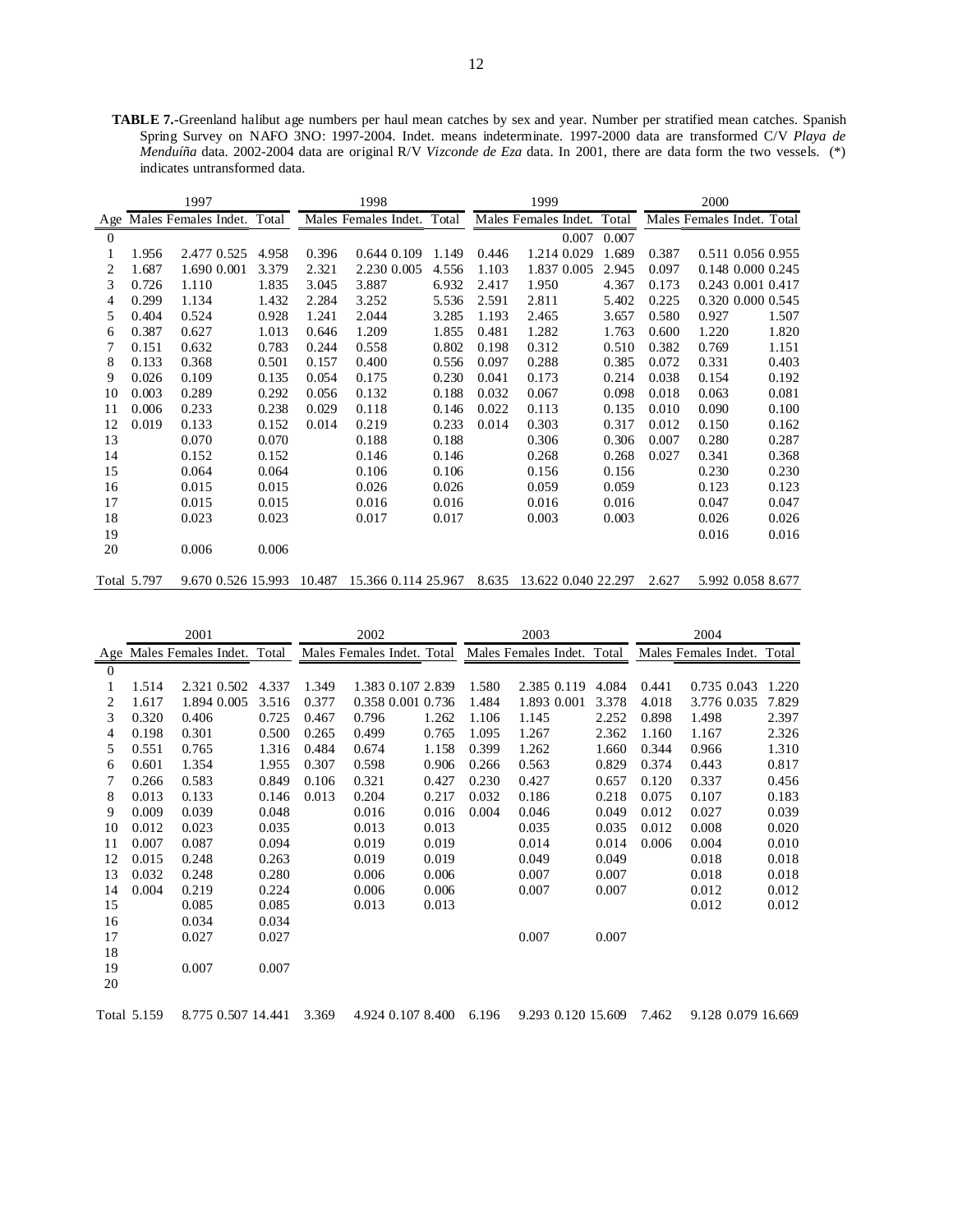**TABLE 8.-**Greenland halibut mean length (cm) per haul mean catches by sex and year. Number per stratified mean catches. Spanish Spring Survey on NAFO 3NO: 1997-2004. Indet. means indeterminate. 1997-2000 data are transformed C/V *Playa de Menduíña* data. 2002-2004 data are original R/V *Vizconde de Eza* data. In 2001, there are data form the two vessels. (\*) indicates untransformed data.

|                |             | 1997                                                  |       |       | 1998                    |       |       | 1999                       |           |       | 2000  |                            |
|----------------|-------------|-------------------------------------------------------|-------|-------|-------------------------|-------|-------|----------------------------|-----------|-------|-------|----------------------------|
| Age            |             | Males Females Indet. Total Males Females Indet. Total |       |       |                         |       |       | Males Females Indet. Total |           |       |       | Males Females Indet. Total |
| $\Omega$       |             |                                                       |       |       |                         |       |       |                            | 7.50 7.50 |       |       |                            |
| 1              | 19.98       | 18.45 13.31 18.51                                     |       | 20.99 | 19.30 14.63 19.44       |       | 16.73 | 16.19 13.32 16.29          |           | 14.50 |       | 14.16 12.94 14.22          |
| 2              | 25.20       | 23.66 20.22 24.42                                     |       | 25.84 | 24.60 21.50 25.23       |       | 23.28 | 23.02 18.50 23.11          |           | 21.55 |       | 19.17 26.50 20.12          |
| 3              | 29.77       | 28.52                                                 | 29.01 | 30.06 | 29.02                   | 29.48 | 31.28 | 29.70                      | 30.58     | 26.04 |       | 26.67 26.50 26.41          |
| $\overline{4}$ | 35.92       | 33.81                                                 | 34.25 | 33.84 | 33.46                   | 33.61 | 33.80 | 34.09                      | 33.95     | 33.67 |       | 32.12 26.50 32.76          |
| 5              | 40.32       | 39.56                                                 | 39.89 | 37.76 | 38.46                   | 38.19 | 37.27 | 38.31                      | 37.97     | 38.31 | 38.63 | 38.51                      |
| 6              | 44.79       | 44.57                                                 | 44.65 | 42.43 | 42.18                   | 42.26 | 42.31 | 41.02                      | 41.37     | 41.76 | 42.67 | 42.37                      |
| 7              | 51.44       | 48.56                                                 | 49.12 | 48.73 | 47.57                   | 47.92 | 46.81 | 46.65                      | 46.71     | 45.21 | 46.25 | 45.90                      |
| 8              | 51.97       | 55.25                                                 | 54.38 | 51.42 | 52.05                   | 51.87 | 52.25 | 50.88                      | 51.23     | 54.03 | 51.22 | 51.72                      |
| 9              | 63.41       | 62.50                                                 | 62.68 | 59.18 | 55.82                   | 56.62 | 56.11 | 53.92                      | 54.34     | 55.12 | 55.56 | 55.47                      |
| 10             | 62.50       | 66.68                                                 | 66.64 | 61.69 | 63.65                   | 63.07 | 57.65 | 59.04                      | 58.59     | 61.39 | 61.69 | 61.62                      |
| 11             | 66.27       | 66.56                                                 | 66.55 | 65.29 | 65.46                   | 65.43 | 65.35 | 64.85                      | 64.93     | 65.50 | 63.95 | 64.09                      |
| 12             | 66.47       | 71.87                                                 | 71.19 | 65.36 | 70.31                   | 70.01 | 67.52 | 68.80                      | 68.74     | 64.33 | 65.87 | 65.76                      |
| 13             |             | 76.09                                                 | 76.09 |       | 73.78                   | 73.78 |       | 73.02                      | 73.02     | 64.21 | 68.57 | 68.47                      |
| 14             |             | 77.16                                                 | 77.16 |       | 74.93                   | 74.93 |       | 74.97                      | 74.97     | 67.09 | 72.95 | 72.53                      |
| 15             |             | 75.69                                                 | 75.69 |       | 77.75                   | 77.75 |       | 76.63                      | 76.63     |       | 78.36 | 78.36                      |
| 16             |             | 86.59                                                 | 86.59 |       | 80.96                   | 80.96 |       | 84.26                      | 84.26     |       | 79.01 | 79.01                      |
| 17             |             | 91.50                                                 | 91.50 |       | 88.17                   | 88.17 |       | 88.10                      | 88.10     |       | 83.20 | 83.20                      |
| 18             |             | 83.45                                                 | 83.45 |       | 91.07                   | 91.07 |       | 94.50                      | 94.50     |       | 84.77 | 84.77                      |
| 19             |             |                                                       |       |       |                         |       |       |                            |           |       | 90.67 | 90.67                      |
| 20             |             | 92.50                                                 | 92.50 |       |                         |       |       |                            |           |       |       |                            |
|                | Total 28.59 | 34.49 13.33 31.66 32.50                               |       |       | 35.48 14.94 34.19 32.66 |       |       | 36.29 13.00 34.84 36.17    |           |       |       | 45.87 13.28 42.72          |

|                  |             | 2001                           |       |                            | 2002  |                   |       |       | 2003  |                            |       | 2004  |                            |
|------------------|-------------|--------------------------------|-------|----------------------------|-------|-------------------|-------|-------|-------|----------------------------|-------|-------|----------------------------|
|                  |             | Age Males Females Indet. Total |       | Males Females Indet. Total |       |                   |       |       |       | Males Females Indet. Total |       |       | Males Females Indet. Total |
| $\boldsymbol{0}$ |             |                                |       |                            |       |                   |       |       |       |                            |       |       |                            |
|                  | 14.20       | 14.17 12.91 14.04              |       | 13.51                      |       | 13.42 11.60 13.39 |       | 13.10 |       | 13.33 10.07 13.15          | 12.16 |       | 12.97 11.29 12.61          |
| 2                | 22.12       | 22.05 14.79 22.07              |       | 23.05                      |       | 20.94 14.50 22.01 |       | 23.16 |       | 23.93 12.50 23.59          | 16.64 |       | 16.82 14.14 16.71          |
| 3                | 24.74       | 26.09                          | 25.50 | 25.20                      | 25.46 |                   | 25.36 | 31.28 | 31.27 | 31.27                      | 24.93 | 28.95 | 27.44                      |
| 4                | 33.26       | 35.75                          | 34.76 | 33.60                      | 33.27 |                   | 33.38 | 36.45 | 36.46 | 36.46                      | 33.56 | 34.69 | 34.12                      |
| 5                | 39.93       | 41.14                          | 40.63 | 37.43                      | 39.09 |                   | 38.40 | 42.24 | 40.99 | 41.29                      | 39.75 | 39.31 | 39.42                      |
| 6                | 44.87       | 45.18                          | 45.09 | 44.16                      | 43.44 |                   | 43.69 | 46.90 | 46.43 | 46.58                      | 44.94 | 44.76 | 44.84                      |
| 7                | 48.65       | 50.03                          | 49.60 | 49.91                      | 48.59 |                   | 48.91 | 51.60 | 52.37 | 52.10                      | 52.15 | 50.52 | 50.95                      |
| 8                | 56.90       | 55.72                          | 55.82 | 55.00                      | 53.35 |                   | 53.45 | 56.28 | 56.54 | 56.50                      | 54.26 | 55.77 | 55.15                      |
| 9                | 59.01       | 59.32                          | 59.26 |                            | 57.10 |                   | 57.10 | 58.50 | 60.73 | 60.57                      | 59.50 | 58.72 | 58.96                      |
| 10               | 60.41       | 62.10                          | 61.54 |                            | 61.00 |                   | 61.00 |       | 63.30 | 63.30                      | 61.50 | 61.50 | 61.50                      |
| 11               | 62.34       | 65.50                          | 65.26 |                            | 63.17 |                   | 63.17 |       | 64.50 | 64.50                      | 64.50 | 64.50 | 64.50                      |
| 12               | 64.79       | 68.33                          | 68.13 |                            | 72.50 |                   | 72.50 |       | 72.07 | 72.07                      |       | 63.83 | 63.83                      |
| 13               | 66.20       | 72.58                          | 71.84 |                            | 78.50 |                   | 78.50 |       | 77.50 | 77.50                      |       | 73.17 | 73.17                      |
| 14               | 78.50       | 77.15                          | 77.17 |                            | 87.50 |                   | 87.50 |       | 82.50 | 82.50                      |       | 75.50 | 75.50                      |
| 15               |             | 82.23                          | 82.23 |                            | 88.50 |                   | 88.50 |       |       |                            |       | 88.50 | 88.50                      |
| 16               |             | 86.10                          | 86.10 |                            |       |                   |       |       |       |                            |       |       |                            |
| 17               |             | 89.40                          | 89.40 |                            |       |                   |       |       | 95.50 | 95.50                      |       |       |                            |
| 18               |             |                                |       |                            |       |                   |       |       |       |                            |       |       |                            |
| 19               |             | 97.50                          | 97.50 |                            |       |                   |       |       |       |                            |       |       |                            |
| 20               |             |                                |       |                            |       |                   |       |       |       |                            |       |       |                            |
|                  | Total 27.04 | 34.14 12.92 30.86              |       | 25.31                      |       | 30.08 11.62 27.93 |       | 27.89 |       | 30.25 10.09 29.16          | 23.62 |       | 26.78 12.58 25.30          |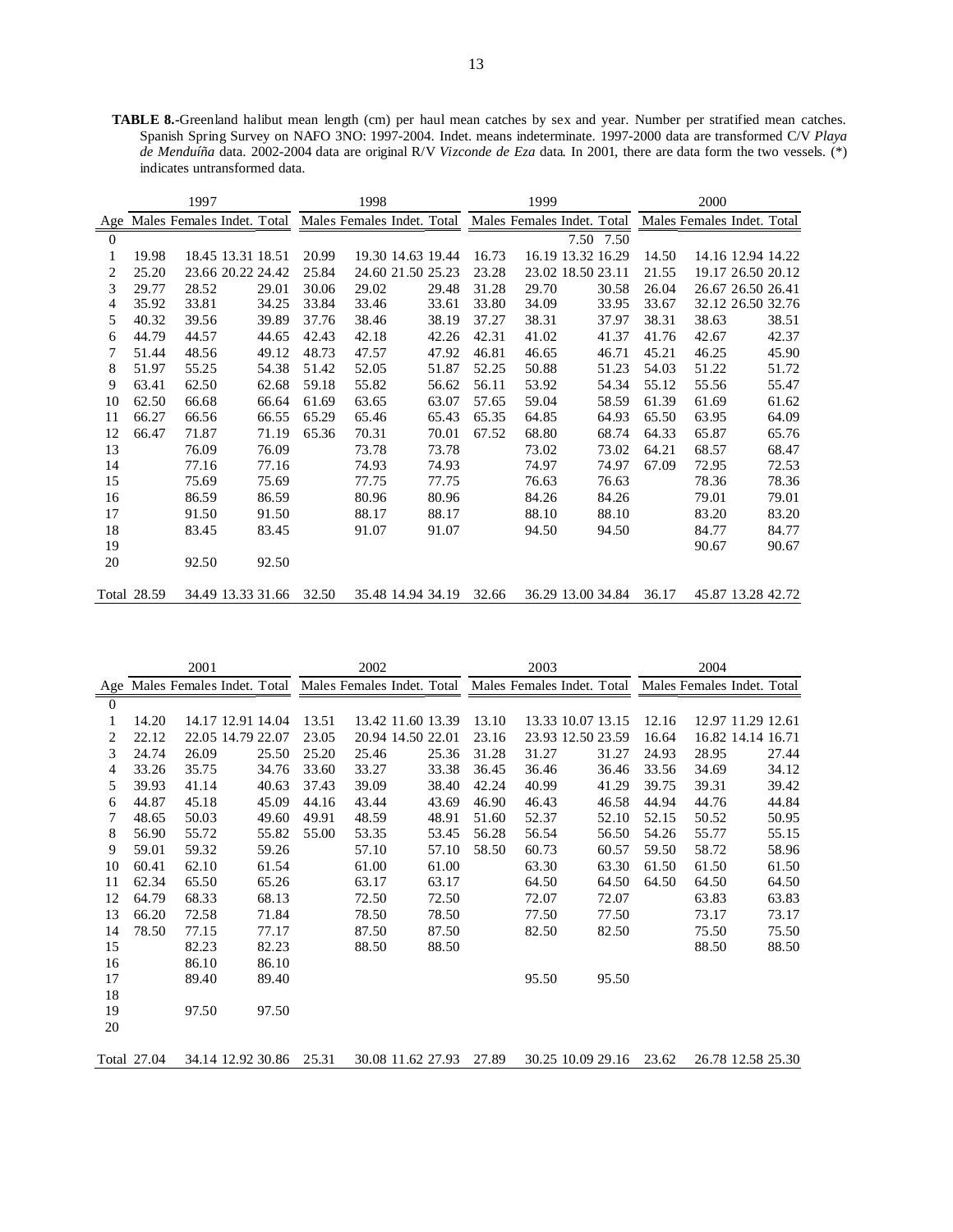**TABLE 9.-**Greenland halibut mean weight (gr) per haul mean catches by sex and year. Number per stratified mean catches. Spanish Spring Survey on NAFO 3NO: 1997-2004. Indet. means indeterminate. 1997-2000 data are transformed C/V *Playa de Menduíña* data. 2002-2004 data are original R/V *Vizconde de Eza* data. In 2001, there are data from the two vessels. (\*) indicates untransformed data.

|              | 1997            |                      |  |                     |                 | 1998                 |             |                            |                 | 1999                 |      |                     | 2000            |                              |               |         |
|--------------|-----------------|----------------------|--|---------------------|-----------------|----------------------|-------------|----------------------------|-----------------|----------------------|------|---------------------|-----------------|------------------------------|---------------|---------|
| Age          |                 | Males Females Indet. |  | Total               |                 | Males Females Indet. |             | Total                      |                 | Males Females Indet. |      | Total               |                 | Males Females                | Indet.        | Total   |
| $\mathbf{0}$ |                 |                      |  |                     |                 |                      |             |                            |                 |                      | 2.53 | 2.53                |                 |                              |               |         |
|              | 57.23           | 45.17 14.61          |  | 46.69               | 65.88           |                      | 56.04 21.59 | 56.16                      | 36.45           | 34.35 16.75          |      | 34.60               | 17.19           |                              | 15.59 11.38   | 15.99   |
| 2            | 117.17          | 94.13 54.68          |  | 105.62              | 126.31          | 111.71 70.48         |             | 119.10                     | 95.44           | 92.77 45.51          |      | 93.69               | 65.78           |                              | 46.28 126.18  | 54.05   |
| 3            | 196.25          | 168.88               |  | 179.71              | 206.00          | 188.43               |             | 196.15                     | 240.41          | 210.93               |      | 227.24              | 119.45          |                              | 140.34 126.18 | 131.63  |
| 4            | 345.51          | 295.29               |  | 305.77              | 299.40          | 300.46               |             | 300.02                     | 307.65          | 328.12               |      | 318.30              | 279.79          | 255.30 126.18                |               | 265.35  |
| 5            | 508.91          | 487.95               |  | 497.08              | 418.84          | 463.32               |             | 446.52                     | 412.07          | 478.03               |      | 456.52              | 428.89          | 464.62                       |               | 450.87  |
| 6            | 708.81          | 714.53               |  | 712.35              | 604.64          | 625.40               |             | 618.17                     | 610.52          | 597.00               |      | 600.69              | 580.02          | 652.87                       |               | 628.86  |
|              | 1071.60         | 949.68               |  | 973.26              |                 | 929.90 919.97        |             | 922.99                     | 842.62          | 905.62               |      | 881.17              | 749.95          | 861.32                       |               | 824.37  |
| 8            |                 | 1137.40 1472.52      |  | 1383.60             | 1109.20 1238.93 |                      |             | 1202.42                    | 1196.19 1201.61 |                      |      | 1200.24             | 1349.78 1229.28 |                              |               | 1250.78 |
| 9            |                 | 2079.88 2121.74      |  | 2113.69             | 1746.71 1554.51 |                      |             | 1599.97                    |                 | 1519.39 1452.46      |      | 1465.31             | 1447.85 1596.19 |                              |               | 1567.02 |
| 10           |                 | 1955.36 2589.58      |  | 2582.74             | 1984.23 2335.36 |                      |             | 2230.29                    | 1697.61 1933.97 |                      |      | 1857.48             | 2082.83 2270.63 |                              |               | 2228.98 |
| 11           |                 | 2353.97 2577.49      |  | 2572.25             | 2311.21 2518.49 |                      |             | 2477.68                    | 2400.76 2609.32 |                      |      | 2575.31             | 2587.59 2563.85 |                              |               | 2566.13 |
| 12           | 2382.17 3329.21 |                      |  | 3209.17             | 2311.07 3210.99 |                      |             | 3156.23                    |                 | 2651.20 3212.10      |      | 3187.98             | 2415.29 2829.70 |                              |               | 2798.91 |
| 13           |                 | 3985.49              |  | 3985.49             |                 | 3744.53              |             | 3744.53                    |                 | 3895.20              |      | 3895.20             | 2394.54 3265.95 |                              |               | 3244.91 |
| 14           |                 | 4192.49              |  | 4192.49             |                 | 3930.94              |             | 3930.94                    |                 | 4279.70              |      | 4279.70             | 2776.65 4046.55 |                              |               | 3954.88 |
| 15           |                 | 3938.40              |  | 3938.40             |                 | 4436.54              |             | 4436.54                    |                 | 4582.34              |      | 4582.34             |                 | 5165.18                      |               | 5165.18 |
| 16           |                 | 6075.54              |  | 6075.54             |                 | 5050.97              |             | 5050.97                    |                 | 6491.86              |      | 6491.86             |                 | 5341.58                      |               | 5341.58 |
| 17           |                 | 7169.24              |  | 7169.24             |                 | 6531.47              |             | 6531.47                    |                 | 7189.86              |      | 7189.86             |                 | 6321.42                      |               | 6321.42 |
| 18           |                 | 5399.97              |  | 5399.97             |                 | 7291.34              |             | 7291.34                    |                 | 8870.58              |      | 8870.58             |                 | 6728.72                      |               | 6728.72 |
| 19           |                 |                      |  |                     |                 |                      |             |                            |                 |                      |      |                     |                 | 8438.94                      |               |         |
| 20           |                 | 7425.48              |  | 7425.48             |                 |                      |             |                            |                 |                      |      |                     |                 |                              |               |         |
|              | Total 253.22    |                      |  | 641.05 14.70 479.86 |                 |                      |             | 309.66 546.40 23.85 448.49 | 321.18          |                      |      | 685.86 17.97 543.42 |                 | 499.82 1372.61 14.24 1099.29 |               |         |

|              |                      | 2001                             |         | 2002                 |                 |       |                      |                 | 2003            |                      |                    | 2004            |                            |  |         |
|--------------|----------------------|----------------------------------|---------|----------------------|-----------------|-------|----------------------|-----------------|-----------------|----------------------|--------------------|-----------------|----------------------------|--|---------|
| Age          | Males Females Indet. |                                  | Total   | Males Females Indet. |                 | Total | Males Females Indet. |                 | Total           | Males Females Indet. |                    |                 | Total                      |  |         |
| $\mathbf{0}$ |                      |                                  |         |                      |                 |       |                      |                 |                 |                      |                    |                 |                            |  |         |
| 1            | 17.67                | 18.11 13.83                      | 17.46   | 15.14                | 14.50 9.34      |       | 14.61                | 14.11           | 15.23 5.61      |                      | 14.52              | 10.42           | 12.22 8.31                 |  | 11.43   |
| 2            | 72.73                | 76.07 20.71                      | 74.46   | 86.34                | 67.13 18.23     |       | 76.94                | 91.73           | 100.14 11.06    |                      | 96.43              | 33.56           | 33.64 16.36                |  | 33.52   |
| 3            | 102.53               | 131.24                           | 118.59  | 112.95               | 117.93          |       | 116.09               | 233.36          | 235.69          |                      | 234.55             | 122.17          | 185.37                     |  | 161.68  |
| 4            | 267.65               | 353.39                           | 319.37  | 292.66               | 279.08          |       | 283.79               | 377.84          | 384.02          |                      | 381.15             | 275.30          | 314.81                     |  | 295.11  |
| 5            | 473.87               | 553.44                           | 520.12  | 416.24               | 478.65          |       | 452.56               | 598.15          | 557.83          |                      | 567.51             | 470.59          | 475.11                     |  | 473.92  |
| 6            | 688.72               | 745.61                           | 728.13  | 698.04               | 678.34          |       | 685.03               | 835.78          | 828.37          |                      | 830.75             | 699.22          | 722.49                     |  | 711.83  |
|              |                      | 893.22 1033.42                   | 989.46  | 1034.27              | 972.81          |       | 988.04               | 1140.51 1222.01 |                 |                      | 1193.48            | 1116.37 1080.37 |                            |  | 1089.82 |
| 8            |                      | 1446.77 1454.64                  | 1453.95 |                      | 1402.69 1324.80 |       | 1329.33              |                 | 1499.31 1561.90 |                      | 1552.77            |                 | 1277.86 1494.84            |  | 1405.23 |
| 9            |                      | 1621.82 1773.42                  | 1743.98 |                      | 1643.07         |       | 1643.07              | 1696.71 1961.77 |                 |                      | 1942.84            |                 | 1699.75 1764.42            |  | 1744.53 |
| 10           |                      | 1748.23 2054.00                  | 1952.68 |                      | 2042.54         |       | 2042.54              |                 | 2241.89         |                      | 2241.89            |                 | 1890.08 2055.52            |  | 1956.26 |
| 11           |                      | 1932.85 2443.84                  | 2404.43 |                      | 2298.76         |       | 2298.76              |                 | 2380.78         |                      | 2380.78            | 2200.49 2398.03 |                            |  | 2279.50 |
| 12           |                      | 2186.97 2817.26                  | 2781.83 |                      | 3716.64         |       | 3716.64              |                 | 3428.49         |                      | 3428.49            |                 | 2324.95                    |  | 2324.95 |
| 13           |                      | 2342.35 3450.32                  | 3322.86 |                      | 4688.33         |       | 4688.33              |                 | 4308.25         |                      | 4308.25            |                 | 3642.72                    |  | 3642.72 |
| 14           |                      | 4033.42 4184.13                  | 4181.34 |                      | 6704.09         |       | 6704.09              |                 | 5272.40         |                      | 5272.40            |                 | 4034.69                    |  | 4034.69 |
| 15           |                      | 5100.55                          | 5100.55 |                      | 6963.24         |       | 6963.24              |                 |                 |                      |                    |                 | 7022.04                    |  | 7022.04 |
| 16           |                      | 5899.08                          | 5899.08 |                      |                 |       |                      |                 |                 |                      |                    |                 |                            |  |         |
| 17           |                      | 6678.14                          | 6678.14 |                      |                 |       |                      |                 | 8458.35         |                      | 8458.35            |                 |                            |  |         |
| 18           |                      |                                  |         |                      |                 |       |                      |                 |                 |                      |                    |                 |                            |  |         |
| 19           |                      | 8790.83                          |         |                      |                 |       |                      |                 |                 |                      |                    |                 |                            |  |         |
| 20           |                      |                                  |         |                      |                 |       |                      |                 |                 |                      |                    |                 |                            |  |         |
|              |                      | Total 258.79 712.56 13.90 525.95 |         | 215.67               |                 |       | 388.58 9.38 314.39   | 259.40          |                 |                      | 372.68 5.64 324.89 |                 | 171.44 262.90 11.94 220.77 |  |         |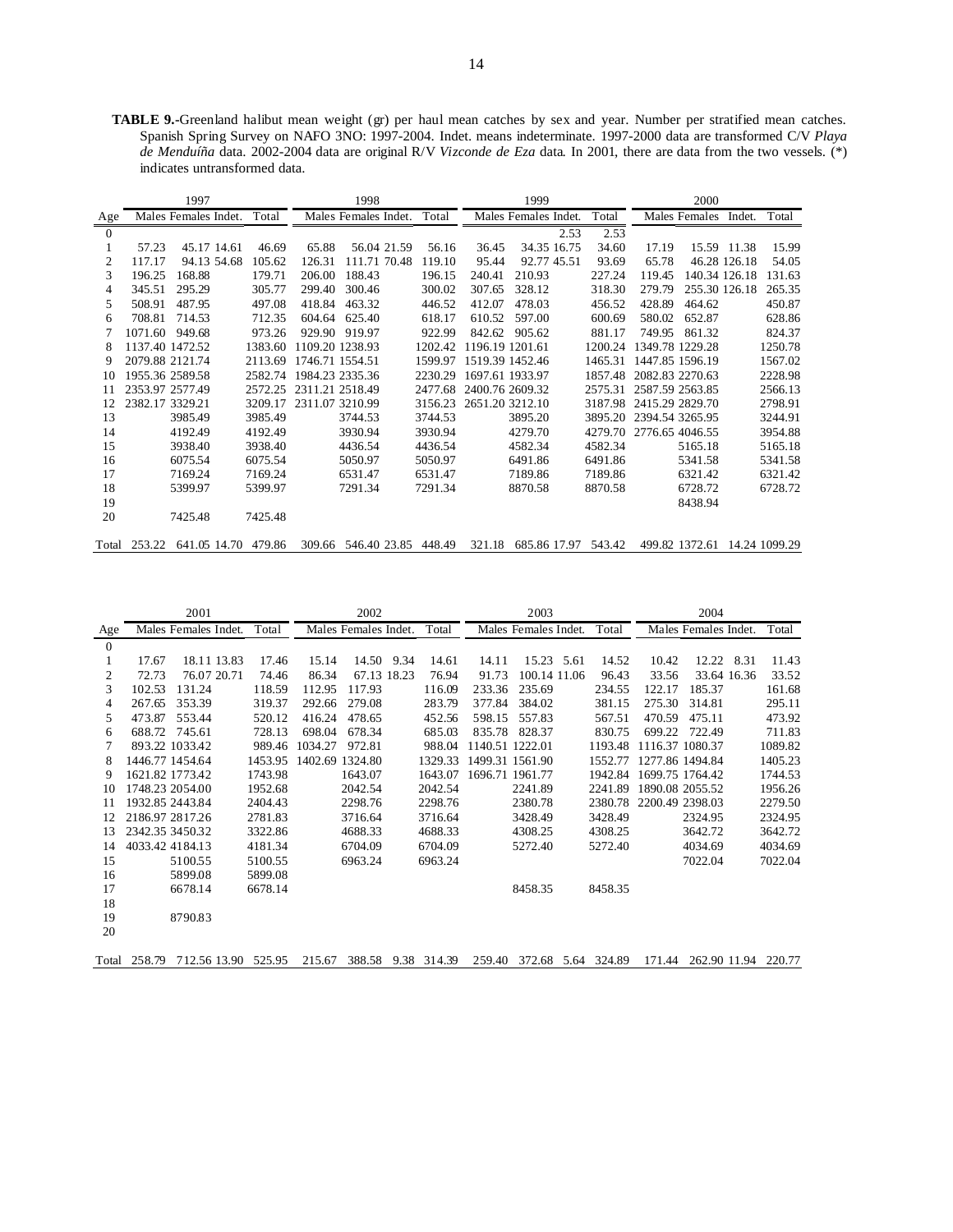

**FIGURE 1.-** Greenland halibut stratified mean catches in Kg and ±SD by year. Spanish Spring surveys on NAFO Div. 3NO: 1997-2004 (1997-2000 transformed data from C/V *Playa de Menduíña*; 2002-2004 original data from R/V *Vizconde de Eza*. In 2001, there are data from the two vessels).



**FIGURE 2.-** Greenland halibut biomass in tons and ±SD by year. Spanish Spring surveys on NAFO Div. 3NO: 1997-2004 (1997-2000 transformed data from C/V *Playa de Menduíña*; 2002-2004 original data from R/V *Vizconde de Eza*. In 2001, there are data from the two vessels).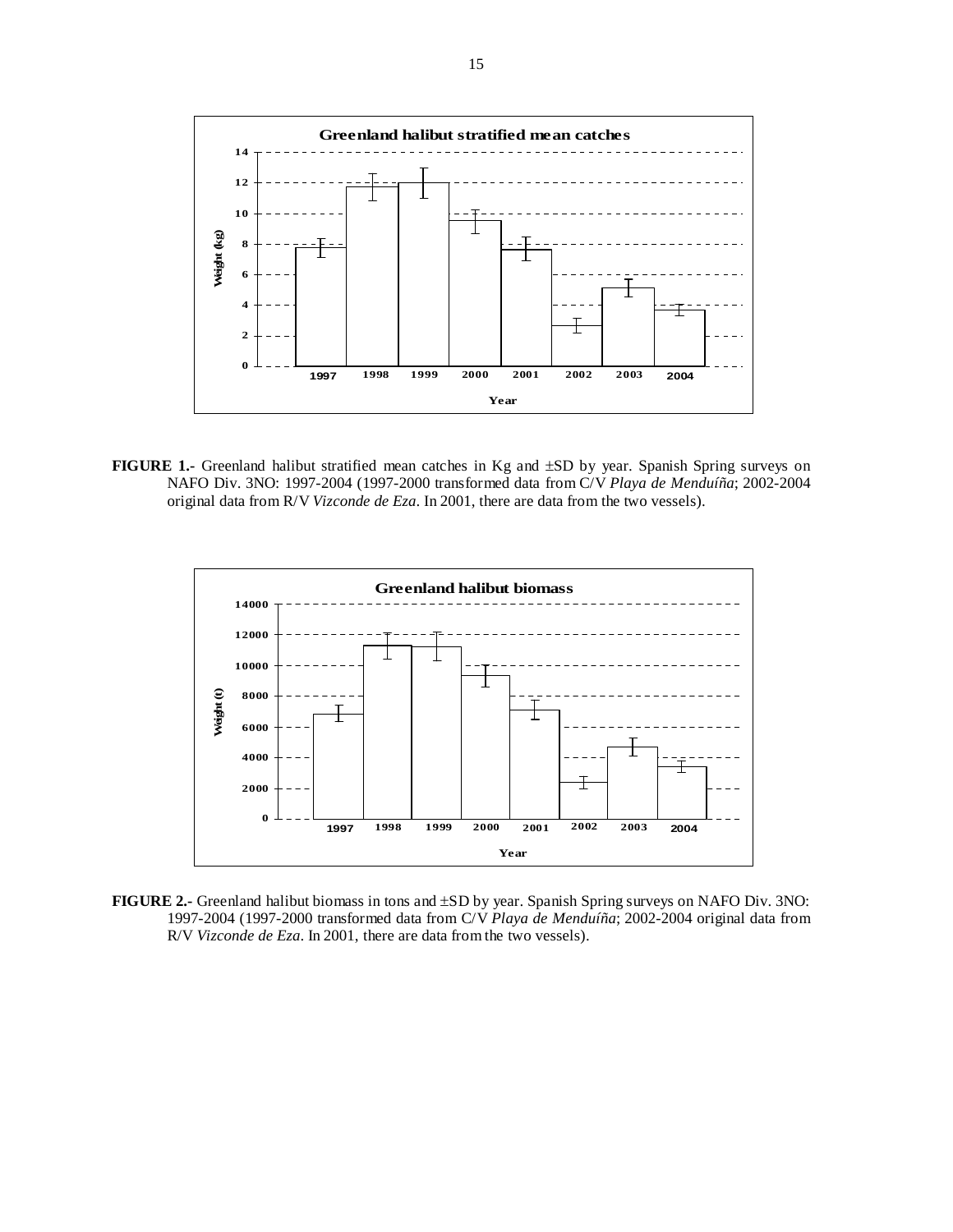

**FIGURE 3.-** Greenland halibut length distribution (cm) on NAFO 3NO: 1997-2004. Number per stratified mean catches. 1997-2000 data are transformed data from C/V *Playa de Menduíña*, and 2002-2004 data are original from R/V *Vizconde de Eza*. In 2001, there are data from the two vessels.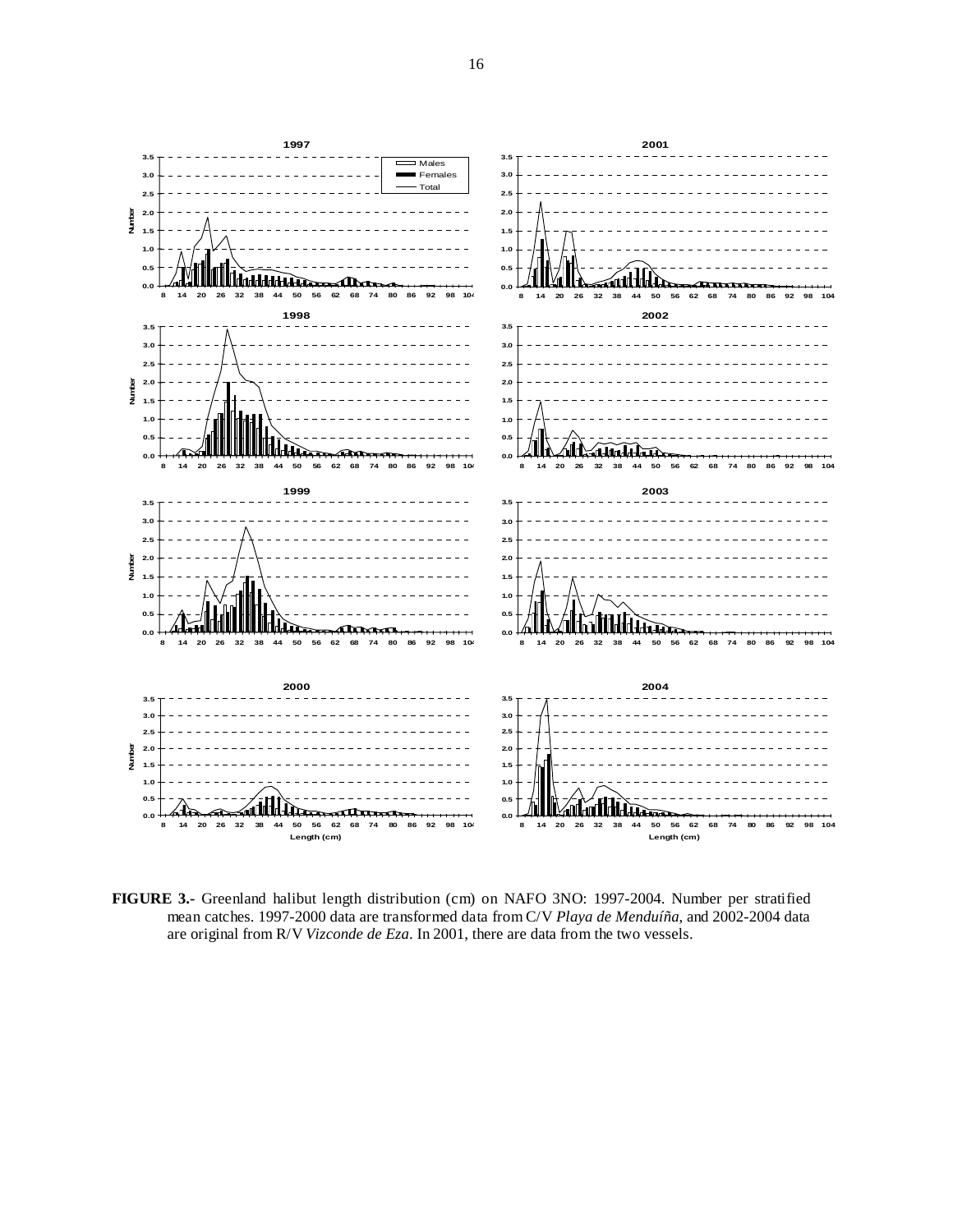

**FIGURE 4.-** Greenland halibut length distribution (cm) on NAFO 3NO: 1997-2004.



**FIGURE 5.-** Greenland halibut mean length (cm) at age on NAFO 3NO: 1997-2004. Ages from 0 to 14+.